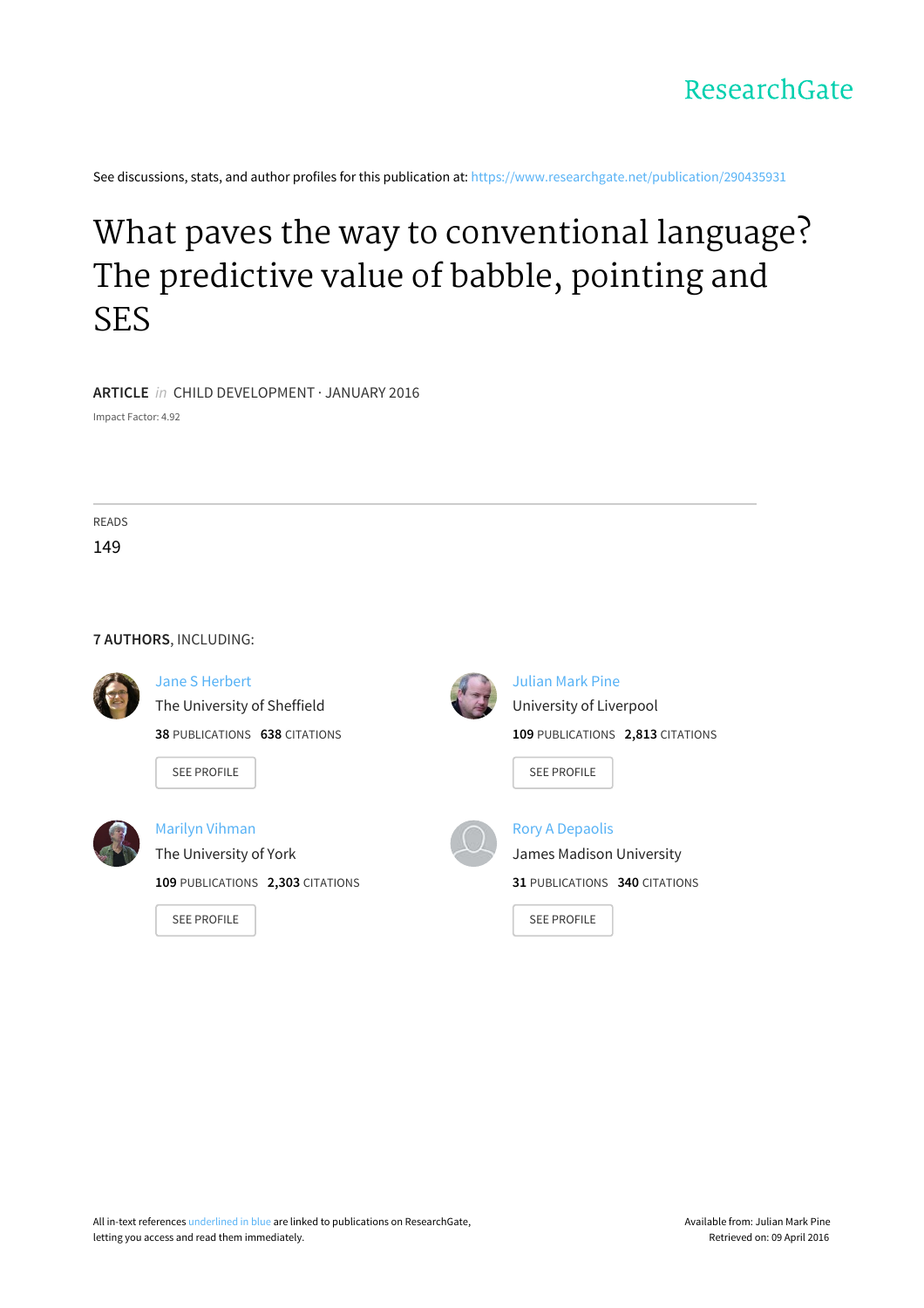What paves the way to conventional language? The predictive value of babble, pointing and SES.

Michelle McGillion<sup>1</sup>, Jane S. Herbert<sup>1,</sup> Julian Pine<sup>2,3</sup>, Marilyn Vihman<sup>4</sup>, Rory dePaolis<sup>5</sup>,

Tamar Keren-Portnoy<sup>4</sup> & Danielle Matthews<sup>1</sup>

<sup>1</sup> University of Sheffield, U.K.

<sup>2</sup> University of Liverpool, U.K.

<sup>3</sup> ESRC International Centre for Language and Communicative Development (LuCiD) U.K

<sup>4</sup> University of York, U.K.

<sup>5</sup> James Madison University, U.S.A.

Corresponding Author:

Michelle McGillion,

Department of Psychology,

University of Sheffield,

Western Bank,

Sheffield,

S10 2TN

Email: m.l.mcgillion@sheffield.ac.uk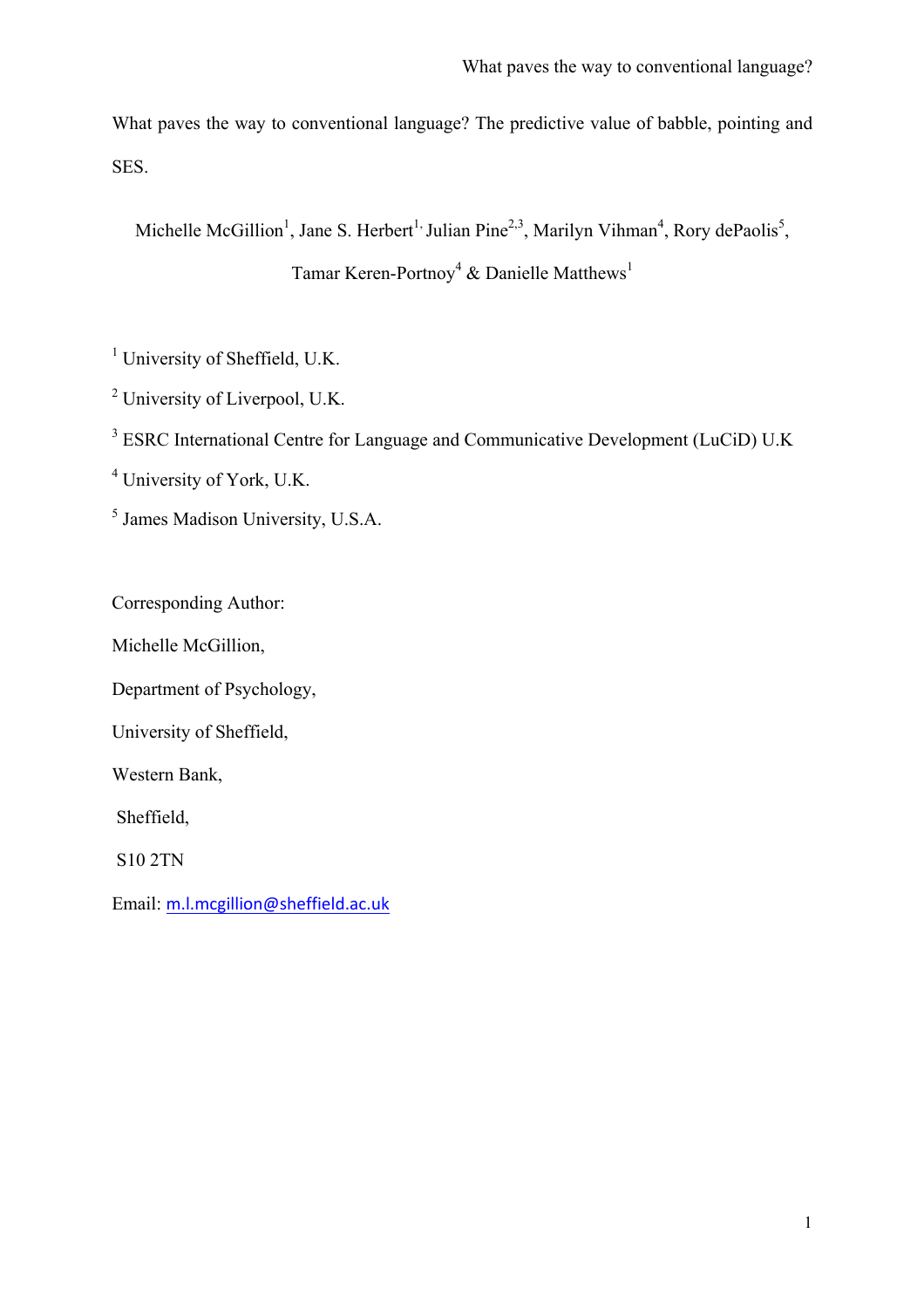Author Acknowledgements/Notes:

The authors would like to thank Amy Bidgood, Helena Sears, Ed Donnellan and Chesna Fung for help with data coding and Colin Bannard for his helpful comments on an earlier version of the manuscript.

This work was supported in part by a University of Sheffield studentship awarded to Michelle McGillion. Data collection and transcription was funded by the Economic and Social Research Council of the UK.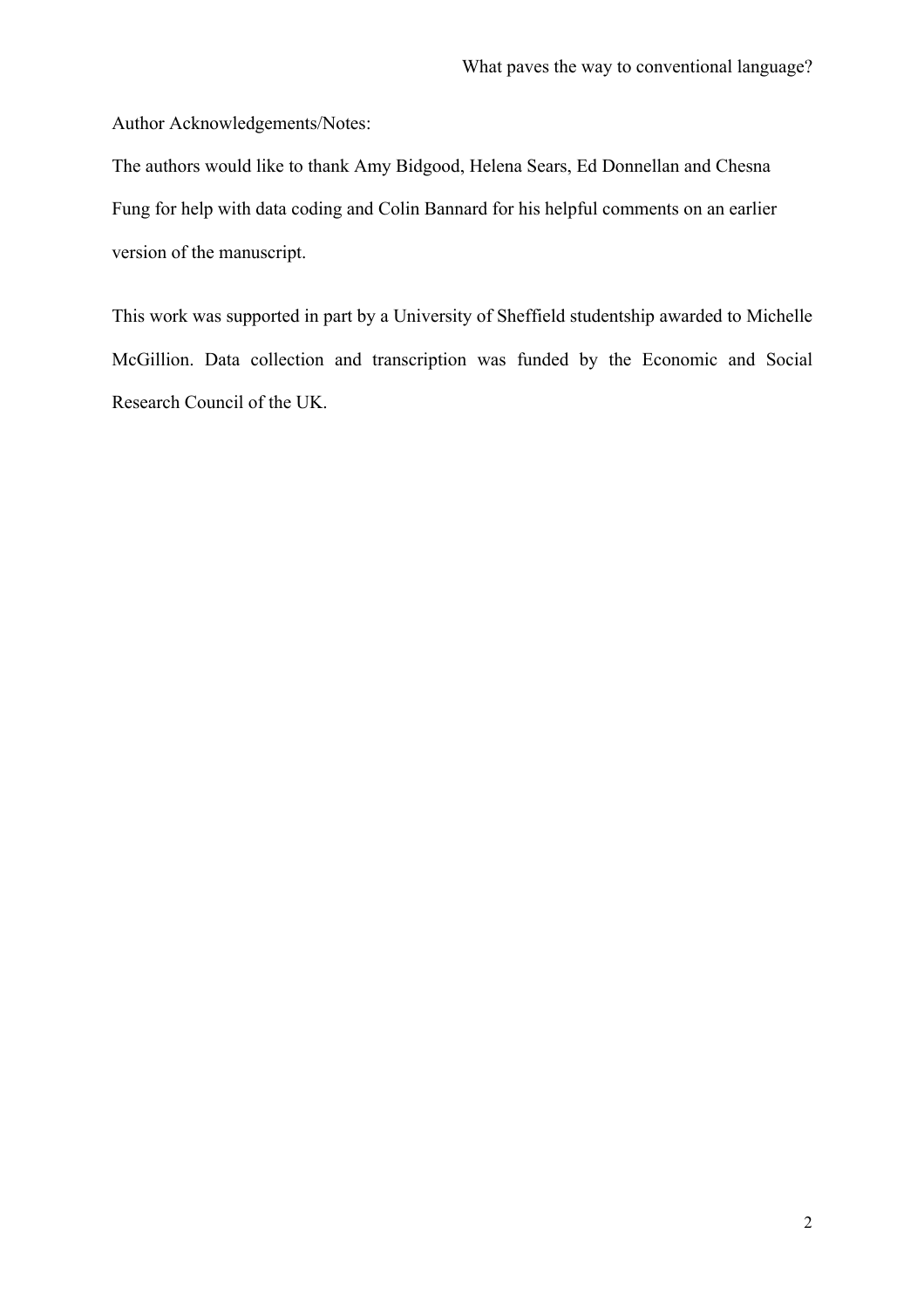What paves the way to conventional language? The predictive value of babble, pointing and SES.

## Abstract

A child's first words mark the emergence of a uniquely human ability. Theories of the developmental steps that pave the way for word production have proposed that either vocal or gestural precursors are key. These accounts were tested by assessing the developmental synchrony in the onset of babbling, pointing and word production for 46 infants observed monthly between the ages of 9 and 18 months. Babbling and pointing did not develop in tight synchrony and babble onset alone predicted first words. Pointing and maternal education emerged as predictors of lexical knowledge only in relation to a measure taken at 18months. This suggests a far more important role for early phonological development in the creation of the lexicon than previously thought.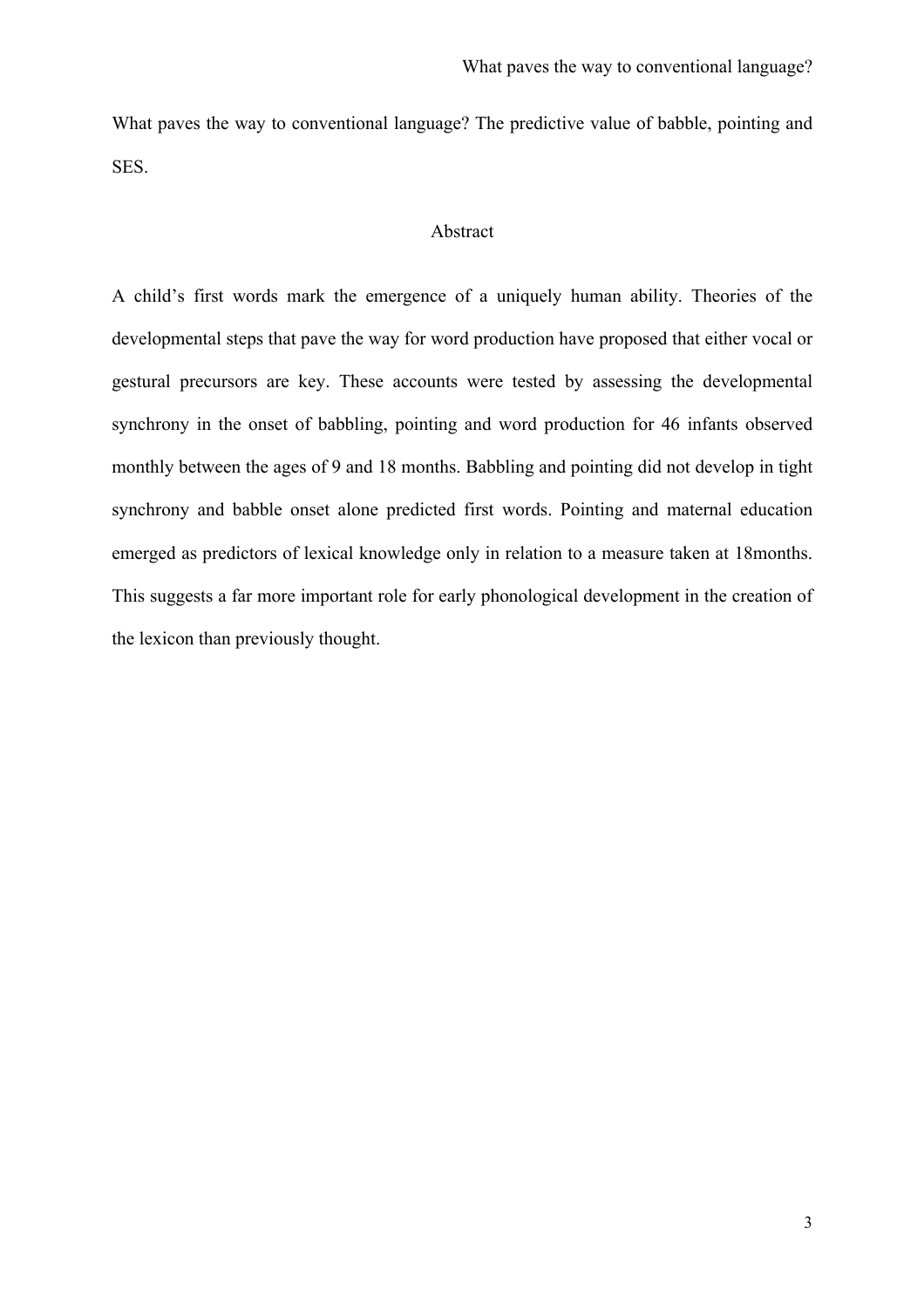What paves the way to conventional language? The predictive value of babble, pointing and **SES** 

The hallmark of human communication is the use of linguistic conventions: words and grammatical structures that function as inter-subjectively shared symbols. Although infants begin to show sensitivity to the association between common words and their referents around six months of age (Bergelson & Swingley, 2012), most children do not produce words until after their first birthday. Only then can we say that the infants can use conventional language to direct others' attention. There are large individual differences in the age at which infants make this transition to word production. Proposals as to why infants begin producing words when they do tend to focus on infant readiness in terms of either gestural or vocal precursors, and reflect theoretical proposals about the evolutionary origins of language. Thus, while some would argue that the phylogenetic and ontogenetic origins of language are vocal (MacNeilage & Davis, 1993), others have argued that the gestural domain is more important (Tomasello, 2008). Very little has been done to pit such theories against each other and weigh up the relative contributions of vocalisation and gesture as predictors of word onset. Indeed, regardless of whether ontogeny recapitulates phylogeny, there have been calls in the developmental literature for a more integrated approach to the study of predictors of word learning (Hall & Waxman, 2004).

There are several problems with this state of affairs. First, an infant's vocal and gestural abilities might in fact reflect a single underlying construct of communicative readiness (Bates & Dick, 2002; McNeill, 2000). Indeed, pointing and babble do co-occur from early in development and both are lateralised in the left hemisphere (Cochet & Vauclair, 2010; Franco & Butterworth, 1996; Iverson & Fagan, 2004; Masataka, 1995; Willems & Hagoort, 2007). By this account, the development of babble and pointing should be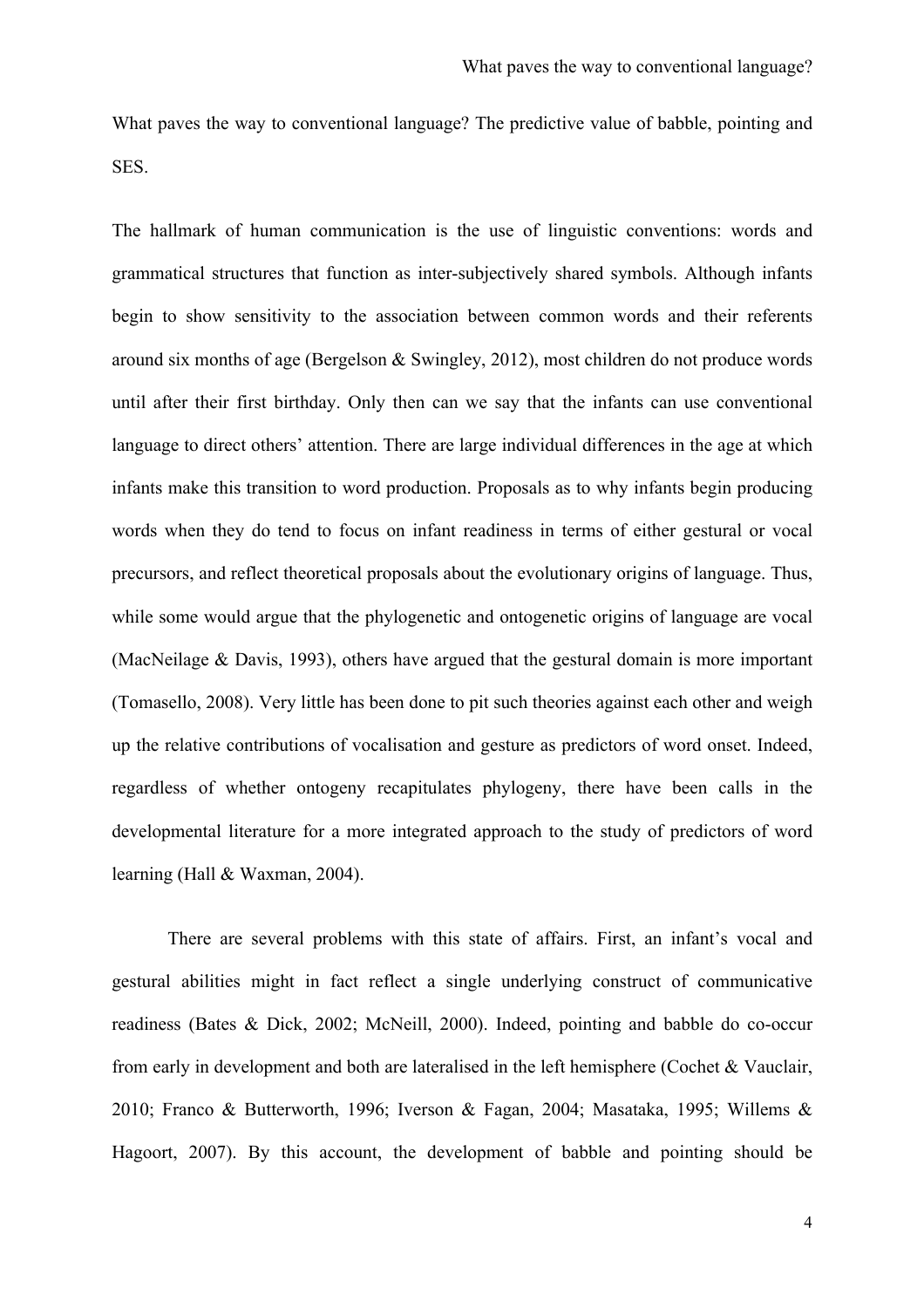correlated, with children who are communicatively advanced developing both abilities earlier. In this case, neither modality would necessarily be a better predictor of early word learning.

Second, if the two modalities are found to follow different developmental trajectories, the question is whether theoretical accounts emphasizing gestural or vocal origins are supported when the two types of precursors are weighed up simultaneously. Work on either side of the debate has tended to measure only the particular precursor of interest rather than considering its contribution alongside development in the other modality (e.g., Goldin-Meadow, 2007; Stoel-Gammon, 1998). Besides its theoretical importance, joint consideration of the two modalities has practical consequences for the early identification of risk factors for language development (e.g., Oller et al., 2010).

Third, early vocal and gestural abilities may be affected by the caregiver, whose mode of interaction may be responsible for any observed relations between precursors and the onset of word production. Caregiver education has been shown to be positively correlated with the quantity of infant-directed speech and the quality of parental responses to their infant's attention, gestures and vocalisations (Bornstein, Haynes, & [Painter, 1998; Hoff, 2003a,](https://www.researchgate.net/publication/227843764_Mother-Child_Conversation_in_Different_Social_Classes_and_Communicative_Settings?el=1_x_8&enrichId=rgreq-2443db36-a843-4052-88c7-54897fb97819&enrichSource=Y292ZXJQYWdlOzI5MDQzNTkzMTtBUzozMTc4NzcwNDE3Mjk1NDRAMTQ1Mjc5OTIwMDM1MQ==) [2003b; Hoff-Ginsberg, 1991; McGillion et al., 2013; Mundy et al., 2007\).](https://www.researchgate.net/publication/227843764_Mother-Child_Conversation_in_Different_Social_Classes_and_Communicative_Settings?el=1_x_8&enrichId=rgreq-2443db36-a843-4052-88c7-54897fb97819&enrichSource=Y292ZXJQYWdlOzI5MDQzNTkzMTtBUzozMTc4NzcwNDE3Mjk1NDRAMTQ1Mjc5OTIwMDM1MQ==) This latter difference in responsiveness is thought to be especially important when explaining variance in early lexical development since, at this stage, learning is more likely to occur if the caregiver talks about what the infant is already attending to [\(Hoff, 2003b; McGillion et al.,](https://www.researchgate.net/publication/9055945_The_Specificity_of_Environmental_Influence_Socioeconomic_Status_Affects_Early_Vocabulary_Development_Via_Maternal_Speech?el=1_x_8&enrichId=rgreq-2443db36-a843-4052-88c7-54897fb97819&enrichSource=Y292ZXJQYWdlOzI5MDQzNTkzMTtBUzozMTc4NzcwNDE3Mjk1NDRAMTQ1Mjc5OTIwMDM1MQ==) [2013\).](https://www.researchgate.net/publication/9055945_The_Specificity_of_Environmental_Influence_Socioeconomic_Status_Affects_Early_Vocabulary_Development_Via_Maternal_Speech?el=1_x_8&enrichId=rgreq-2443db36-a843-4052-88c7-54897fb97819&enrichSource=Y292ZXJQYWdlOzI5MDQzNTkzMTtBUzozMTc4NzcwNDE3Mjk1NDRAMTQ1Mjc5OTIwMDM1MQ==) It is, therefore, vital to control for this factor when assessing the relation between infants' pre-linguistic skills and their word learning. However, despite much recent research on the effect of caregiver education on language development, the focus has been on explaining what mediates or moderates this predictive relation, with very little work weighing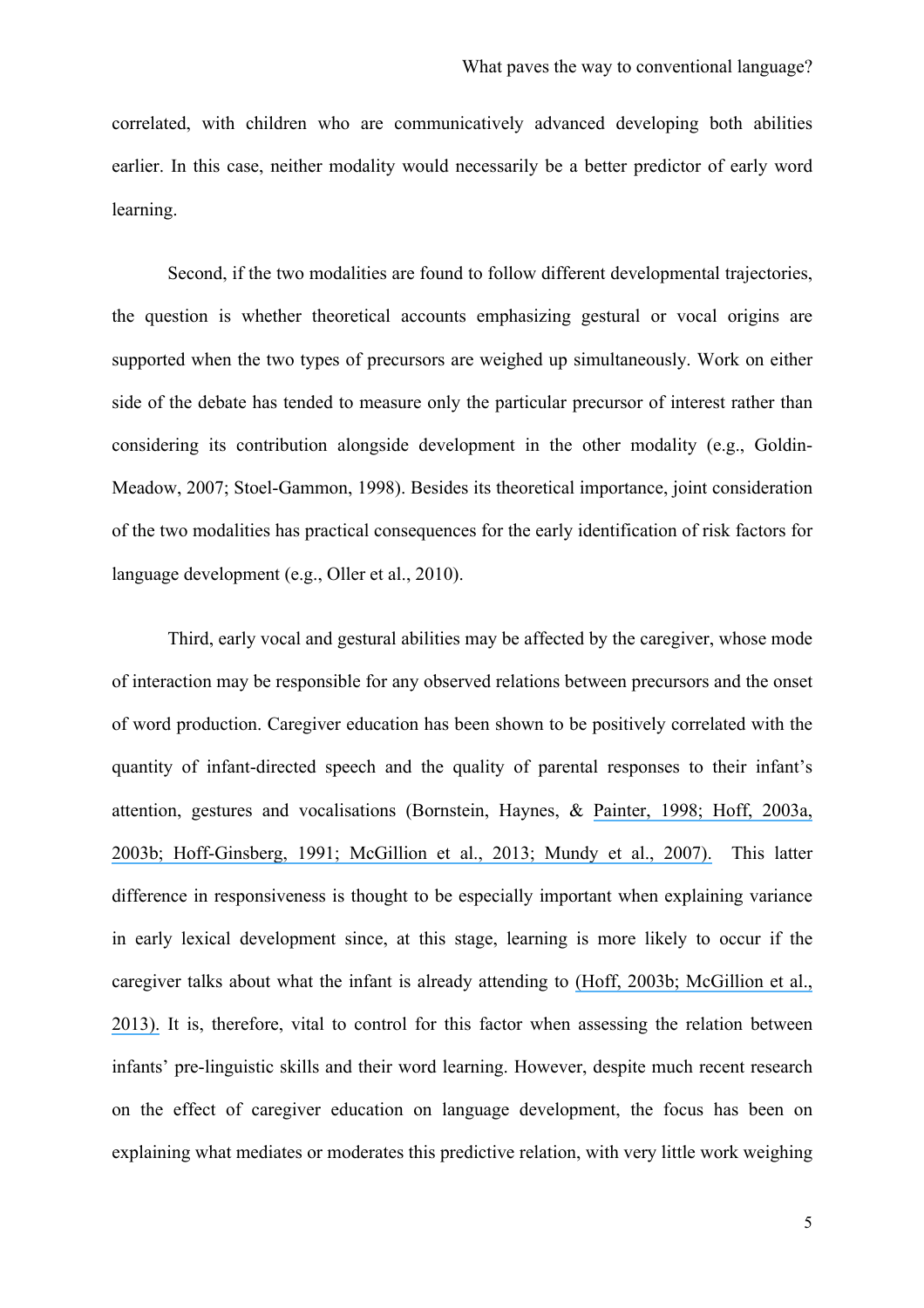up this influence alongside the infant's own early communication skills (Demir & Küntay, 2014).

The goals of this study were to establish 1) whether early gestural and vocal behaviours emerge in synchrony; 2) whether either modality is more important for predicting the onset of word production. In addressing the latter question, we controlled for the level of education of the primary caregiver as a proxy for infant directed speech. Our primary focus was on the age at which children produced their very first words (i.e., the transition to conventional language) and the number of words children were reported to produce at 18 months. To establish whether the predictors of word production were the same as for word comprehension, we also analysed parental reports of the number of words they thought their child understood at 18 months. We chose the vocal and gestural predictor that each literature suggests is most important for predicting word onset. In the vocal domain this was the stable production of consonants; in the gestural domain it was the onset of index finger pointing.

## *Vocal precursors to word production: Babble*

Phonological ability, both perceptual and expressive, is a key ingredient of later language success [\(Kuhl, 2004; Stoel-Gammon, 1998; Vihman, 2014\).](https://www.researchgate.net/publication/208034262_Phonological_Development?el=1_x_8&enrichId=rgreq-2443db36-a843-4052-88c7-54897fb97819&enrichSource=Y292ZXJQYWdlOzI5MDQzNTkzMTtBUzozMTc4NzcwNDE3Mjk1NDRAMTQ1Mjc5OTIwMDM1MQ==) In order to be able to understand and produce words, the infant must be able to perceive and produce the component speech sounds of their native language. From a production perspective, although typically developing infants vocalise from birth, speech-like sounds begin to emerge gradually only late in the first year life, as a result of anatomical and neuro-motor maturation [\(Vihman, 2014\).](https://www.researchgate.net/publication/208034262_Phonological_Development?el=1_x_8&enrichId=rgreq-2443db36-a843-4052-88c7-54897fb97819&enrichSource=Y292ZXJQYWdlOzI5MDQzNTkzMTtBUzozMTc4NzcwNDE3Mjk1NDRAMTQ1Mjc5OTIwMDM1MQ==) Many consider the appearance of reduplicated or canonical babble (repeated adult-like syllables containing a consonant, e.g., ([bababa], [dadada]) between 6 and 8 months to be an especially important precursor of language, both onto- and phylogenetically [\(MacNeilage & Davis, 1993; Lieberman, 2002; Oller, 2000\).](https://www.researchgate.net/publication/12079829_Human_Language_and_Our_Reptilian_Brain_The_Subcortical_Bases_of_Speech_Syntax_and_Thought?el=1_x_8&enrichId=rgreq-2443db36-a843-4052-88c7-54897fb97819&enrichSource=Y292ZXJQYWdlOzI5MDQzNTkzMTtBUzozMTc4NzcwNDE3Mjk1NDRAMTQ1Mjc5OTIwMDM1MQ==) Early babble of this form can be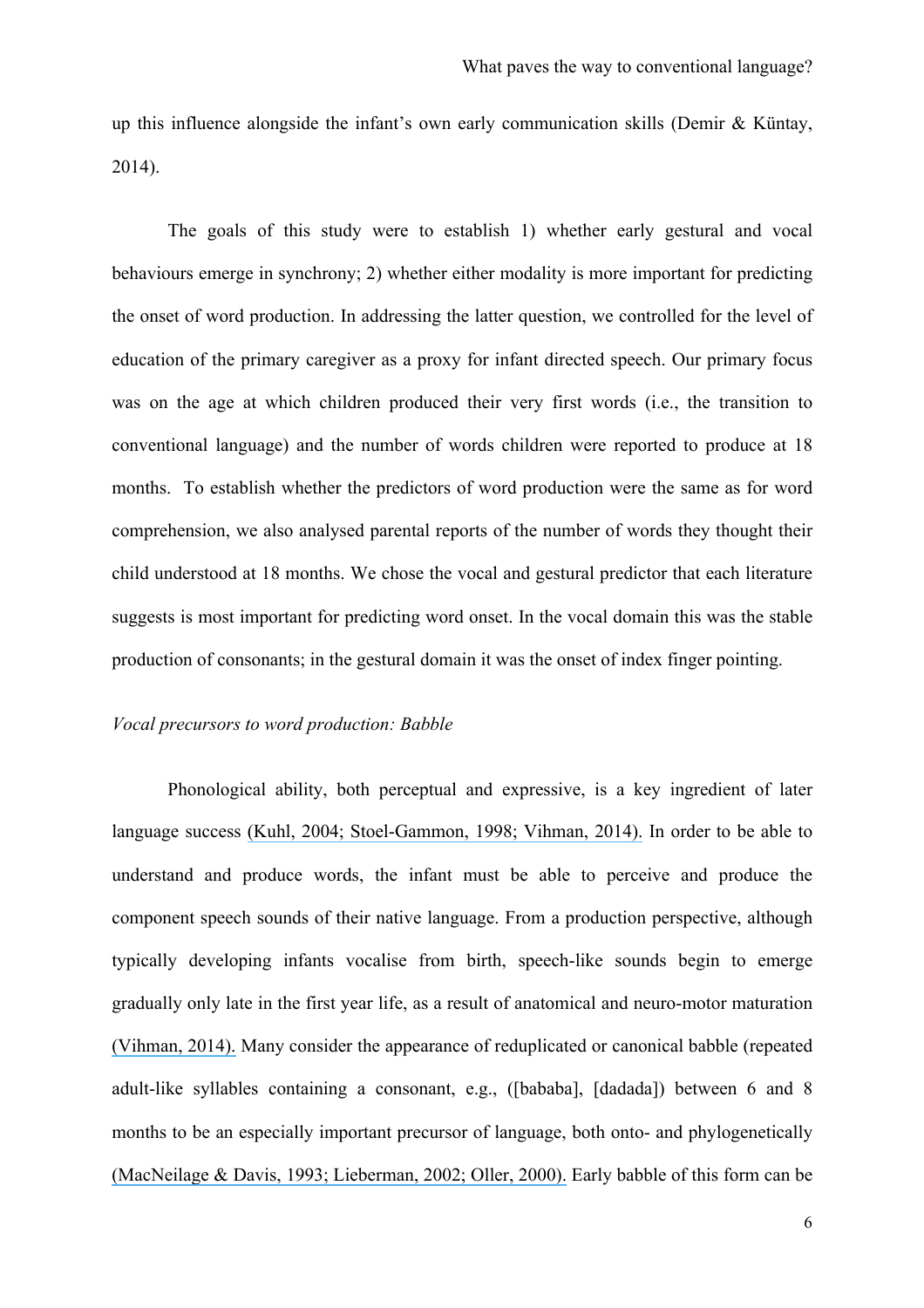viewed as a milestone of motor development – a type of rhythmic vocalisation related to other forms of motor development in the first year of life [\(Campos et al., 2000; Iverson &](https://www.researchgate.net/publication/8448455_Infant_Vocal-Motor_Coordination_Precursor_to_the_Gesture-Speech_System?el=1_x_8&enrichId=rgreq-2443db36-a843-4052-88c7-54897fb97819&enrichSource=Y292ZXJQYWdlOzI5MDQzNTkzMTtBUzozMTc4NzcwNDE3Mjk1NDRAMTQ1Mjc5OTIwMDM1MQ==) [Fagan, 2004; Kent, 1984; Thelen, 1981; Thelen, Ulrich, & Wolff, 1991\).](https://www.researchgate.net/publication/8448455_Infant_Vocal-Motor_Coordination_Precursor_to_the_Gesture-Speech_System?el=1_x_8&enrichId=rgreq-2443db36-a843-4052-88c7-54897fb97819&enrichSource=Y292ZXJQYWdlOzI5MDQzNTkzMTtBUzozMTc4NzcwNDE3Mjk1NDRAMTQ1Mjc5OTIwMDM1MQ==) However, babble can also be considered a language milestone reflecting the infant's sensitivity to, and use of, the sounds of their native language [\(Jusczyk, 1997\).](https://www.researchgate.net/publication/243662755_The_Discovery_of_Spoken_Language?el=1_x_8&enrichId=rgreq-2443db36-a843-4052-88c7-54897fb97819&enrichSource=Y292ZXJQYWdlOzI5MDQzNTkzMTtBUzozMTc4NzcwNDE3Mjk1NDRAMTQ1Mjc5OTIwMDM1MQ==) In addition to physical maturation the production of babble is contingent on at least some exposure to the ambient language [\(Oller](https://www.researchgate.net/publication/19796182_The_Role_of_Audition_in_Infant_Babbling?el=1_x_8&enrichId=rgreq-2443db36-a843-4052-88c7-54897fb97819&enrichSource=Y292ZXJQYWdlOzI5MDQzNTkzMTtBUzozMTc4NzcwNDE3Mjk1NDRAMTQ1Mjc5OTIwMDM1MQ==) [& Eilers, 1988\).](https://www.researchgate.net/publication/19796182_The_Role_of_Audition_in_Infant_Babbling?el=1_x_8&enrichId=rgreq-2443db36-a843-4052-88c7-54897fb97819&enrichSource=Y292ZXJQYWdlOzI5MDQzNTkzMTtBUzozMTc4NzcwNDE3Mjk1NDRAMTQ1Mjc5OTIwMDM1MQ==) The phonological patterning, prosody, and consonant shape in babble have all been shown to be influenced by the infant's language environment (Oller et al., 2010). Moreover, the appearance of consonants in pre-linguistic vocalisations has been related not only to word production (McCune & Vihman, 2001) but also to their phonological shape. That is, the consonants used in babble are typically the ones used in first words (Vihman, Macken, Miller, Simmons, & Miller, 1985). In recent studies, the measure used to capture the onset of babble is the age at which infants first demonstrate the stable use of two supraglottal consonants (DePaolis, Vihman & [Keren-Portnoy, 2011; Majorano, Vihman & DePaolis,](https://www.researchgate.net/publication/255176626_The_influence_of_babbling_patterns_on_the_processing_of_speech?el=1_x_8&enrichId=rgreq-2443db36-a843-4052-88c7-54897fb97819&enrichSource=Y292ZXJQYWdlOzI5MDQzNTkzMTtBUzozMTc4NzcwNDE3Mjk1NDRAMTQ1Mjc5OTIwMDM1MQ==) [2013\),](https://www.researchgate.net/publication/255176626_The_influence_of_babbling_patterns_on_the_processing_of_speech?el=1_x_8&enrichId=rgreq-2443db36-a843-4052-88c7-54897fb97819&enrichSource=Y292ZXJQYWdlOzI5MDQzNTkzMTtBUzozMTc4NzcwNDE3Mjk1NDRAMTQ1Mjc5OTIwMDM1MQ==) and we adopt that measure here.

#### *Gestural precursors to word production: Pointing*

Pointing, specifically index finger pointing, is often considered the first true means of triadic referential communication available to the infant, setting it apart from other gestures, such as showing, which arguably has a more phatic function [\(Liszkowski & Tomasello,](https://www.researchgate.net/publication/251599799_Individual_differences_in_social_cognitive_and_morphological_aspects_of_infant_pointing?el=1_x_8&enrichId=rgreq-2443db36-a843-4052-88c7-54897fb97819&enrichSource=Y292ZXJQYWdlOzI5MDQzNTkzMTtBUzozMTc4NzcwNDE3Mjk1NDRAMTQ1Mjc5OTIwMDM1MQ==) [2011\).](https://www.researchgate.net/publication/251599799_Individual_differences_in_social_cognitive_and_morphological_aspects_of_infant_pointing?el=1_x_8&enrichId=rgreq-2443db36-a843-4052-88c7-54897fb97819&enrichSource=Y292ZXJQYWdlOzI5MDQzNTkzMTtBUzozMTc4NzcwNDE3Mjk1NDRAMTQ1Mjc5OTIwMDM1MQ==) The prototypical pointing hand shape, index finger extended with the remaining digits curled inwards, emerges as early as 3 months of age (Fogel  $\&$  Hannan, 1985). However, it is not until the infant extends both arm and finger, between 9 and 15 months, that this behaviour is associated with a system of shared intentionality and communicative intent on the part of the infant (Carpenter, Nagell, Tomasello, 1998; Tomasello, Carpenter, & Liszkowski, 2007). In contrast to the above accounts proposing vocalisation as the gatekeeper to language, it has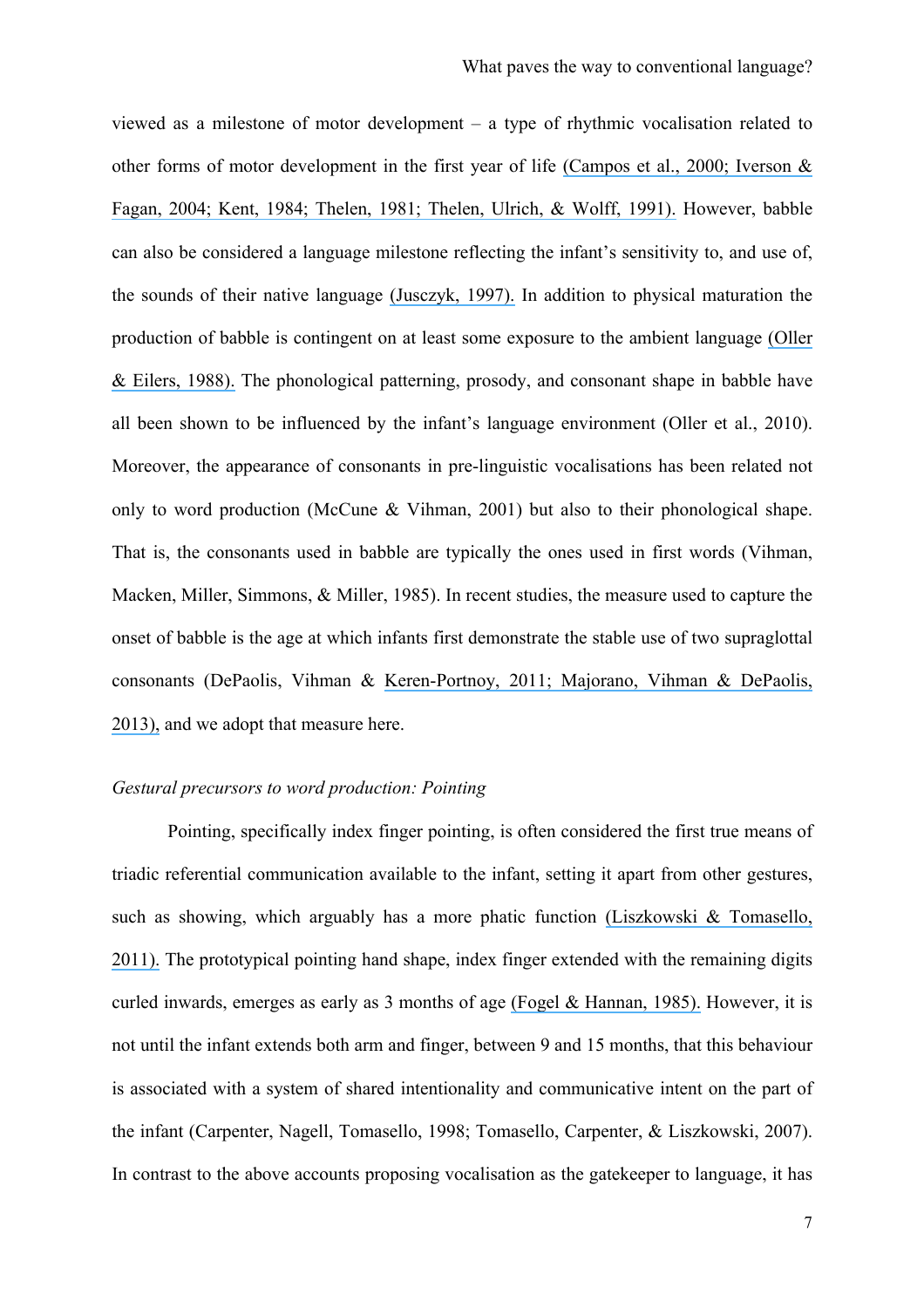been argued that this latter developmental step, producing declarative pointing gestures, provides the foundation on which linguistic communication rests, both developmentally and from an evolutionary perspective [\(Butterworth, 2003; Goldin-Meadow, 2007; Tomasello,](https://www.researchgate.net/publication/6315649_Pointing_Sets_the_Stage_for_Learning_Languageand_Creating_Language?el=1_x_8&enrichId=rgreq-2443db36-a843-4052-88c7-54897fb97819&enrichSource=Y292ZXJQYWdlOzI5MDQzNTkzMTtBUzozMTc4NzcwNDE3Mjk1NDRAMTQ1Mjc5OTIwMDM1MQ==) [2008\).](https://www.researchgate.net/publication/6315649_Pointing_Sets_the_Stage_for_Learning_Languageand_Creating_Language?el=1_x_8&enrichId=rgreq-2443db36-a843-4052-88c7-54897fb97819&enrichSource=Y292ZXJQYWdlOzI5MDQzNTkzMTtBUzozMTc4NzcwNDE3Mjk1NDRAMTQ1Mjc5OTIwMDM1MQ==) This claim has been borne out in a growing number of studies in which pointing, specifically index finger pointing, has been robustly associated with later vocabulary (Bates, Benigni, Bretherton, Camaioni, & Volterra, 1979; Colonnesi, Stams, Koster, & Noom, 2010; Desrochers, Morissette, & Ricard, 1995; Iverson & Goldin-Meadow, 2005; Özçaliskan & Goldin-Meadow, 2005). What underpins this relation is not well understood, however. Some argue that the onset of pointing reflects the emergence of new social-cognitive abilities and social motivations that are required for subsequent word production (Tomasello, Carpenter & Liszkowski, 2007). Thus, Tomasello (2001) has argued that, while children can make speech sounds and associations well before the first birthday, it is only with the advent of new social cognitive skills emerging in the 9-12-month period that they are capable of fully appreciating what a word is: an 'intersubjectively understood linguistic symbol used to direct and share attention with other persons' (Tomasello, 2001, p. 1120). A second (non-mutually exclusive) possibility is that the infant's referential gestures prompt caregivers to respond by producing words in a context that is optimal for learning [\(Goldstein & Schwade, 2008; Kishimoto,](https://www.researchgate.net/publication/5386101_Social_feedback_to_infants) [Shizawa, Yasuda, Hinobayashi, & Minami, 2007\).](https://www.researchgate.net/publication/5386101_Social_feedback_to_infants) That is, when infants point to things, parents can translate this gesture into conventional language at a moment when the infant is jointly attending to both the word and whatever it is denoting. On both accounts, early onset of pointing should predict early onset of word production (so long as the child has the minimal phonetic repertoire needed to produce words).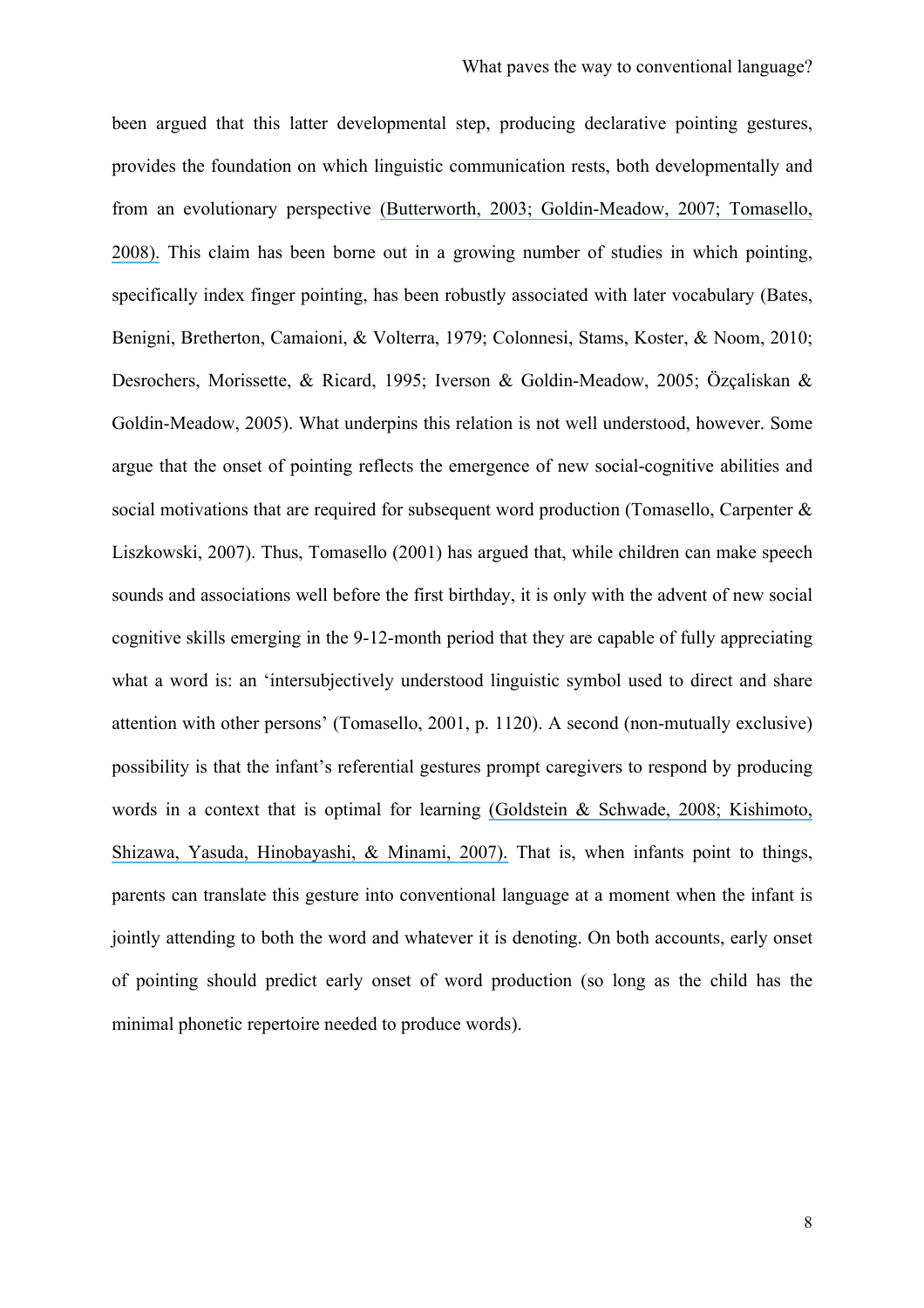### *The Current Study*

This study sought to establish whether early gestural and vocal behaviours emerge in synchrony (and are thus potentially reflections in different modalities of the same communicative readiness construct) and, if not, whether either modality is more important for predicting the onset of word production and levels of expressive and receptive vocabulary at 18 months. To achieve this we analysed a densely sampled set of video recordings of 46 infants interacting in naturalistic play sessions with their primary caregiver (their mother in each case), between the ages of 9 and 18 months. This data set allowed us to establish the month in which infants were reliably observed to produce consonants, to point, and to produce their first words.

## Method

#### *Participants*

Participants were drawn from a larger sample of 59 parent-infant dyads who had previously participated in a longitudinal study of early phonological development (Vihman, DePaolis, & Keren-Portnoy, 2009). These families were recruited in the North of England via advertisements in the local press and infant-focused community groups. Eleven dyads were ineligible for inclusion in the current study (as caregivers did not give consent for use of their data in other research); one more infant was excluded due to a developmental disorder and a final dyad was excluded because the primary caregiver did not participate in play recordings. Thus, the final sample for the present study included 46 parent-infant dyads. Twenty-one of the infants were boys, 21 were first born, and all came from monolingual English-speaking families where the mother was the primary caregiver. All infants were full-term and had no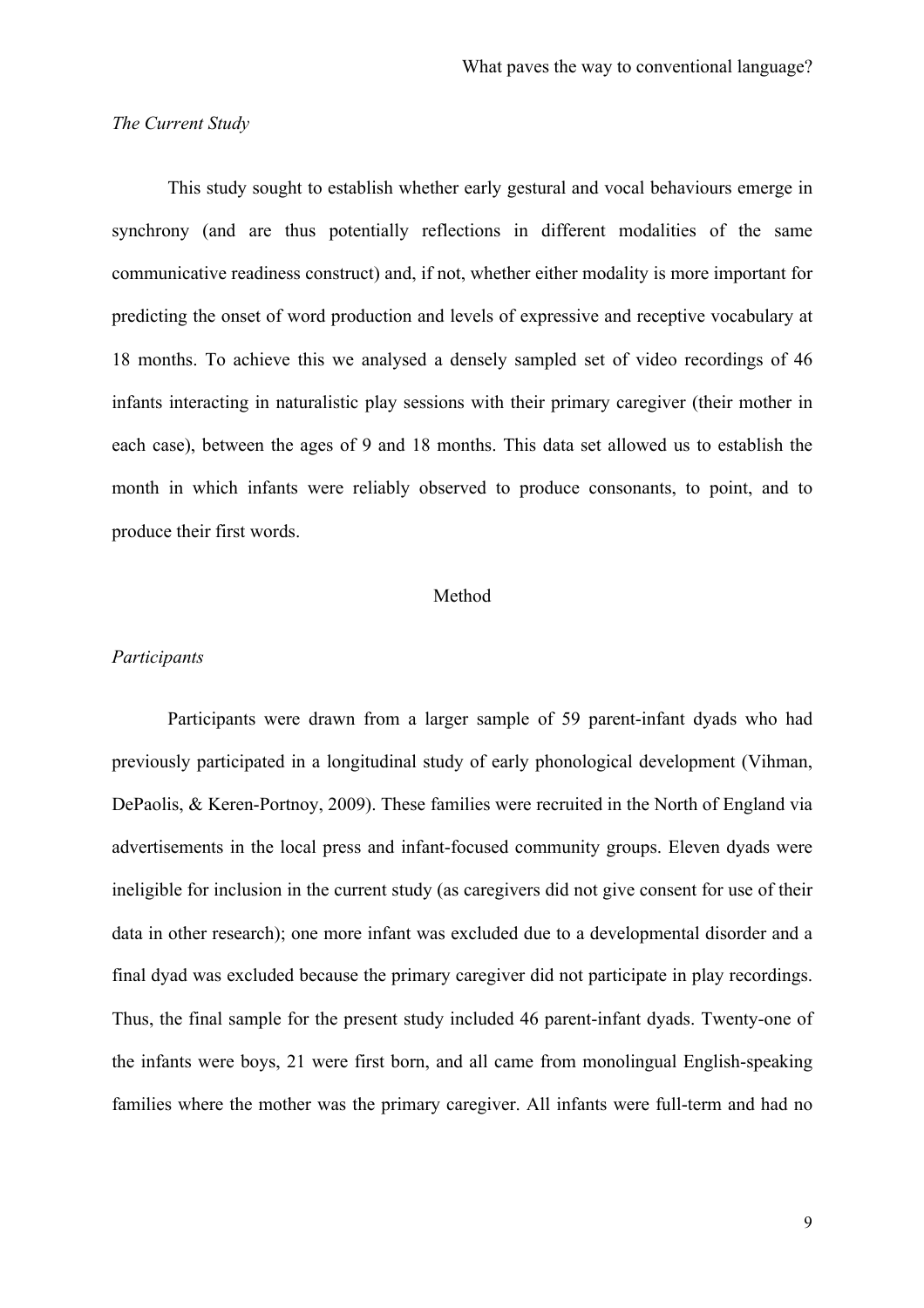known hearing or developmental disorders. Seventy per cent of mothers and 50% of fathers had a university degree.

## *Procedure & Transcription*

Dyads were video-recorded in their homes engaging in 30 minutes of naturalistic play when the infant was between 9 and 18 months old. A research assistant remained with the dyad for the duration of the recording, moving the video camera to ensure that the infant remained in shot. Initially, recordings were made weekly, then bi-weekly (when the infant turned 13 months), dropping to once per month when the infant demonstrated consistent use of 2 supra-glottal consonants (or Vocal Motor Schemes; McCune & Vihman, 2001). A demographic questionnaire administered on the first home visit at 9 months measured, amongst other information, birth order and parental education. A parental report of expressive and receptive vocabulary, the Oxford Communicative Development Inventory (OCDI; Hamilton, Plunkett, & Schafer, 2000), a modified, UK version of the MacArthur Bates Communicative Development Inventory (Fenson *et al.,* 1994), was collected monthly. Participants were given £10 per visit to thank them for participating.

Infant vocalisations were phonetically transcribed by three trained research assistants (including the first author) using EUDICO Linguistic Annotator software (ELAN; Sloetjes  $\&$ Wittenburg, 2008).

#### *Measures*

*Babble onset* was characterised as the stable production of two supra-glottal consonants (excluding glottal and glides). A consonant was considered to have reached stable production status if it fulfilled one of two criteria: (1) A minimum of ten tokens were produced in three out of four consecutive half-hour sessions (McCune & Vihman, 2001); or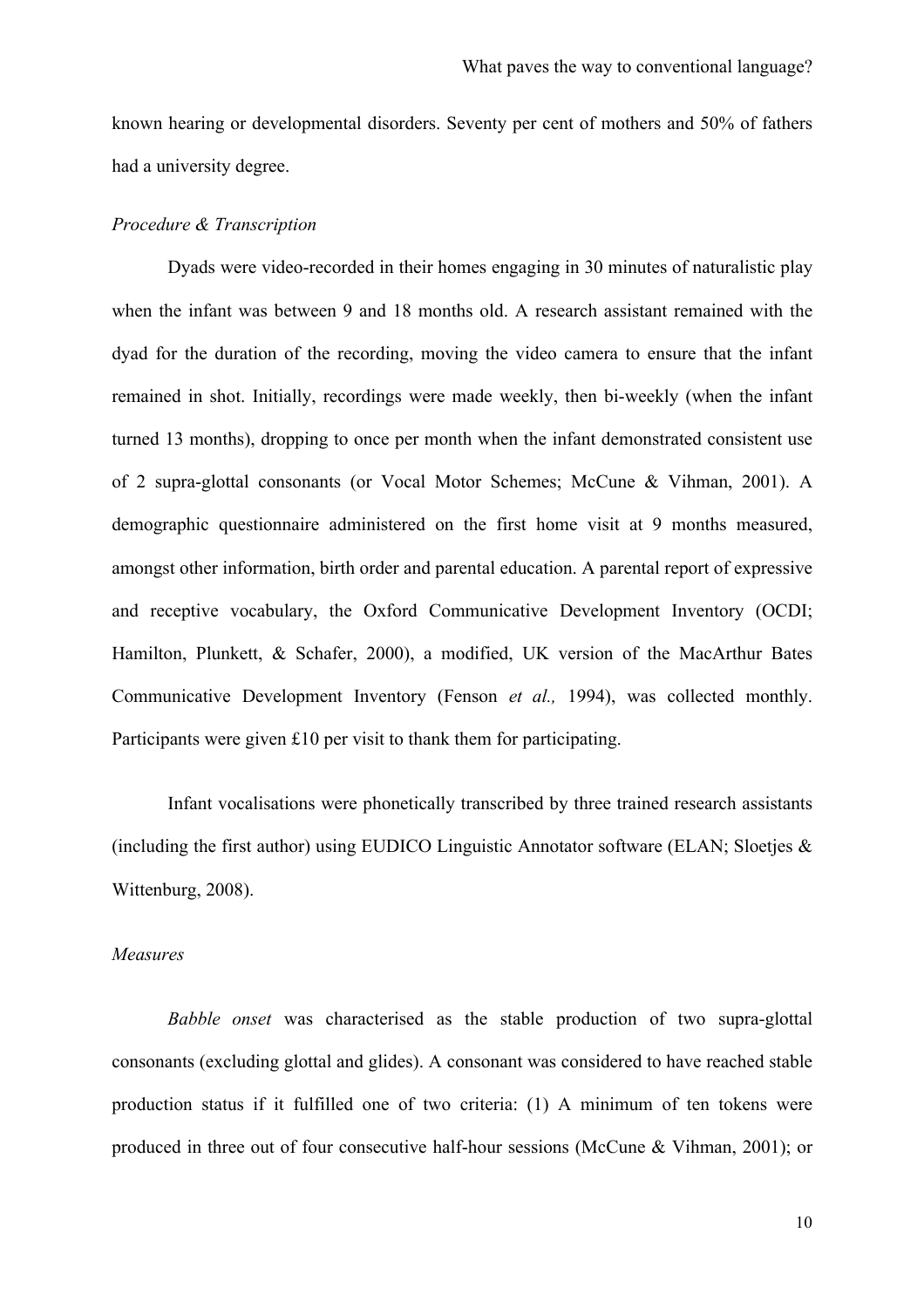(2) a total of 50 or more tokens of the given consonant were produced in one recording session (DePaolis, Vihman, & Keren-Portnoy, 2011). Stable consonant production was dated to the first home visit where the infant's production met either criterion. The onsets of first and second consonants were positively correlated ( $r = 0.756$ ;  $p \le 0.01$ ). Age at onset of the second stable consonant is preferred here as a measure of babble, primarily because age of acquisition of the first stable consonant correlated with infant age at first home visit ( $r =$ 0.299;  $p = 0.044$ ), but also because this measure of second consonant production has previously been found to correlate with referential word learning (McCune & Vihman, 2001).

*Pointing onset* was coded according to amended criteria from Matthews, Behne, Lieven, and Tomasello (2012). We coded index finger pointing uniquely as it has been identified both theoretically (Butterworth, 2003) and empirically (Colonnesi et al., 2010) as the most important pre-linguistic pointing behaviour. Recordings were viewed, in order, by a trained research assistant until the infant was observed to spontaneously make an index-finger point. That is, whilst looking at the object or event of interest, the infant produced a point with their left or right hand, or both, such that that the index finger was clearly and visibly separate from the other fingers, which were partially or entirely curled back. To check the reliability of this point measure, we compared it with parental reports of onset, where available. At each home visit, caregivers were asked to complete a diary commenting on any new communicative behaviour their child had begun to engage in. Although parents were not specifically asked to report pointing behaviour, 50% (*n* = 23) did so spontaneously, remarking that their infant had begun to point since the previous home visit. For this subset of parents, we calculated the correlation between parent-reported age of point onset (median = 312 days) and our estimated age of pointing onset from video coding (median = 385 days). The two measures were significantly correlated  $(r = .452, p = .03)$ . To further check the reliability of the video-coded measure of pointing onset, we asked a research assistant blind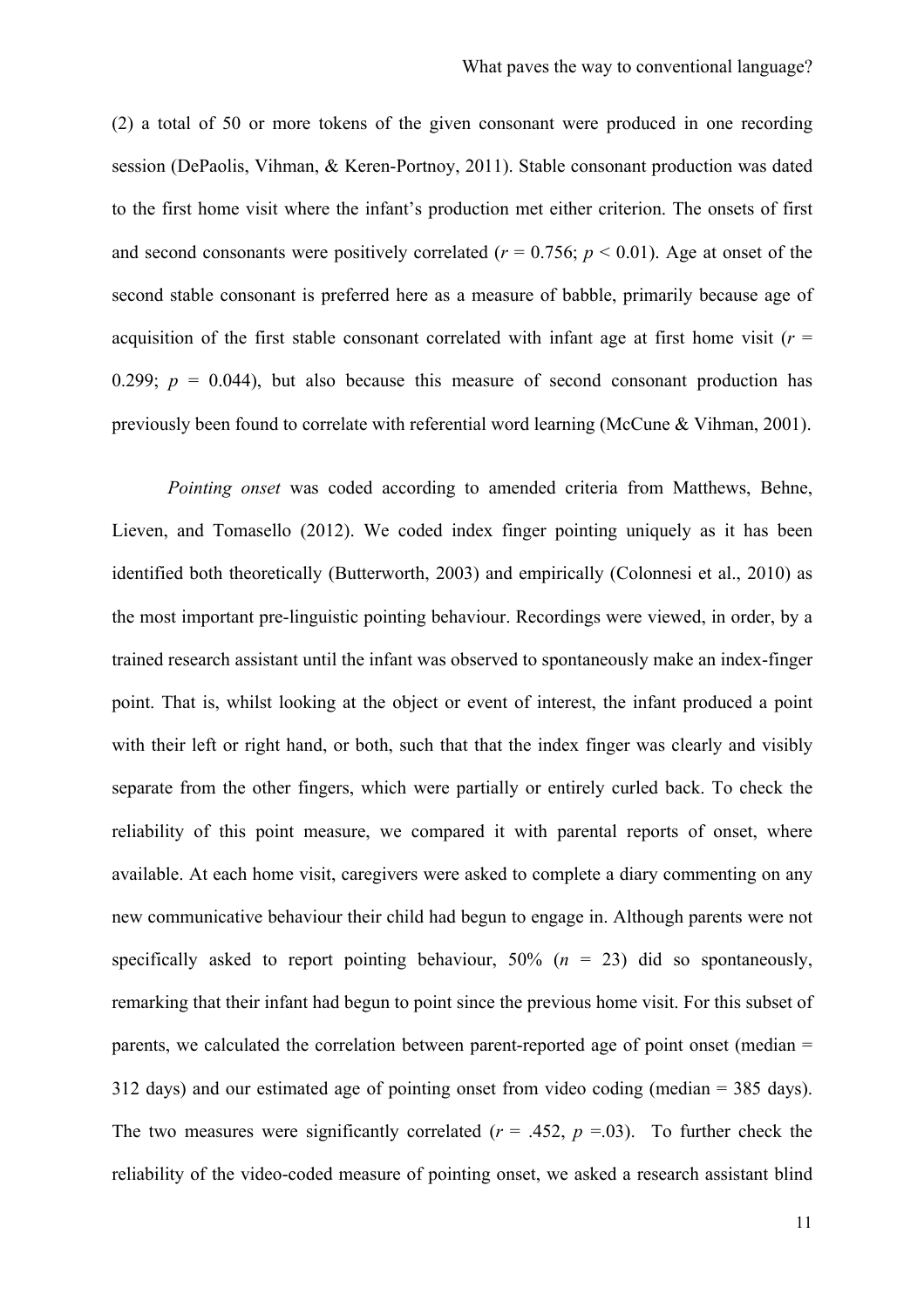to the hypotheses of the study to watch video recordings selected just before and just after we had originally estimated infants to have started pointing for the presence of pointing behaviour. To check that infants hadn't started pointing before our estimated onset date, we randomly selected 20% ( $n = 9$ ) of the recordings from the month preceding the observed pointing onset. No infant was observed to point in these sessions. To check whether, once infants started to point, they would reliably do so in subsequent sessions, we coded pointing gestures in the sessions following that in which we had first observed each infant pointing (n  $= 45$ ; one infant was first observed to point in their final session). Half the infants ( $n = 23$ ) were observed to point in the session that immediately followed their first observed point. A further  $27\%$  ( $n = 12$ ) were next observed to point two sessions after they were first observed to do so with the remaining 22 % either pointing within two further sessions or reaching 18 months of age (when recordings stopped).

*Maternal and paternal education* was coded on a 5-point scale based on a modified version of Hobbs and Vignoles' (2007) classification system: Level 1: No qualifications; 2: vocational qualifications; 3: GCSE or equivalent (UK exams typically taken at 16 years of age); 4: A levels or equivalent (UK exams typically taken at 18 years of age); 5: University Degree. Maternal and paternal education levels were positively related ( $r = 0.538$ ,  $p < 0.01$ ). thus only maternal education was included in analyses as the mother was the primary caregiver for all dyads.

The infant's age at the first session in which they spontaneously produced four different words was identified as the *4-word point,* using Vihman and McCune's (1994) word identification procedure. This procedure considers both the phonetic shape of vocalisations and contextual criteria to identify words. Word candidates are scored on 1) their phonological similarity to the presumed adult target, 2) the availability of a plausible referent in the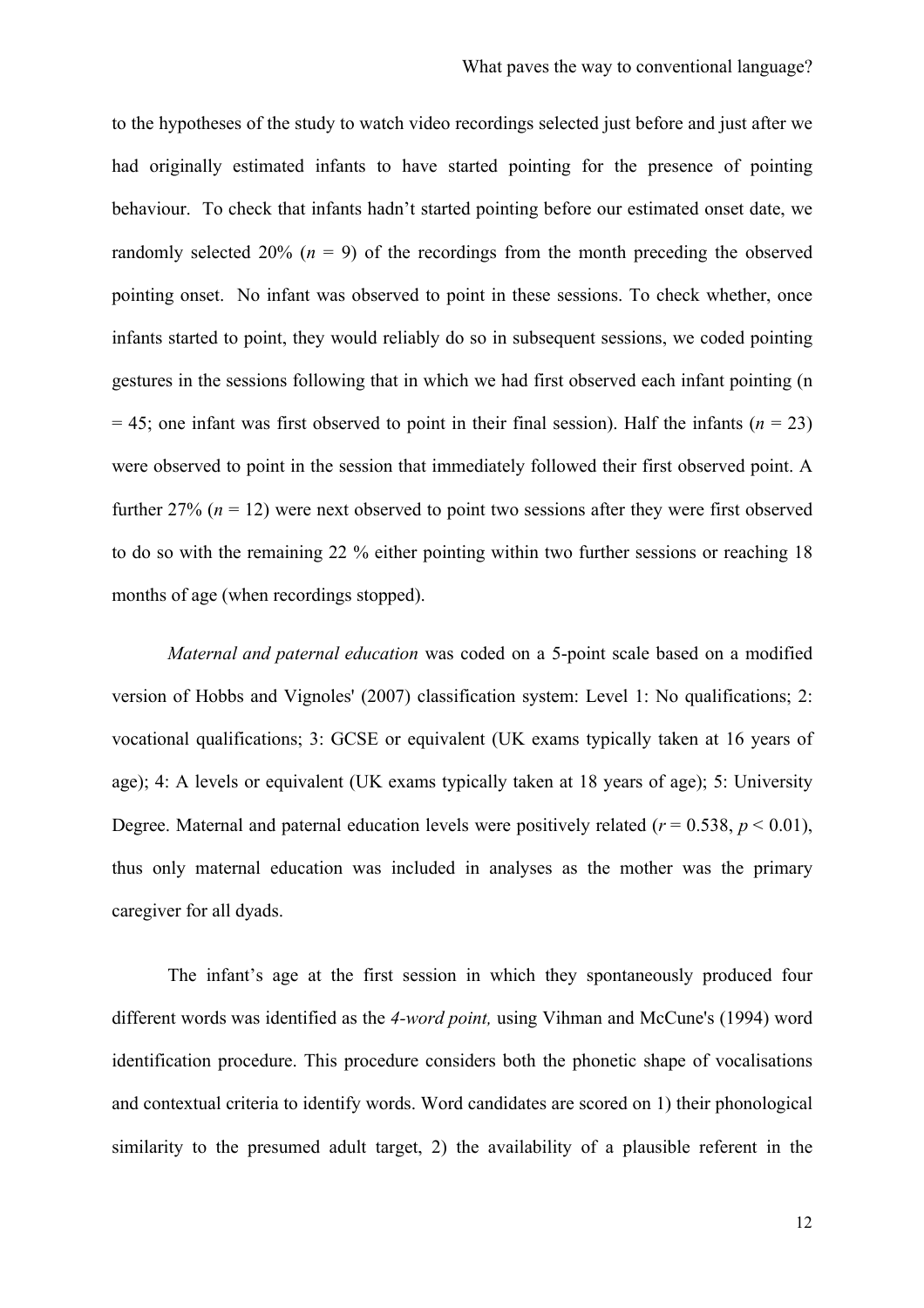immediate context, and 3) the consistency with which the same form is used for the same referent.

The OCDI (Hamilton *et al.,* 2000) was used to measure the infant's *expressive and receptive vocabulary knowledge at 18 months*. Expressive and receptive OCDI vocabulary scores were positively related (Table 2) and correlated negatively (and in the case of expressive vocabulary, significantly) with the observed age at 4-word point (Table 2). That is, the earlier a child reached the 4-word point, the greater their reported expressive vocabulary at 18 months.

#### *Reliabilities*

The stable production of consonants in babble and of word forms was coded by three trained research assistants, including the first author. Four 3-minute video excerpts, randomly selected from recordings collected when the infant was 10 months old, were used to calculate transcription reliability. These segments were phonetically transcribed by all three coders and reliabilities calculated in terms of percentage agreement as to possible consonants  $(\rho, b)$ ,  $/t$ ,  $d/$ ,  $/k$ ,  $g/$ ,  $/m/$ ,  $/n/$ ,  $/n/$ ,  $/l/$  /s/) between every two transcribers. Average agreement was 69% (range 65% - 72%), which rose to 80% (range 76% to 89%) when the infrequently used consonants /l/ (used by 3 infants) and /s/ (2 infants) were excluded. This is in line with similar studies involving the transcription of pre-linguistic babble (DePaolis et al., 2013; Majorano et al., 2014; McCune & Vihman, 2001). Since transcription was used here to establish the point at which each infant could produce two consonants and four words, the first author reviewed each infant's video recordings and checked that they had met criterion on the date calculated and not before or after.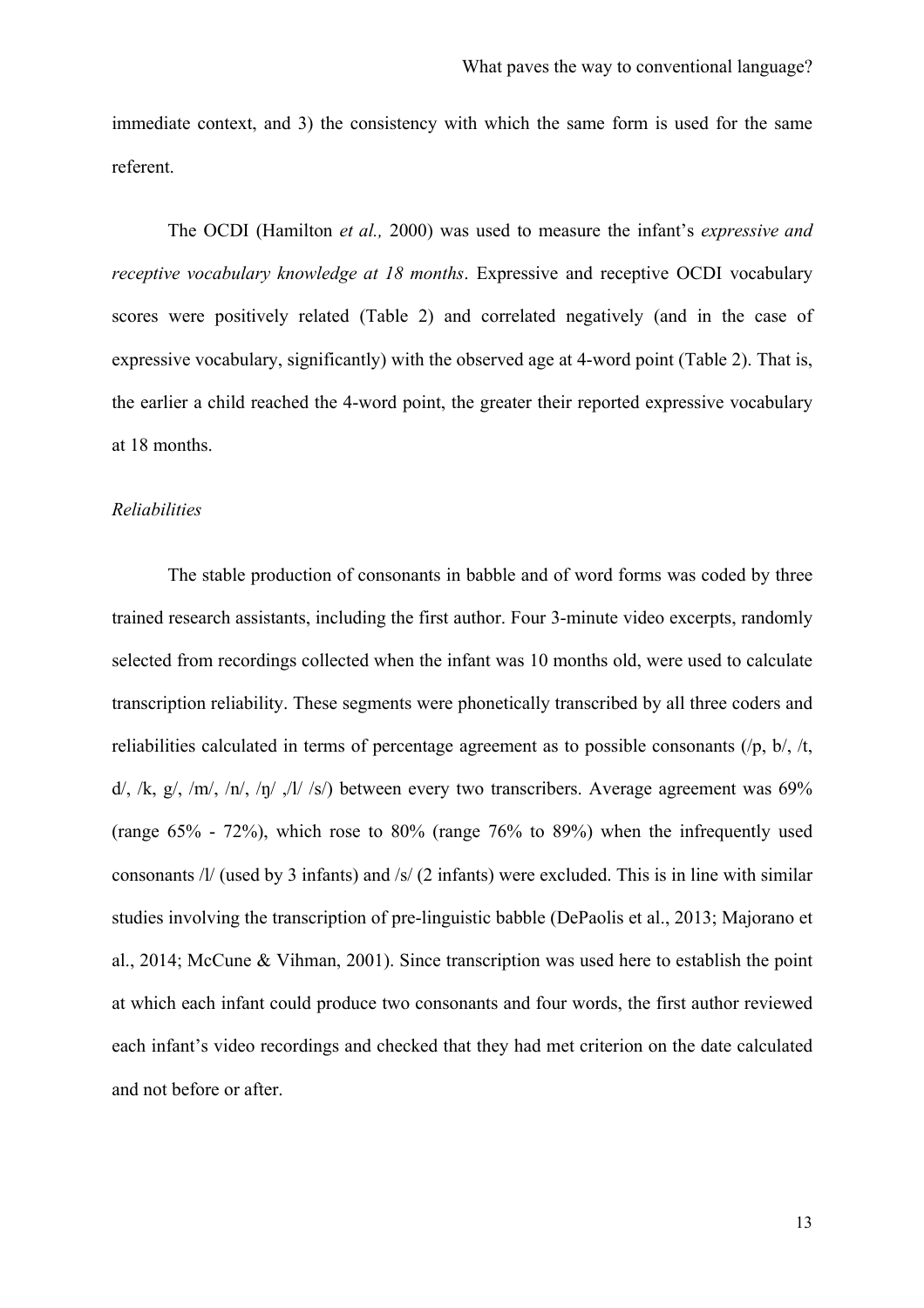Pointing was coded by a trained research assistant. A randomly selected sample (11/46 infants or 24%) was independently coded by the first author. Pearson's correlations indicated excellent agreement ( $r = .99$ ,  $p < 0.01$ ). Disagreements and borderline cases were discussed and resolved. Finally, the gesture produced at observed pointing onset for each infant was checked and confirmed by the first and final authors.

## Results

We first explore the relation between pre-linguistic babble and pointing before considering how each of these behaviours relates to maternal education. Next, we report regression models that test how these three measures relate to first word production and expressive and receptive vocabulary at 18 months.

## *What is the Relation between Babbling, Pointing, Maternal Education and Infant Language?*

There were large individual differences in age of onset of both babble and pointing. Babble onset tended to precede the onset of index finger pointing. The median age for the onset of babble was three months before that of pointing, at almost 10 months of age. All infants had begun to babble by 15 months and to point using their index finger by 18 months. Descriptive statistics for pre-linguistic infant measures and maternal education are presented in Table 1. The cumulative percentage of children beginning to babble and point, month by month, is presented in Figure 1.

## *[Please insert Table 1 & Figure 1 about here]*

As can be seen in Table 2, infant pointing onset and babble onset were not significantly correlated, suggesting that they are not different measures of a single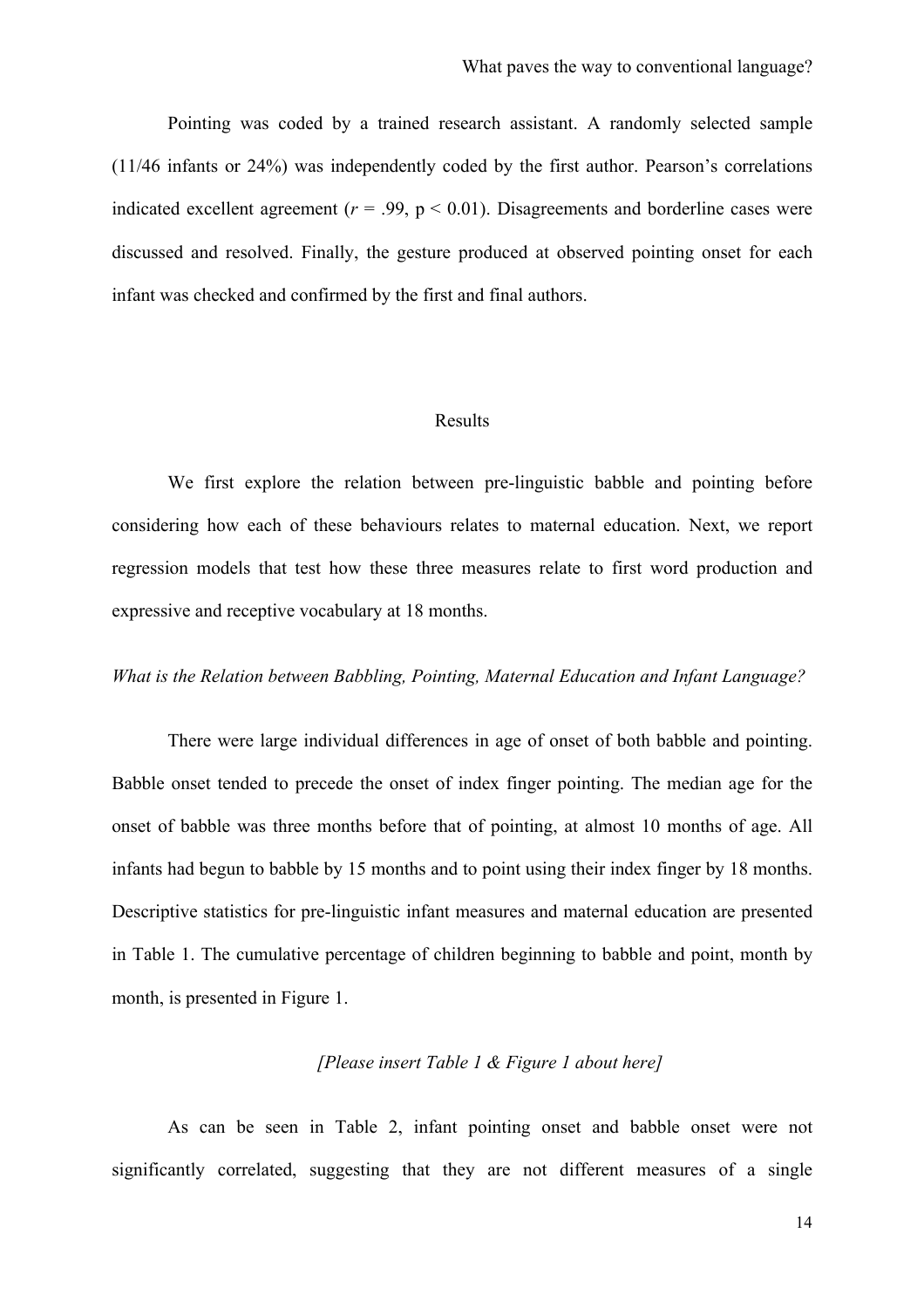'communicative readiness' construct. Consistent with previous findings in the literature, maternal education was unrelated to babble onset (Oller, Eilers, Basinger, Steffens, & Urbano, 1995). However, there were small to moderate correlations between maternal education and pointing onset and between maternal education and receptive and expressive language at 18 months.

## *[Please insert Table 2 about here]*

#### *What Best Predicts First Words?*

Age at babble and pointing onset and maternal education were used to build regression models predicting the age at which infants were first observed to produce four words (4-word point). Model selection was performed by comparing all possible combinations of predictors including a null model (R Core Team, 2014). The best fitting model was one with babble onset alone as a predictor, which constituted a significant improvement on a null model (Table 3). The addition of pointing onset or education gave no improvement to any model, including the null model. It is worth noting that some children (*n*  = 6) produced four words before they were observed to point, suggesting that pointing is not a necessary precursor of word production.

## *[Please insert Table 3 about here]*

## *What Best Predicts Expressive and Receptive Vocabulary at 18 months?*

Model comparison was again performed to identify the best account of expressive vocabulary and receptive vocabulary development at 18 months. For expressive vocabulary, the best fitting model included babble onset and maternal education as predictors (Table 4). The addition of babble onset to a model with maternal education alone also gave a significant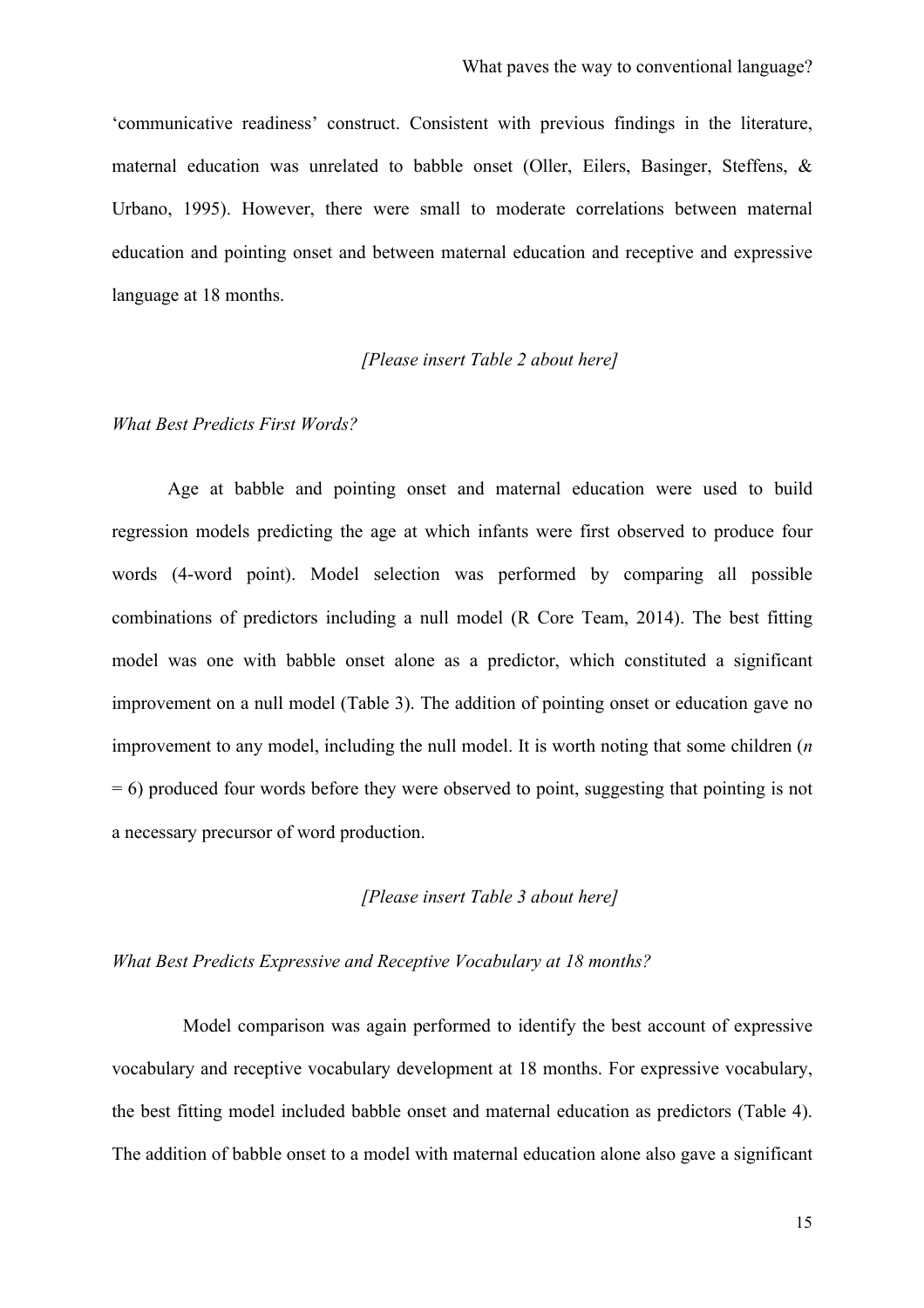improvement  $(F(1, 44) = 8.103, p = .007)$ , as did the addition of maternal education to a model with babble onset alone  $(F(1, 44) = 4.252$ ,  $p = .045)$ , indicating that these predictors explain separate variance. The addition of pointing onset gave no significant improvement to any model. Considered alone it gave no improvement on a null model. When added to a model with babble onset and maternal education, it gave a marginal improvement  $(F(1, 42)$  = 3.491,  $p = .068$ ).

## *[Please insert Table 4 about here]*

For receptive vocabulary, the best fitting model included pointing onset and maternal education as predictors (Table 5). When considered alone, maternal education gave a significant improvement over the null model  $(F(1,44) = 4.268$ ,  $p = .045$ ), but pointing did not  $(F(1,44) = 2.712, p = .107)$ . The addition of pointing onset to a model with maternal education alone gave a significant improvement  $(F(1, 43) = 6.5932, p = .014)$ , as did the addition of maternal education to a model with pointing onset alone  $(F(1, 43) = 8.245, p =$ .001), indicating that these predictors explain separate variance. The addition of babble onset gave no significant improvement to any model. Considered alone it gave no improvement on a null model  $(F(1,43) = 2.812, p = .1007)$ . When added to a model with pointing onset and maternal education, it gave a marginal improvement  $(F(1,42) = 4.011, p = .051)$ .

## *[Please insert Table 5 about here]*

#### Discussion

This study found that babbling (consonant production) develops independently of pointing and maternal education. When all three factors were considered simultaneously, only babble emerged as a significant predictor of the age at which infants began to produce words, explaining 22% of the variance. When later measures of vocabulary were considered,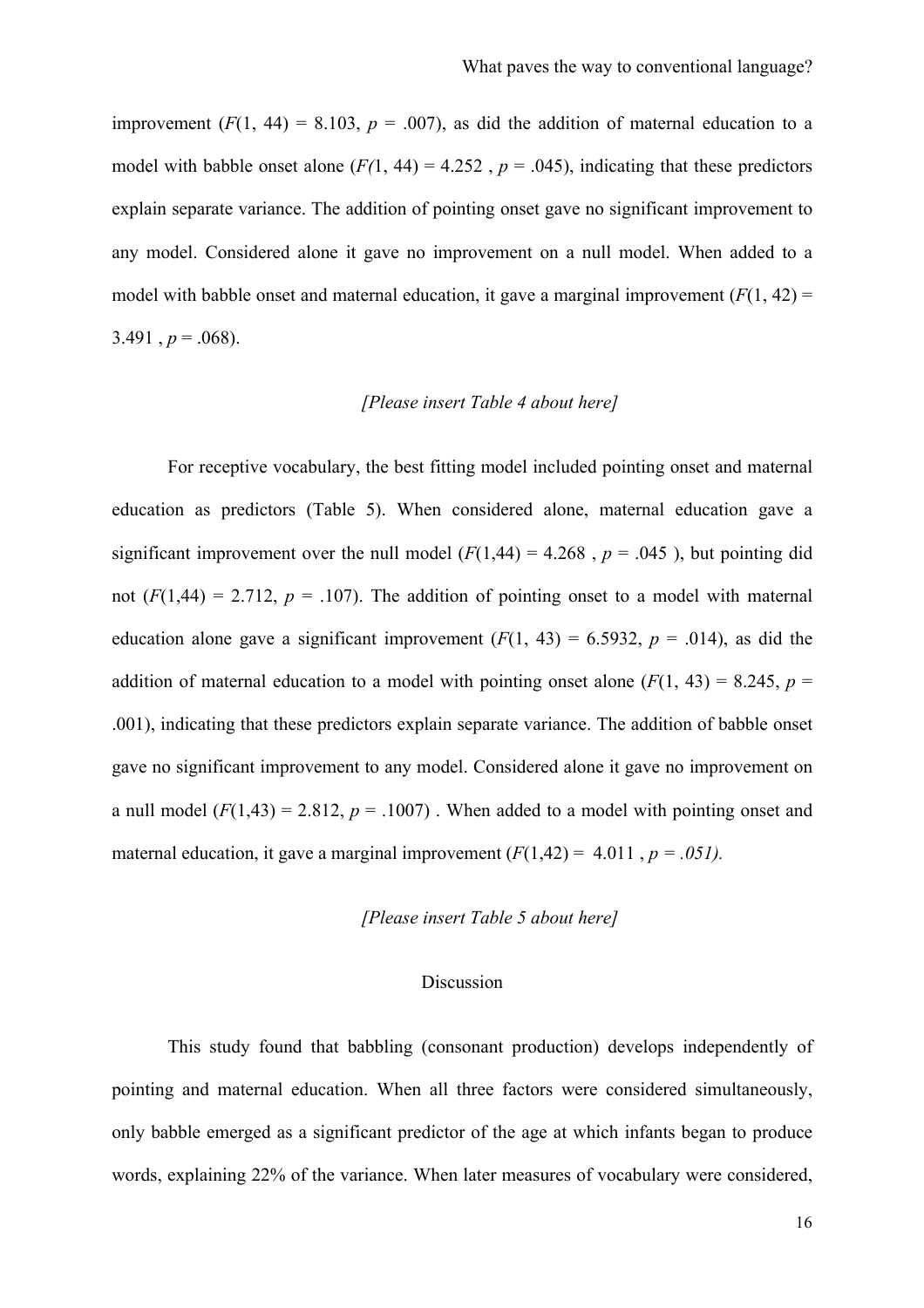babble and maternal education emerged as predictors of word production whereas pointing and maternal education predicted word comprehension.

These findings suggest that phonological readiness is more important for the transition to word production than previously recognised. Since infants are typically found to engage in canonical babble from around 6-8 months (Oller, 1980), and even learn some sound-referent associations at this age (Bergelson & Swingley, 2012), it has been claimed that they have, so to speak, jumped the articulatory and associative hurdles and that only social cognitive developments would be left to determine when infants began to produce words (Tomasello, 2001). Yet this does not appear to be the case. Practice with babbling continues to be a strong determinant of the onset of word production and one that appears to be unaffected by the social environment.

Why might babble onset predict later productive vocabulary? Of course, starting to practice vocalizations earlier will make word production easier. However, there is a considerable gap in between the time infants started to babble (approaching 10 months median onset for the measure used here) and the time they started to produce words (15 months median onset). Thus, even infants who were slower to start to babble had ample vocal resources by 12 months such that they could have produced a word if their phonological repertoire were the only constraint. It is likely that early babble was associated with early word production for additional reasons. One option is that by starting to vocalise early, infants shaped their own environments, eliciting responses from the caregiver that, a) encouraged more vocal practice, b) made it salient that vocalisation can be used to communicate, and, c), assisted infants in identifying the function of first words (Goldstein  $\&$ Schwade, 2008; Vihman, 2014). Finally, it could also be that babble onset reflects some third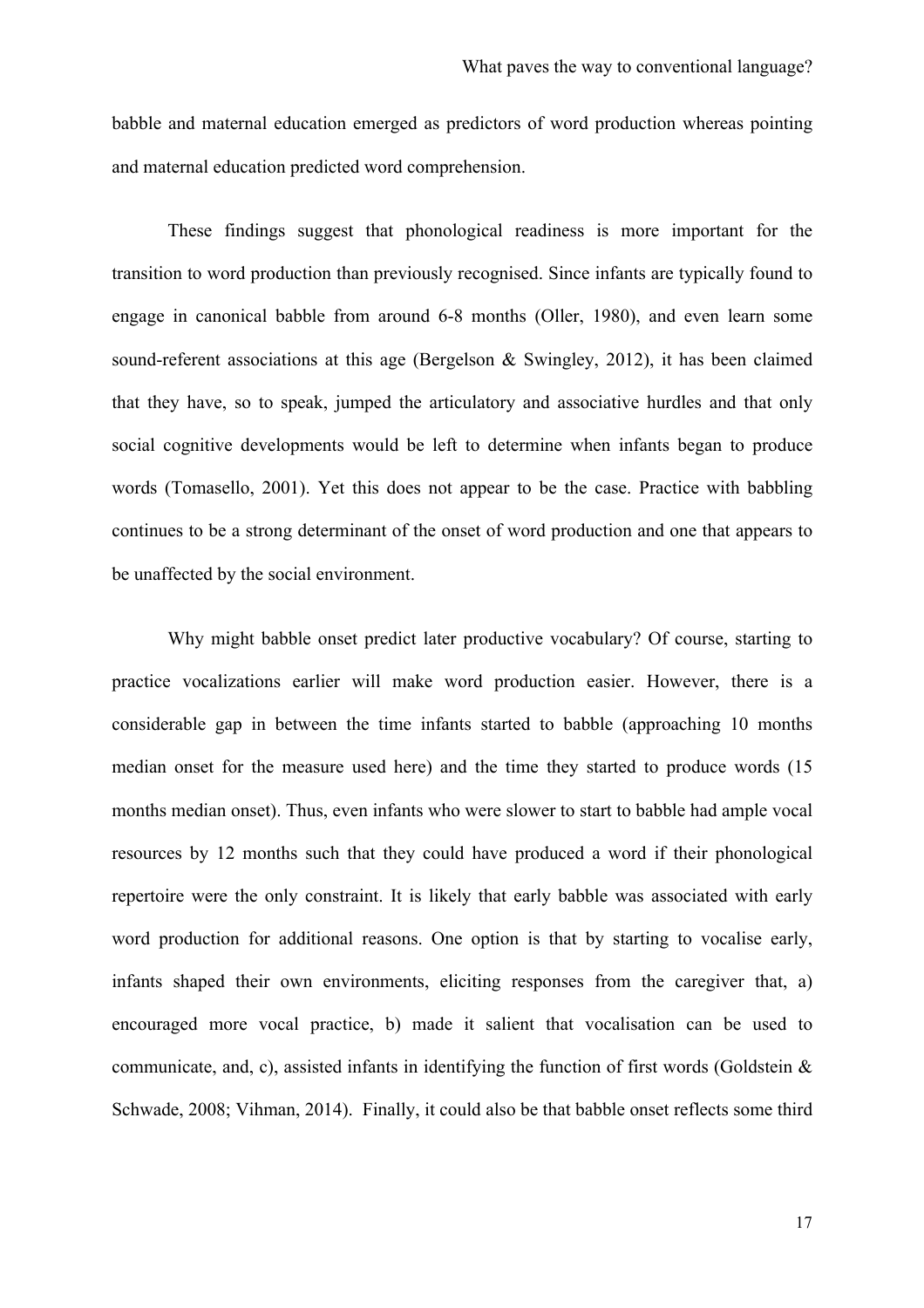variable, not studied here, that is beneficial for language learning such as the inclination to engage with others socially.

In contrast to clear predictions in the literature, the ability to point did *not* emerge as an important determinant of the onset of word production. Of course, unlike speech sound production, pointing is not a necessary component of word production. However, the act of pointing is thought to represent the first means of intentionally directing others' attention to the external world. Whereas first instances of babbling appear devoid of communicative intent (and are considered a motor milestone, not a social one), first acts of pointing can readily be interpreted as imperative or declaratives acts. For this reason, the act of pointing has been argued to pave the way for language production (Butterworth, 2003; Tomasello, 2008). Children in this study did tend to produce pointing gestures before their first words (only 6/46 children failed to do so). But, other than this, we found no synchrony between the onset of index finger pointing and the onset of first word production. It is only when we examine word comprehension at 18 months that we find a link between pointing and vocabulary development. This is in line with findings of a recent meta-analysis that showed that the association between pointing and language development increases with age (Colonnesi et al., 2010). This suggests that, while the mastery of pointing may not be essential for initiating word production, its use facilitates subsequent lexical development.

One might query whether the findings would have differed if we had considered a broader set of communicative gestures, for example, open handed points and/or 'show' gestures (Cameron-Faulkner, Theakston, Lieven, & Tomasello, 2015) or indeed if we had used experimental paradigms to elicit pointing behaviour (Liszkowski & Tomasello, 2011) rather than observe it naturalistically. We measured index finger pointing specifically as this has been theoretically argued and empirically found to be the key predictor of lexical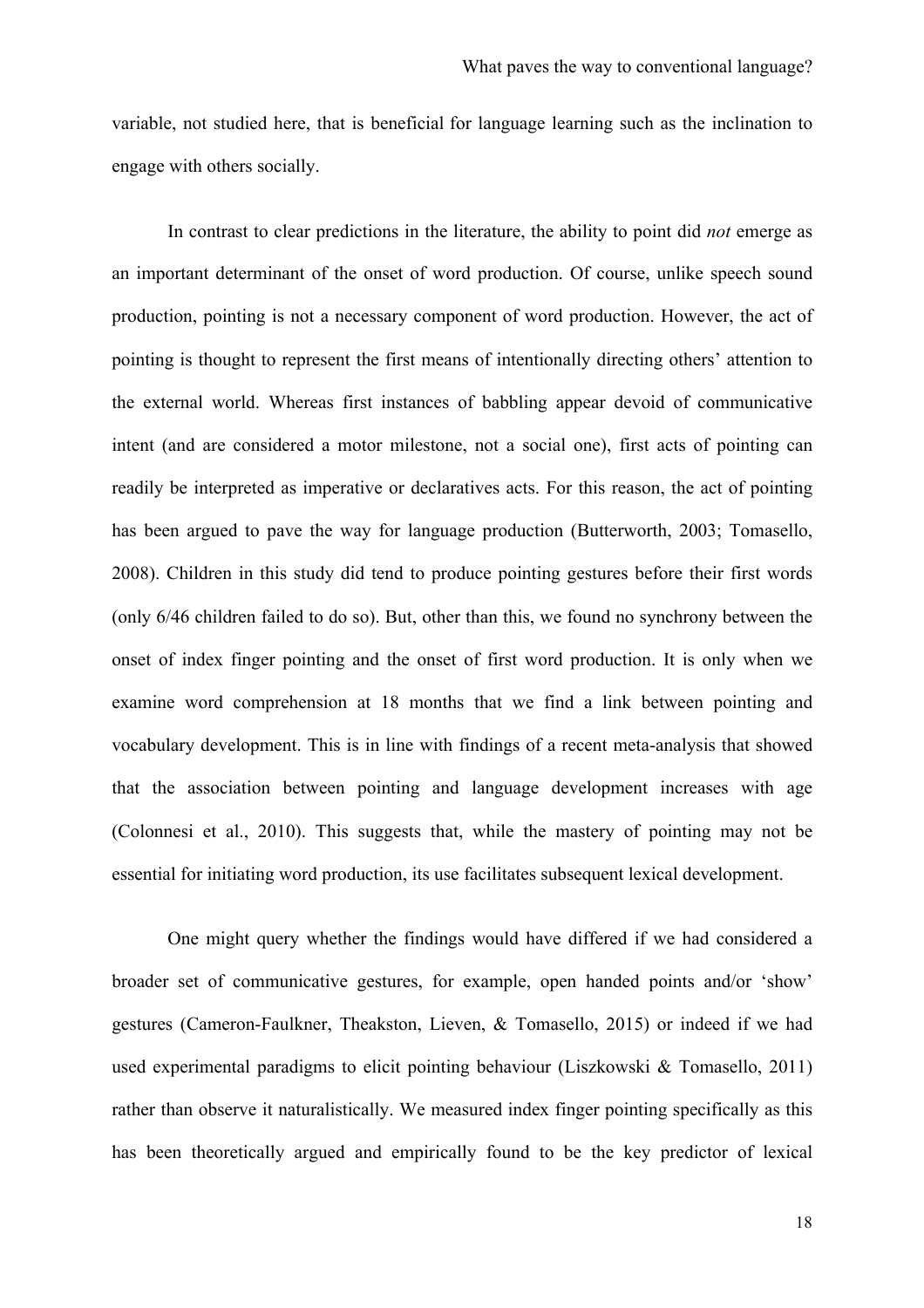development (Butterworth, 2003; Colonnesi et al., 2010). Whether or not using an experimental paradigm would have elicited more pointing behaviour at an earlier age is an interesting question. Some have observed that infants point more often in naturalistic settings, in the home rather than in the lab (Leroy, Mathiot, & Morgenstern, 2009), but it is possible that taking a 'distal display' to the home and asking parents to carry infants around to look at it might elicit more gestures. We also focussed on onset rather than frequency of pointing since we were concerned with infants' capacity to engage in these behaviours. Since the onset of pointing appears to be constrained by infant-internal factors, whereas the frequency with which they go on to use the gesture depends heavily on socialization (Matthews et al., 2012), future research might explore the predictive value of frequency measures compared to onset measures.

Pointing did emerge as a predictor of word comprehension at 18 months, along with measures of maternal education. This is likely because parents tend to respond to infant gestures with relevant words (Goldin-Meadow, Goodrich, Sauer, & Iverson, 2007). If this is the case, a key question remains to be answered: why does early babbling apparently not have the same language-eliciting effect and thereby also predict comprehension? It might be argued that, while parents often respond to vocalisations, they won't necessarily do so by 'translating' these into conventional language since much babble has no obvious communicative target. Thus, parental responses that facilitate language development likely only occur in response to 'communicatively intentional babbling', where the infant's vocalisation is clearly intended to direct another's attention (Esteve-Gibert & Prieto, 2012; Goldstein, Schwade, Briesch, & Syal, 2010; McCune, Vihman, Roug-Hellichius, Delery, & Gogate, 1996). Devising a list of clear markers of intention is a well-recognised challenge (Bruner, 1973). Consequently, we opted to have both pointing and babble onset coded without reference to extra indicators such as gaze alternation (as is standard, e.g., Colonnesi

19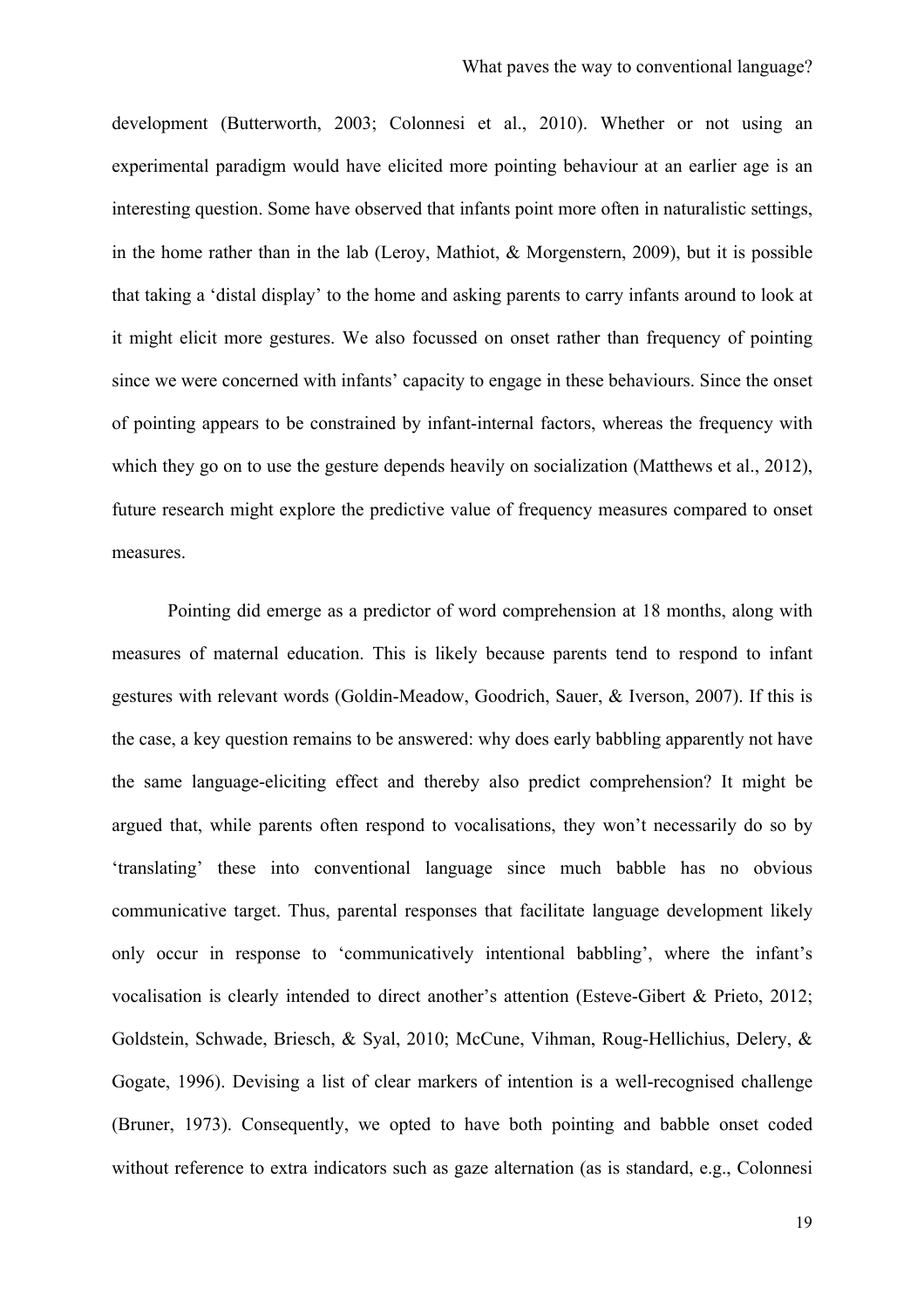et al., 2010; Vihman, 2014) and without considering instances when these behaviours cooccur (Wu & Gros-Louis, 2014). In future studies, it would be fruitful to compare parental responses to infant gestural and vocal communication of different types to establish whether parents predictably respond to certain constellations of behaviour with language that would facilitate word learning (Olson & Masur, 2013).

This issue of identifying instances of intentional communication is also important for unpicking when infants come to have full intentional control over the production of words as symbols. It is quite possible that verbally precocious infants produce words without fully grasping their symbolic function because they are in a routine situation where production of a given phonological form is heavily primed. While referential intent was a criterion in the word coding scheme adopted here, it is of course very difficult to tell whether or not an infant used a word symbolically. Being able to tell when a child has truly made this transition to word use proper, and what interim steps individual children may make along the way, is of course of the greatest theoretical importance. To fully chart this out, we will need to triangulate the results from studies of language production with studies of comprehension (e.g., Bannard & Tomasello, 2012; Vouloumanos, Onishi, & Pogue, 2012) and neural markers of intentional communication (e.g. Gredebäck, Melinder, & Daum, 2010; Peeters, Chu, Holler, Hagoort, & Özyürek, 2015). The conclusion from the current study is that this process will require careful attention to phonological development.

To summarise, this study analysed frequent recordings of 46 infants between 9 and 18 months and found that the age at which infants began to babble explained 22% of the variance in the age at which they began to produce words. In contrast to predictions in the literature, pointing onset did not predict word onset. However, along with maternal education, pointing onset predicted the number of words the infants understood at 18 month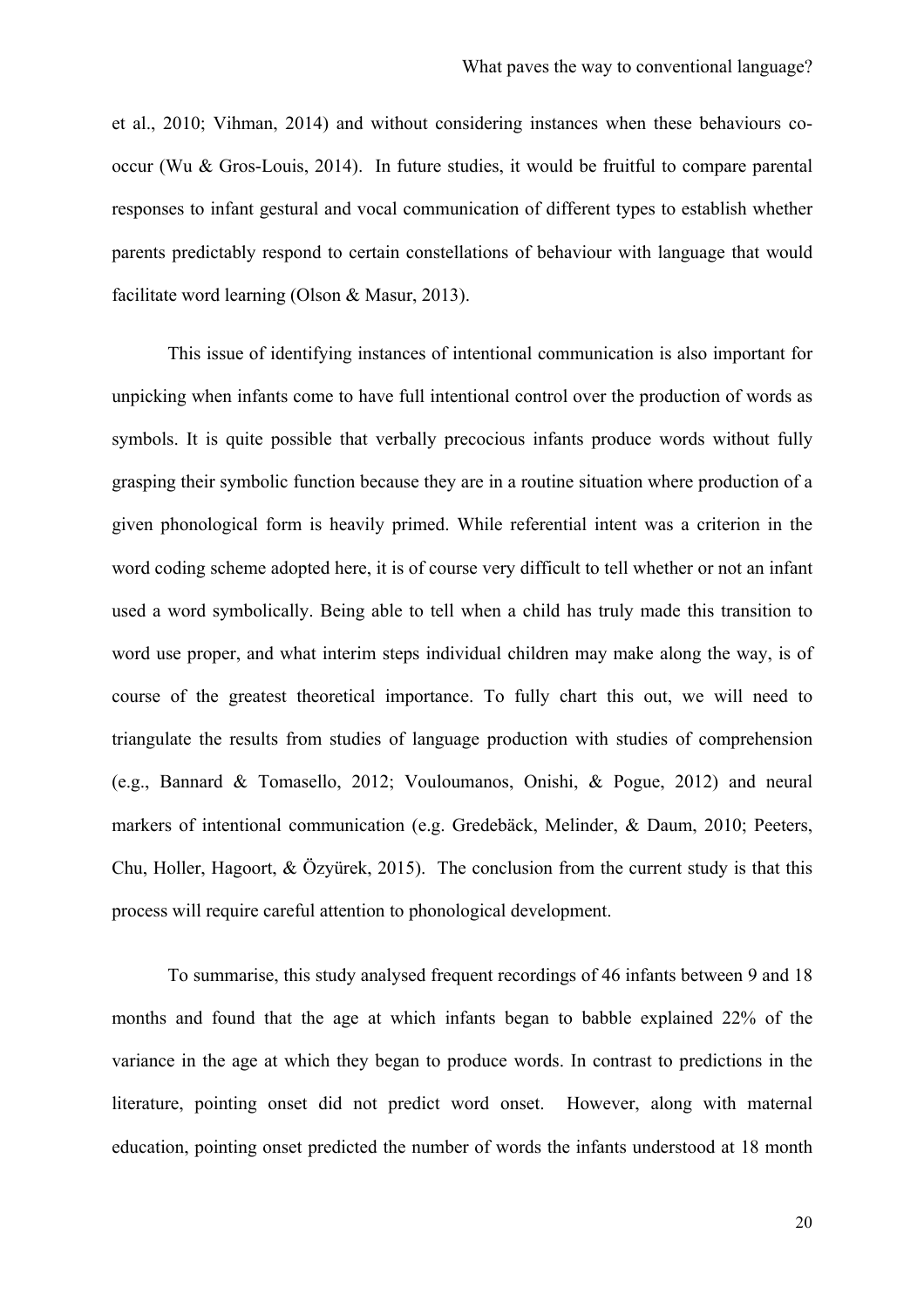of age. This is in line with recent meta-analyses and suggests that socialization factors become increasingly important for lexical growth over the second year of life. When it comes to making the initial transition to conventional language, however, it is the onset of babble that paves the way for children's first words.

## References

- Bannard, C., & Tomasello, M. (2012). [Can we dissociate contingency learning from social](https://www.researchgate.net/publication/233775648_Can_We_Dissociate_Contingency_Learning_from_Social_Learning_in_Word_Acquisition_by_24-Month-Olds?el=1_x_8&enrichId=rgreq-2443db36-a843-4052-88c7-54897fb97819&enrichSource=Y292ZXJQYWdlOzI5MDQzNTkzMTtBUzozMTc4NzcwNDE3Mjk1NDRAMTQ1Mjc5OTIwMDM1MQ==) [learning in word acquisition by 24-month-olds?](https://www.researchgate.net/publication/233775648_Can_We_Dissociate_Contingency_Learning_from_Social_Learning_in_Word_Acquisition_by_24-Month-Olds?el=1_x_8&enrichId=rgreq-2443db36-a843-4052-88c7-54897fb97819&enrichSource=Y292ZXJQYWdlOzI5MDQzNTkzMTtBUzozMTc4NzcwNDE3Mjk1NDRAMTQ1Mjc5OTIwMDM1MQ==) *PloS One*, *7*, e49881. [doi:10.1371/journal.pone.0049881](https://www.researchgate.net/publication/233775648_Can_We_Dissociate_Contingency_Learning_from_Social_Learning_in_Word_Acquisition_by_24-Month-Olds?el=1_x_8&enrichId=rgreq-2443db36-a843-4052-88c7-54897fb97819&enrichSource=Y292ZXJQYWdlOzI5MDQzNTkzMTtBUzozMTc4NzcwNDE3Mjk1NDRAMTQ1Mjc5OTIwMDM1MQ==)
- Bates, E., Benigni, L., Bretherton, I., Camaioni, L., & Volterra, V. (1979). Cognition and communication from 9-13 months: Correlational findings. In *The Emergence of Symbols: Cognition and Communication in Infancy* (pp. 96–138). New York: Academic Press.
- [Bates, E., & Dick, F. \(2002\). Language, gesture, and the developing brain.](https://www.researchgate.net/publication/11471033_Language_gesture_and_the_developing_brain?el=1_x_8&enrichId=rgreq-2443db36-a843-4052-88c7-54897fb97819&enrichSource=Y292ZXJQYWdlOzI5MDQzNTkzMTtBUzozMTc4NzcwNDE3Mjk1NDRAMTQ1Mjc5OTIwMDM1MQ==) *Developmental Psychobiology*, *40*[, 293–310. doi:10.1002/dev.10034.](https://www.researchgate.net/publication/11471033_Language_gesture_and_the_developing_brain?el=1_x_8&enrichId=rgreq-2443db36-a843-4052-88c7-54897fb97819&enrichSource=Y292ZXJQYWdlOzI5MDQzNTkzMTtBUzozMTc4NzcwNDE3Mjk1NDRAMTQ1Mjc5OTIwMDM1MQ==)
- Bergelson, E., & Swingley, D. (2012). At 6 to 9 months, human infants know the meanings of many common nouns. *[Proceedings of the National Academy of Sciences of the](https://www.researchgate.net/publication/221830089_At_6-9_months_human_infants_know_the_meanings_of_many_common_nouns?el=1_x_8&enrichId=rgreq-2443db36-a843-4052-88c7-54897fb97819&enrichSource=Y292ZXJQYWdlOzI5MDQzNTkzMTtBUzozMTc4NzcwNDE3Mjk1NDRAMTQ1Mjc5OTIwMDM1MQ==)  USA*, *109*[, 3253–3258. doi:10.1073/pnas.1113380109](https://www.researchgate.net/publication/221830089_At_6-9_months_human_infants_know_the_meanings_of_many_common_nouns?el=1_x_8&enrichId=rgreq-2443db36-a843-4052-88c7-54897fb97819&enrichSource=Y292ZXJQYWdlOzI5MDQzNTkzMTtBUzozMTc4NzcwNDE3Mjk1NDRAMTQ1Mjc5OTIwMDM1MQ==)
- [Bornstein, M. H., Haynes, M. O., & Painter, K. M. \(1998\). Sources of child vocabulary](https://www.researchgate.net/publication/13515101_Source_of_child_vocabulary_competence_A_multivariate_model?el=1_x_8&enrichId=rgreq-2443db36-a843-4052-88c7-54897fb97819&enrichSource=Y292ZXJQYWdlOzI5MDQzNTkzMTtBUzozMTc4NzcwNDE3Mjk1NDRAMTQ1Mjc5OTIwMDM1MQ==) [competence: A multivariate model.](https://www.researchgate.net/publication/13515101_Source_of_child_vocabulary_competence_A_multivariate_model?el=1_x_8&enrichId=rgreq-2443db36-a843-4052-88c7-54897fb97819&enrichSource=Y292ZXJQYWdlOzI5MDQzNTkzMTtBUzozMTc4NzcwNDE3Mjk1NDRAMTQ1Mjc5OTIwMDM1MQ==) *Journal of Child Language*, *25*, 367–393. [doi:10.1017/S0305000998003456](https://www.researchgate.net/publication/13515101_Source_of_child_vocabulary_competence_A_multivariate_model?el=1_x_8&enrichId=rgreq-2443db36-a843-4052-88c7-54897fb97819&enrichSource=Y292ZXJQYWdlOzI5MDQzNTkzMTtBUzozMTc4NzcwNDE3Mjk1NDRAMTQ1Mjc5OTIwMDM1MQ==)
- [Bruner, J. S. \(1973\). Organization of early skilled action.](https://www.researchgate.net/publication/18460381_The_Organization_of_Early_Skilled_Action?el=1_x_8&enrichId=rgreq-2443db36-a843-4052-88c7-54897fb97819&enrichSource=Y292ZXJQYWdlOzI5MDQzNTkzMTtBUzozMTc4NzcwNDE3Mjk1NDRAMTQ1Mjc5OTIwMDM1MQ==) *Child Development*, *44*, 1–11. [doi:10.2307/1127671](https://www.researchgate.net/publication/18460381_The_Organization_of_Early_Skilled_Action?el=1_x_8&enrichId=rgreq-2443db36-a843-4052-88c7-54897fb97819&enrichSource=Y292ZXJQYWdlOzI5MDQzNTkzMTtBUzozMTc4NzcwNDE3Mjk1NDRAMTQ1Mjc5OTIwMDM1MQ==)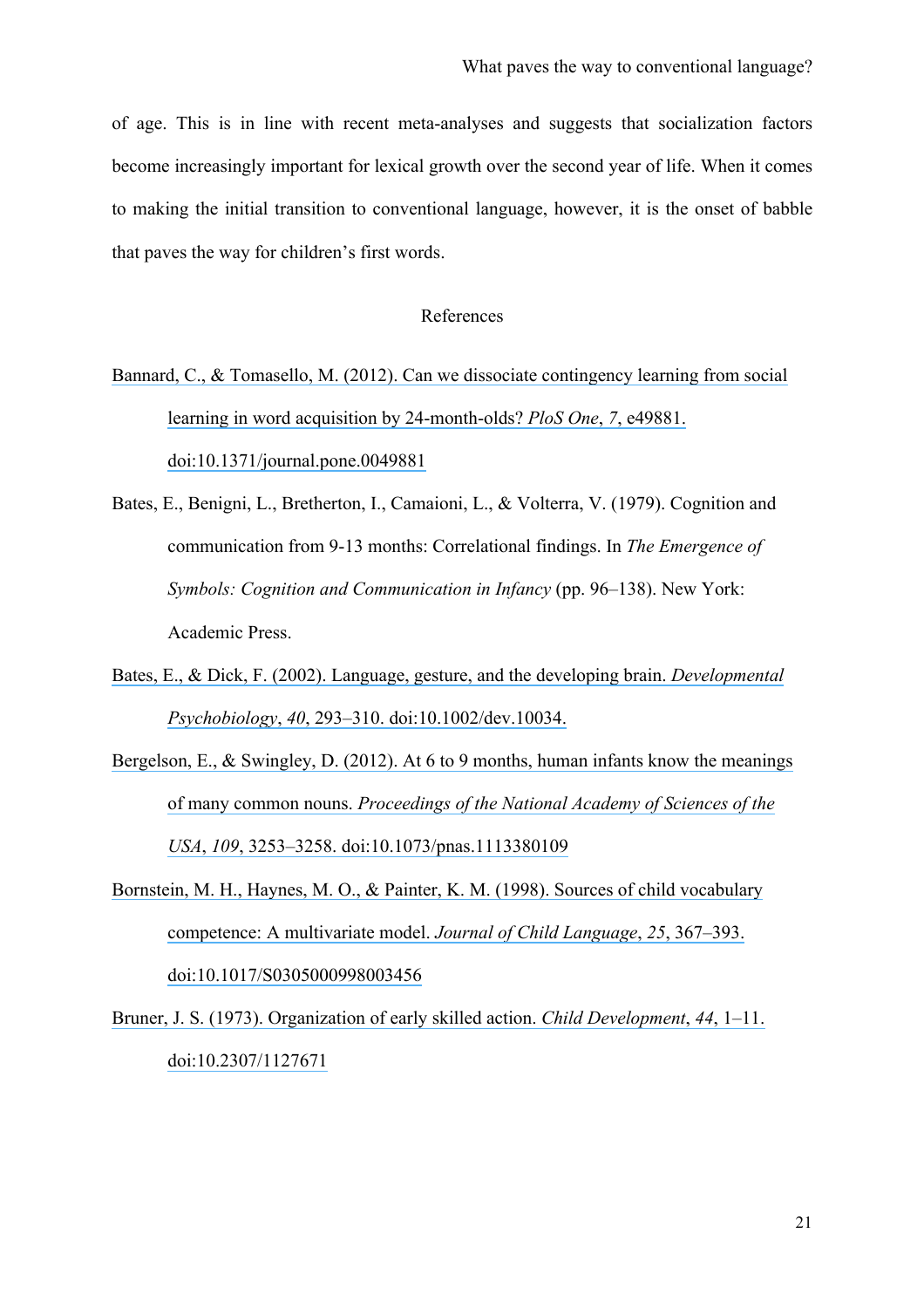Butterworth, G. (2003). Pointing is the royal road to language for babies. In K. Sotaro (Ed.), *Pointing: Where language, culture and cognition meet* (pp. 9–33). Mahwah: NJ: Lawrence Erlbaum Associates, Inc.

- [Cameron-Faulkner, T., Theakston, A., Lieven, E., & Tomasello, M. \(2015\). The Relationship](https://www.researchgate.net/publication/276150687_The_Relationship_Between_Infant_Holdout_and_Gives_and_Pointing?el=1_x_8&enrichId=rgreq-2443db36-a843-4052-88c7-54897fb97819&enrichSource=Y292ZXJQYWdlOzI5MDQzNTkzMTtBUzozMTc4NzcwNDE3Mjk1NDRAMTQ1Mjc5OTIwMDM1MQ==) [Between Infant Holdout and Gives, and Pointing.](https://www.researchgate.net/publication/276150687_The_Relationship_Between_Infant_Holdout_and_Gives_and_Pointing?el=1_x_8&enrichId=rgreq-2443db36-a843-4052-88c7-54897fb97819&enrichSource=Y292ZXJQYWdlOzI5MDQzNTkzMTtBUzozMTc4NzcwNDE3Mjk1NDRAMTQ1Mjc5OTIwMDM1MQ==) *Infancy*, *20*, 576–586. [doi:10.1111/infa.12085](https://www.researchgate.net/publication/276150687_The_Relationship_Between_Infant_Holdout_and_Gives_and_Pointing?el=1_x_8&enrichId=rgreq-2443db36-a843-4052-88c7-54897fb97819&enrichSource=Y292ZXJQYWdlOzI5MDQzNTkzMTtBUzozMTc4NzcwNDE3Mjk1NDRAMTQ1Mjc5OTIwMDM1MQ==)
- Campos, J. J., Anderson, D. I., Barbu-Roth, M. A., Hubbard, E. M., Hertenstein, M. J., & Witherington, D. (2000). Travel broadens the mind. *Infancy*, *1*, 149–219. doi:10.1207/S15327078IN0102\_1
- Carpenter, M., Nagell, K., Tomasello, M., Butterworth, G., & Moore, C. (1998). Social cognition, joint attention, and communicative competence from 9 to 15 months of age. *Monographs of the Society for Research in Child Development*, *63*, i–174.
- [Cochet, H., & Vauclair, J. \(2010\). Features of spontaneous pointing gestures in toddlers.](https://www.researchgate.net/publication/229067341_Features_of_spontaneous_pointing_gestures_in_toddlers?el=1_x_8&enrichId=rgreq-2443db36-a843-4052-88c7-54897fb97819&enrichSource=Y292ZXJQYWdlOzI5MDQzNTkzMTtBUzozMTc4NzcwNDE3Mjk1NDRAMTQ1Mjc5OTIwMDM1MQ==) *Gesture*, *10*[, 86–107. doi:10.1016/j.infbeh.2010.04.009](https://www.researchgate.net/publication/229067341_Features_of_spontaneous_pointing_gestures_in_toddlers?el=1_x_8&enrichId=rgreq-2443db36-a843-4052-88c7-54897fb97819&enrichSource=Y292ZXJQYWdlOzI5MDQzNTkzMTtBUzozMTc4NzcwNDE3Mjk1NDRAMTQ1Mjc5OTIwMDM1MQ==)
- [Colonnesi, C., Stams, G. J. J. M., Koster, I., & Noom, M. J. \(2010\). The relation between](https://www.researchgate.net/publication/228107571_The_relation_between_pointing_and_language_development_A_meta-analysis?el=1_x_8&enrichId=rgreq-2443db36-a843-4052-88c7-54897fb97819&enrichSource=Y292ZXJQYWdlOzI5MDQzNTkzMTtBUzozMTc4NzcwNDE3Mjk1NDRAMTQ1Mjc5OTIwMDM1MQ==)  [pointing and language development: A meta-analysis.](https://www.researchgate.net/publication/228107571_The_relation_between_pointing_and_language_development_A_meta-analysis?el=1_x_8&enrichId=rgreq-2443db36-a843-4052-88c7-54897fb97819&enrichSource=Y292ZXJQYWdlOzI5MDQzNTkzMTtBUzozMTc4NzcwNDE3Mjk1NDRAMTQ1Mjc5OTIwMDM1MQ==) *Developmental Review*, *30*, [353–366. doi:10.1016/j.dr.2010.10.001](https://www.researchgate.net/publication/228107571_The_relation_between_pointing_and_language_development_A_meta-analysis?el=1_x_8&enrichId=rgreq-2443db36-a843-4052-88c7-54897fb97819&enrichSource=Y292ZXJQYWdlOzI5MDQzNTkzMTtBUzozMTc4NzcwNDE3Mjk1NDRAMTQ1Mjc5OTIwMDM1MQ==)
- [Demir, Ö. E., & Küntay, A. C. \(2014\). Cognitive and Neural Mechanisms Underlying](https://www.researchgate.net/publication/262026505_Cognitive_and_Neural_Mechanisms_Underlying_Socioeconomic_Gradients_in_Language_Development_New_Answers_to_Old_Questions?el=1_x_8&enrichId=rgreq-2443db36-a843-4052-88c7-54897fb97819&enrichSource=Y292ZXJQYWdlOzI5MDQzNTkzMTtBUzozMTc4NzcwNDE3Mjk1NDRAMTQ1Mjc5OTIwMDM1MQ==)  [Socioeconomic Gradients in Language Development: New Answers to Old Questions.](https://www.researchgate.net/publication/262026505_Cognitive_and_Neural_Mechanisms_Underlying_Socioeconomic_Gradients_in_Language_Development_New_Answers_to_Old_Questions?el=1_x_8&enrichId=rgreq-2443db36-a843-4052-88c7-54897fb97819&enrichSource=Y292ZXJQYWdlOzI5MDQzNTkzMTtBUzozMTc4NzcwNDE3Mjk1NDRAMTQ1Mjc5OTIwMDM1MQ==) *Child Development Perspectives*, *8*[, 113–118. doi:10.1111/cdep.12069](https://www.researchgate.net/publication/262026505_Cognitive_and_Neural_Mechanisms_Underlying_Socioeconomic_Gradients_in_Language_Development_New_Answers_to_Old_Questions?el=1_x_8&enrichId=rgreq-2443db36-a843-4052-88c7-54897fb97819&enrichSource=Y292ZXJQYWdlOzI5MDQzNTkzMTtBUzozMTc4NzcwNDE3Mjk1NDRAMTQ1Mjc5OTIwMDM1MQ==)
- DePaolis, R. A., Vihman, M. M., & Keren-Portnoy, T. (2011). Do production patterns influence the processing of speech in prelinguistic infants? *Infant Behavior and Development*, *34*, 590–601. doi:10.1016/j.infbeh.2011.06.005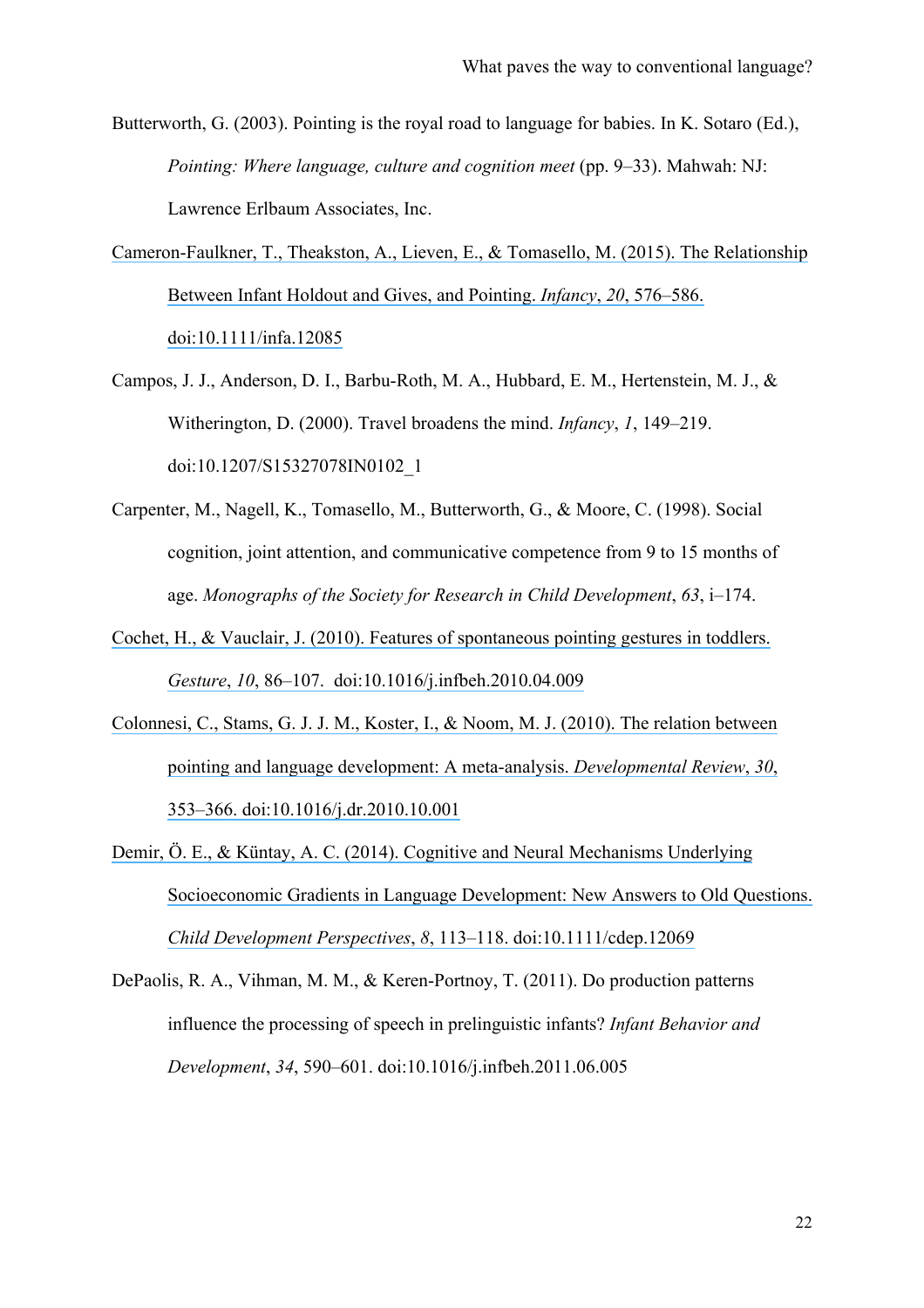- [DePaolis, R. A., Vihman, M. M., & Nakai, S. \(2013\). The influence of babbling patterns on](https://www.researchgate.net/publication/255176626_The_influence_of_babbling_patterns_on_the_processing_of_speech?el=1_x_8&enrichId=rgreq-2443db36-a843-4052-88c7-54897fb97819&enrichSource=Y292ZXJQYWdlOzI5MDQzNTkzMTtBUzozMTc4NzcwNDE3Mjk1NDRAMTQ1Mjc5OTIwMDM1MQ==)  the processing of speech. *[Infant Behavior and Development](https://www.researchgate.net/publication/255176626_The_influence_of_babbling_patterns_on_the_processing_of_speech?el=1_x_8&enrichId=rgreq-2443db36-a843-4052-88c7-54897fb97819&enrichSource=Y292ZXJQYWdlOzI5MDQzNTkzMTtBUzozMTc4NzcwNDE3Mjk1NDRAMTQ1Mjc5OTIwMDM1MQ==)*, *36*, 642–649. [doi:10.1016/j.infbeh.2013.06.007](https://www.researchgate.net/publication/255176626_The_influence_of_babbling_patterns_on_the_processing_of_speech?el=1_x_8&enrichId=rgreq-2443db36-a843-4052-88c7-54897fb97819&enrichSource=Y292ZXJQYWdlOzI5MDQzNTkzMTtBUzozMTc4NzcwNDE3Mjk1NDRAMTQ1Mjc5OTIwMDM1MQ==)
- Desrochers, S., Morissette, P., & Ricard, M. (1995). Two perspectives on pointing in infancy. In C. Moore & P. J. Dunham (Eds.), *Joint attention: It's origins and role in development* (pp. 85 – 101). Hillsdale, NJ: Lawrence Erlbaum Associates.
- [Esteve-Gibert, N., & Prieto, P. \(2012\). Prosody signals the emergence of intentional](https://www.researchgate.net/publication/230655322_Prosody_signals_the_emergence_of_intentional_communication_in_the_first_year_of_life_Evidence_from_Catalan-babbling_infants?el=1_x_8&enrichId=rgreq-2443db36-a843-4052-88c7-54897fb97819&enrichSource=Y292ZXJQYWdlOzI5MDQzNTkzMTtBUzozMTc4NzcwNDE3Mjk1NDRAMTQ1Mjc5OTIwMDM1MQ==)  [communication in the first year of life: evidence from Catalan-babbling infants.](https://www.researchgate.net/publication/230655322_Prosody_signals_the_emergence_of_intentional_communication_in_the_first_year_of_life_Evidence_from_Catalan-babbling_infants?el=1_x_8&enrichId=rgreq-2443db36-a843-4052-88c7-54897fb97819&enrichSource=Y292ZXJQYWdlOzI5MDQzNTkzMTtBUzozMTc4NzcwNDE3Mjk1NDRAMTQ1Mjc5OTIwMDM1MQ==) *Journal of Child Language*, *40*[, 919–944. doi:10.1017/S0305000912000359](https://www.researchgate.net/publication/230655322_Prosody_signals_the_emergence_of_intentional_communication_in_the_first_year_of_life_Evidence_from_Catalan-babbling_infants?el=1_x_8&enrichId=rgreq-2443db36-a843-4052-88c7-54897fb97819&enrichSource=Y292ZXJQYWdlOzI5MDQzNTkzMTtBUzozMTc4NzcwNDE3Mjk1NDRAMTQ1Mjc5OTIwMDM1MQ==)
- Fenson, L., Dale, P. S., Reznick, J. S., Bates, E., Thal, D. J., Pethick, S. J., … Stiles, J. (1994). Variability in early communicative development. *Monographs of the Society for Research in Child Development*, *59*(5), i–185.
- [Fogel, A., & Hannan, T. E. \(1985\). Manual actions of nine-to fifteen-week-old human infants](https://www.researchgate.net/publication/19107687_Manual_Actions_of_Nine-to_Fifteen-Week-Old_Human_Infants_during_Face-to-Face_Interaction_with_Their_Mothers?el=1_x_8&enrichId=rgreq-2443db36-a843-4052-88c7-54897fb97819&enrichSource=Y292ZXJQYWdlOzI5MDQzNTkzMTtBUzozMTc4NzcwNDE3Mjk1NDRAMTQ1Mjc5OTIwMDM1MQ==) [during face-to-face interaction with their mothers.](https://www.researchgate.net/publication/19107687_Manual_Actions_of_Nine-to_Fifteen-Week-Old_Human_Infants_during_Face-to-Face_Interaction_with_Their_Mothers?el=1_x_8&enrichId=rgreq-2443db36-a843-4052-88c7-54897fb97819&enrichSource=Y292ZXJQYWdlOzI5MDQzNTkzMTtBUzozMTc4NzcwNDE3Mjk1NDRAMTQ1Mjc5OTIwMDM1MQ==) *Child Development*, *56*, 1271– [1279.](https://www.researchgate.net/publication/19107687_Manual_Actions_of_Nine-to_Fifteen-Week-Old_Human_Infants_during_Face-to-Face_Interaction_with_Their_Mothers?el=1_x_8&enrichId=rgreq-2443db36-a843-4052-88c7-54897fb97819&enrichSource=Y292ZXJQYWdlOzI5MDQzNTkzMTtBUzozMTc4NzcwNDE3Mjk1NDRAMTQ1Mjc5OTIwMDM1MQ==)
- [Franco, F., & Butterworth, G. \(1996\). Pointing and social awareness: Declaring and](https://www.researchgate.net/publication/14269876_Pointing_and_social_awareness_Declaring_and_requesting_in_the_second_year?el=1_x_8&enrichId=rgreq-2443db36-a843-4052-88c7-54897fb97819&enrichSource=Y292ZXJQYWdlOzI5MDQzNTkzMTtBUzozMTc4NzcwNDE3Mjk1NDRAMTQ1Mjc5OTIwMDM1MQ==) [requesting in the second year.](https://www.researchgate.net/publication/14269876_Pointing_and_social_awareness_Declaring_and_requesting_in_the_second_year?el=1_x_8&enrichId=rgreq-2443db36-a843-4052-88c7-54897fb97819&enrichSource=Y292ZXJQYWdlOzI5MDQzNTkzMTtBUzozMTc4NzcwNDE3Mjk1NDRAMTQ1Mjc5OTIwMDM1MQ==) *Journal of Child Language*, *23*, 307–336. [doi:10.1017/S0305000900008813](https://www.researchgate.net/publication/14269876_Pointing_and_social_awareness_Declaring_and_requesting_in_the_second_year?el=1_x_8&enrichId=rgreq-2443db36-a843-4052-88c7-54897fb97819&enrichSource=Y292ZXJQYWdlOzI5MDQzNTkzMTtBUzozMTc4NzcwNDE3Mjk1NDRAMTQ1Mjc5OTIwMDM1MQ==)
- [Goldin-Meadow, S. \(2007\). Pointing sets the stage for learning language—and creating](https://www.researchgate.net/publication/6315649_Pointing_Sets_the_Stage_for_Learning_Languageand_Creating_Language?el=1_x_8&enrichId=rgreq-2443db36-a843-4052-88c7-54897fb97819&enrichSource=Y292ZXJQYWdlOzI5MDQzNTkzMTtBUzozMTc4NzcwNDE3Mjk1NDRAMTQ1Mjc5OTIwMDM1MQ==)  language. *Child Development*, *78*[, 741–745. doi:10.1111/j.1467-8624.2007.01029.x](https://www.researchgate.net/publication/6315649_Pointing_Sets_the_Stage_for_Learning_Languageand_Creating_Language?el=1_x_8&enrichId=rgreq-2443db36-a843-4052-88c7-54897fb97819&enrichSource=Y292ZXJQYWdlOzI5MDQzNTkzMTtBUzozMTc4NzcwNDE3Mjk1NDRAMTQ1Mjc5OTIwMDM1MQ==)
- Goldin-Meadow, S., Goodrich, W., Sauer, E., & Iverson, J. (2007). Young children use their hands to tell their mothers what to say. *Developmental Science*, *10*, 778–785. doi:10.1111/j.1467-7687.2007.00636.x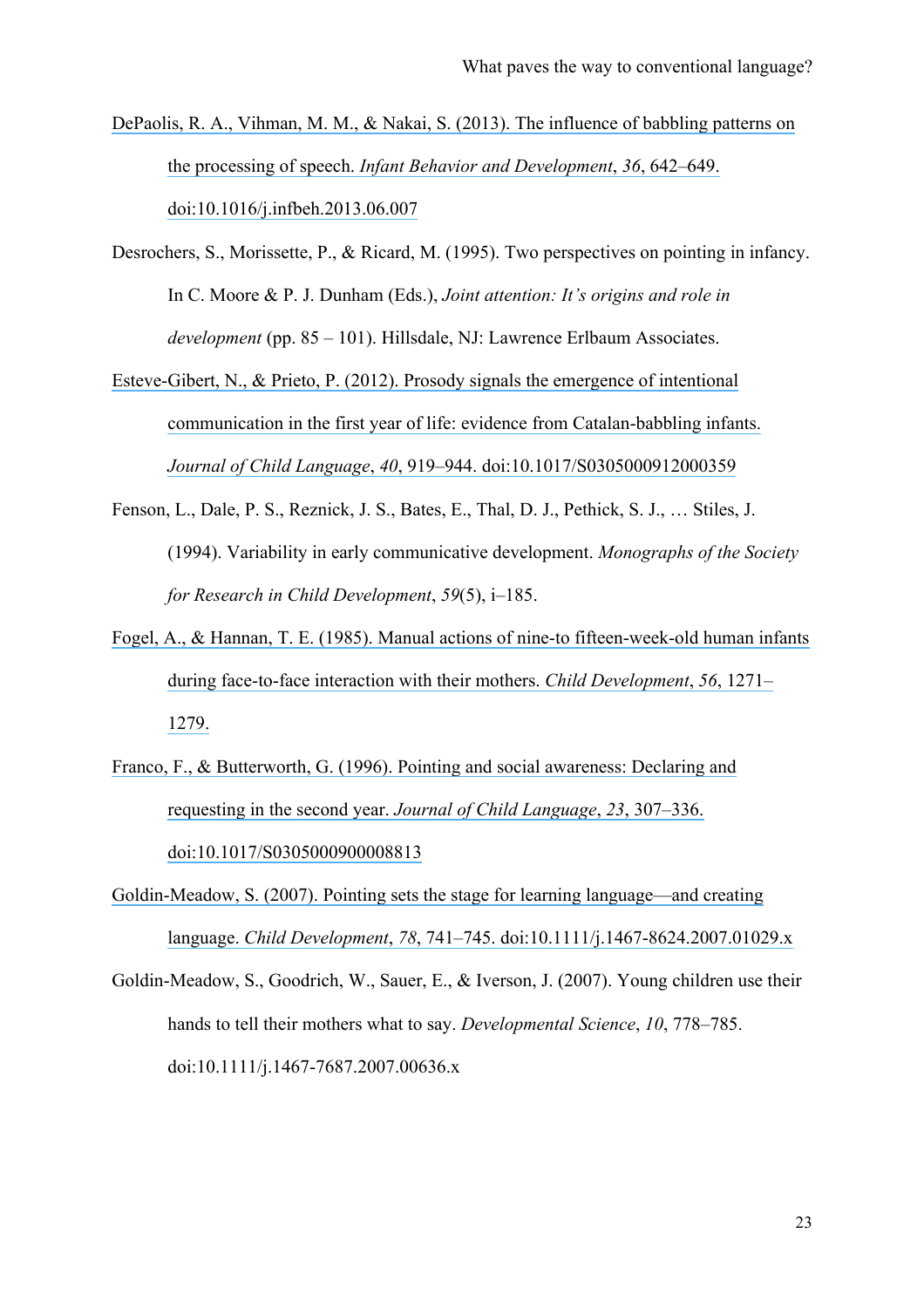- [Goldstein, M. H., & Schwade, J. A. \(2008\). Social feedback to infants' babbling facilitates](https://www.researchgate.net/publication/5386101_Social_feedback_to_infants)  [rapid phonological learning.](https://www.researchgate.net/publication/5386101_Social_feedback_to_infants) *Psychological Science*, *19*, 515–523. doi: [10.1111/j.1467-9280.2008.02117.x.](https://www.researchgate.net/publication/5386101_Social_feedback_to_infants)
- [Goldstein, M. H., Schwade, J., Briesch, J., & Syal, S. \(2010\). Learning While Babbling:](https://www.researchgate.net/publication/227617271_Learning_While_Babbling_Prelinguistic_Object-Directed_Vocalizations_Indicate_a_Readiness_to_Learn?el=1_x_8&enrichId=rgreq-2443db36-a843-4052-88c7-54897fb97819&enrichSource=Y292ZXJQYWdlOzI5MDQzNTkzMTtBUzozMTc4NzcwNDE3Mjk1NDRAMTQ1Mjc5OTIwMDM1MQ==)  [Prelinguistic Object-Directed Vocalizations Indicate a Readiness to Learn.](https://www.researchgate.net/publication/227617271_Learning_While_Babbling_Prelinguistic_Object-Directed_Vocalizations_Indicate_a_Readiness_to_Learn?el=1_x_8&enrichId=rgreq-2443db36-a843-4052-88c7-54897fb97819&enrichSource=Y292ZXJQYWdlOzI5MDQzNTkzMTtBUzozMTc4NzcwNDE3Mjk1NDRAMTQ1Mjc5OTIwMDM1MQ==) *Infancy*, *15*[, 362–391. doi:10.1111/j.1532-7078.2009.00020.x](https://www.researchgate.net/publication/227617271_Learning_While_Babbling_Prelinguistic_Object-Directed_Vocalizations_Indicate_a_Readiness_to_Learn?el=1_x_8&enrichId=rgreq-2443db36-a843-4052-88c7-54897fb97819&enrichSource=Y292ZXJQYWdlOzI5MDQzNTkzMTtBUzozMTc4NzcwNDE3Mjk1NDRAMTQ1Mjc5OTIwMDM1MQ==)
- [Gredebäck, G., Melinder, A., & Daum, M. \(2010\). The development and neural basis of](https://www.researchgate.net/publication/41454288_The_development_and_neural_basis_of_pointing_comprehension?el=1_x_8&enrichId=rgreq-2443db36-a843-4052-88c7-54897fb97819&enrichSource=Y292ZXJQYWdlOzI5MDQzNTkzMTtBUzozMTc4NzcwNDE3Mjk1NDRAMTQ1Mjc5OTIwMDM1MQ==)  [pointing comprehension.](https://www.researchgate.net/publication/41454288_The_development_and_neural_basis_of_pointing_comprehension?el=1_x_8&enrichId=rgreq-2443db36-a843-4052-88c7-54897fb97819&enrichSource=Y292ZXJQYWdlOzI5MDQzNTkzMTtBUzozMTc4NzcwNDE3Mjk1NDRAMTQ1Mjc5OTIwMDM1MQ==) *Social Neuroscience*, *5*, 441–450. doi: [10.1080/17470910903523327.](https://www.researchgate.net/publication/41454288_The_development_and_neural_basis_of_pointing_comprehension?el=1_x_8&enrichId=rgreq-2443db36-a843-4052-88c7-54897fb97819&enrichSource=Y292ZXJQYWdlOzI5MDQzNTkzMTtBUzozMTc4NzcwNDE3Mjk1NDRAMTQ1Mjc5OTIwMDM1MQ==)
- Hall, D. G., & Waxman, S. R. (2004). *Weaving a lexicon*. MIT Press.
- [Hamilton, A., Plunkett, K., & Schafer, G. \(2000\). Infant vocabulary development assessed](https://www.researchgate.net/publication/44215628_Infant_vocabulary_development_assessed_with_a_British_Communicative_Development_Inventory_Lower_scores_in_the_UK_than_the_USA?el=1_x_8&enrichId=rgreq-2443db36-a843-4052-88c7-54897fb97819&enrichSource=Y292ZXJQYWdlOzI5MDQzNTkzMTtBUzozMTc4NzcwNDE3Mjk1NDRAMTQ1Mjc5OTIwMDM1MQ==)  [with a British communicative development inventory.](https://www.researchgate.net/publication/44215628_Infant_vocabulary_development_assessed_with_a_British_Communicative_Development_Inventory_Lower_scores_in_the_UK_than_the_USA?el=1_x_8&enrichId=rgreq-2443db36-a843-4052-88c7-54897fb97819&enrichSource=Y292ZXJQYWdlOzI5MDQzNTkzMTtBUzozMTc4NzcwNDE3Mjk1NDRAMTQ1Mjc5OTIwMDM1MQ==) *Journal of Child Language*, *27*, [689–705. doi:10.1017/S0305000900004414](https://www.researchgate.net/publication/44215628_Infant_vocabulary_development_assessed_with_a_British_Communicative_Development_Inventory_Lower_scores_in_the_UK_than_the_USA?el=1_x_8&enrichId=rgreq-2443db36-a843-4052-88c7-54897fb97819&enrichSource=Y292ZXJQYWdlOzI5MDQzNTkzMTtBUzozMTc4NzcwNDE3Mjk1NDRAMTQ1Mjc5OTIwMDM1MQ==)
- Hobbs, G., & Vignoles, A. (2007). *[Is free school meal status a valid proxy for socio](https://www.researchgate.net/publication/4807579_Is_Free_School_Meal_Status_a_Valid_Proxy_for_Socio-Economic_Status_in_Schools_Research?el=1_x_8&enrichId=rgreq-2443db36-a843-4052-88c7-54897fb97819&enrichSource=Y292ZXJQYWdlOzI5MDQzNTkzMTtBUzozMTc4NzcwNDE3Mjk1NDRAMTQ1Mjc5OTIwMDM1MQ==)[economic status \(in schools research\)?](https://www.researchgate.net/publication/4807579_Is_Free_School_Meal_Status_a_Valid_Proxy_for_Socio-Economic_Status_in_Schools_Research?el=1_x_8&enrichId=rgreq-2443db36-a843-4052-88c7-54897fb97819&enrichSource=Y292ZXJQYWdlOzI5MDQzNTkzMTtBUzozMTc4NzcwNDE3Mjk1NDRAMTQ1Mjc5OTIwMDM1MQ==)* London: Centre for the Economics of [Education, School of Economics and Political Science.](https://www.researchgate.net/publication/4807579_Is_Free_School_Meal_Status_a_Valid_Proxy_for_Socio-Economic_Status_in_Schools_Research?el=1_x_8&enrichId=rgreq-2443db36-a843-4052-88c7-54897fb97819&enrichSource=Y292ZXJQYWdlOzI5MDQzNTkzMTtBUzozMTc4NzcwNDE3Mjk1NDRAMTQ1Mjc5OTIwMDM1MQ==)
- Hoff, E. (2003a). Causes and consequences of SES-related differences in parent-to-child speech. In M. H. Bornstein & R. H. Bradley (Eds.), *Socioeconomic Status, Parenting, and Child Development* (pp. 147–160). New Jersey: Lawrence Erlbaum Associates, Inc.
- [Hoff, E. \(2003b\). The specificity of environmental influence: Socioeconomic status affects](https://www.researchgate.net/publication/9055945_The_Specificity_of_Environmental_Influence_Socioeconomic_Status_Affects_Early_Vocabulary_Development_Via_Maternal_Speech?el=1_x_8&enrichId=rgreq-2443db36-a843-4052-88c7-54897fb97819&enrichSource=Y292ZXJQYWdlOzI5MDQzNTkzMTtBUzozMTc4NzcwNDE3Mjk1NDRAMTQ1Mjc5OTIwMDM1MQ==) [early vocabulary development via maternal speech.](https://www.researchgate.net/publication/9055945_The_Specificity_of_Environmental_Influence_Socioeconomic_Status_Affects_Early_Vocabulary_Development_Via_Maternal_Speech?el=1_x_8&enrichId=rgreq-2443db36-a843-4052-88c7-54897fb97819&enrichSource=Y292ZXJQYWdlOzI5MDQzNTkzMTtBUzozMTc4NzcwNDE3Mjk1NDRAMTQ1Mjc5OTIwMDM1MQ==) *Child Development*, *74*, 1368– [1378. doi:10.1111/1467-8624.00612](https://www.researchgate.net/publication/9055945_The_Specificity_of_Environmental_Influence_Socioeconomic_Status_Affects_Early_Vocabulary_Development_Via_Maternal_Speech?el=1_x_8&enrichId=rgreq-2443db36-a843-4052-88c7-54897fb97819&enrichSource=Y292ZXJQYWdlOzI5MDQzNTkzMTtBUzozMTc4NzcwNDE3Mjk1NDRAMTQ1Mjc5OTIwMDM1MQ==)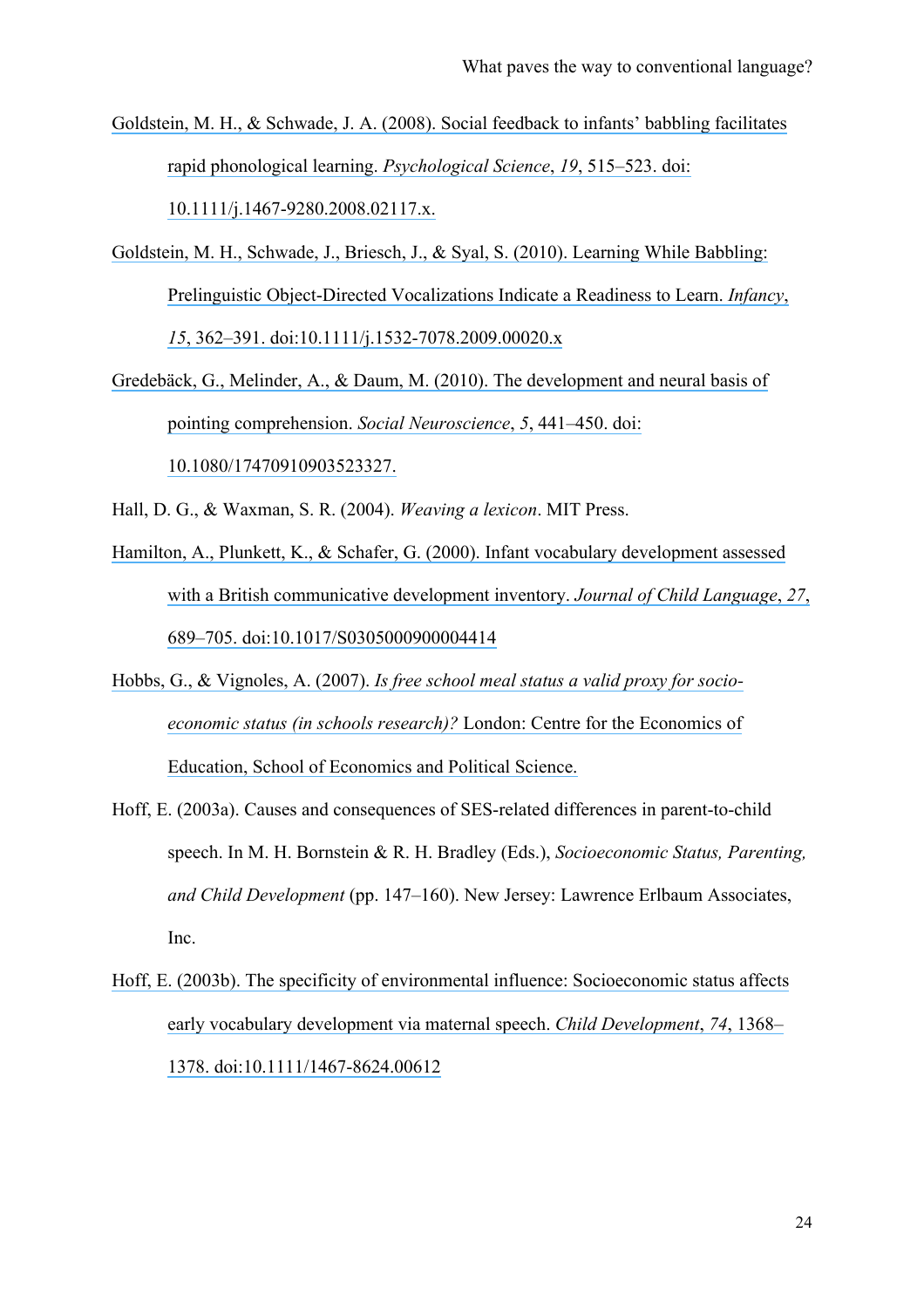[Hoff-Ginsberg, E. \(1991\). Mother-child conversation in different social classes and](https://www.researchgate.net/publication/227843764_Mother-Child_Conversation_in_Different_Social_Classes_and_Communicative_Settings?el=1_x_8&enrichId=rgreq-2443db36-a843-4052-88c7-54897fb97819&enrichSource=Y292ZXJQYWdlOzI5MDQzNTkzMTtBUzozMTc4NzcwNDE3Mjk1NDRAMTQ1Mjc5OTIwMDM1MQ==)  communicative settings. *Child Development*, *62*[, 782–796. doi:10.1111/j.1467-](https://www.researchgate.net/publication/227843764_Mother-Child_Conversation_in_Different_Social_Classes_and_Communicative_Settings?el=1_x_8&enrichId=rgreq-2443db36-a843-4052-88c7-54897fb97819&enrichSource=Y292ZXJQYWdlOzI5MDQzNTkzMTtBUzozMTc4NzcwNDE3Mjk1NDRAMTQ1Mjc5OTIwMDM1MQ==) [8624.1991.tb01569.x](https://www.researchgate.net/publication/227843764_Mother-Child_Conversation_in_Different_Social_Classes_and_Communicative_Settings?el=1_x_8&enrichId=rgreq-2443db36-a843-4052-88c7-54897fb97819&enrichSource=Y292ZXJQYWdlOzI5MDQzNTkzMTtBUzozMTc4NzcwNDE3Mjk1NDRAMTQ1Mjc5OTIwMDM1MQ==)

- Iverson, J. M., & Fagan, M. K. (2004). [Infant Vocal–Motor Coordination: Precursor to the](https://www.researchgate.net/publication/8448455_Infant_Vocal-Motor_Coordination_Precursor_to_the_Gesture-Speech_System?el=1_x_8&enrichId=rgreq-2443db36-a843-4052-88c7-54897fb97819&enrichSource=Y292ZXJQYWdlOzI5MDQzNTkzMTtBUzozMTc4NzcwNDE3Mjk1NDRAMTQ1Mjc5OTIwMDM1MQ==) Gesture–Speech System? *Child Development*, *75*[, 1053–1066. doi:10.1111/j.1467-](https://www.researchgate.net/publication/8448455_Infant_Vocal-Motor_Coordination_Precursor_to_the_Gesture-Speech_System?el=1_x_8&enrichId=rgreq-2443db36-a843-4052-88c7-54897fb97819&enrichSource=Y292ZXJQYWdlOzI5MDQzNTkzMTtBUzozMTc4NzcwNDE3Mjk1NDRAMTQ1Mjc5OTIwMDM1MQ==) [8624.2004.00725.x](https://www.researchgate.net/publication/8448455_Infant_Vocal-Motor_Coordination_Precursor_to_the_Gesture-Speech_System?el=1_x_8&enrichId=rgreq-2443db36-a843-4052-88c7-54897fb97819&enrichSource=Y292ZXJQYWdlOzI5MDQzNTkzMTtBUzozMTc4NzcwNDE3Mjk1NDRAMTQ1Mjc5OTIwMDM1MQ==)
- [Iverson, J. M., & Goldin-Meadow, S. \(2005\). Gesture Paves the Way for Language](https://www.researchgate.net/publication/7868096_Gesture_paves_the_way_for_language_development?el=1_x_8&enrichId=rgreq-2443db36-a843-4052-88c7-54897fb97819&enrichSource=Y292ZXJQYWdlOzI5MDQzNTkzMTtBUzozMTc4NzcwNDE3Mjk1NDRAMTQ1Mjc5OTIwMDM1MQ==)  Development. *Psychological Science*, *16*[, 367–371. doi:10.1111/j.0956-](https://www.researchgate.net/publication/7868096_Gesture_paves_the_way_for_language_development?el=1_x_8&enrichId=rgreq-2443db36-a843-4052-88c7-54897fb97819&enrichSource=Y292ZXJQYWdlOzI5MDQzNTkzMTtBUzozMTc4NzcwNDE3Mjk1NDRAMTQ1Mjc5OTIwMDM1MQ==) [7976.2005.01542.x](https://www.researchgate.net/publication/7868096_Gesture_paves_the_way_for_language_development?el=1_x_8&enrichId=rgreq-2443db36-a843-4052-88c7-54897fb97819&enrichSource=Y292ZXJQYWdlOzI5MDQzNTkzMTtBUzozMTc4NzcwNDE3Mjk1NDRAMTQ1Mjc5OTIwMDM1MQ==)

Jusczyk, P. W. (1997). *[The Discovery of Spoken Language](https://www.researchgate.net/publication/243662755_The_Discovery_of_Spoken_Language?el=1_x_8&enrichId=rgreq-2443db36-a843-4052-88c7-54897fb97819&enrichSource=Y292ZXJQYWdlOzI5MDQzNTkzMTtBUzozMTc4NzcwNDE3Mjk1NDRAMTQ1Mjc5OTIwMDM1MQ==)*. USA: MIT press.

- [Kent, R. D. \(1984\). Psychobiology of speech development: Coemergence of language and a](https://www.researchgate.net/publication/16457157_Psychobiology_of_speech_development_Coemergence_of_language_and_a_movement_system?el=1_x_8&enrichId=rgreq-2443db36-a843-4052-88c7-54897fb97819&enrichSource=Y292ZXJQYWdlOzI5MDQzNTkzMTtBUzozMTc4NzcwNDE3Mjk1NDRAMTQ1Mjc5OTIwMDM1MQ==) movement system. *[American Journal of Physiology-Regulatory, Integrative and](https://www.researchgate.net/publication/16457157_Psychobiology_of_speech_development_Coemergence_of_language_and_a_movement_system?el=1_x_8&enrichId=rgreq-2443db36-a843-4052-88c7-54897fb97819&enrichSource=Y292ZXJQYWdlOzI5MDQzNTkzMTtBUzozMTc4NzcwNDE3Mjk1NDRAMTQ1Mjc5OTIwMDM1MQ==)  [Comparative Physiology](https://www.researchgate.net/publication/16457157_Psychobiology_of_speech_development_Coemergence_of_language_and_a_movement_system?el=1_x_8&enrichId=rgreq-2443db36-a843-4052-88c7-54897fb97819&enrichSource=Y292ZXJQYWdlOzI5MDQzNTkzMTtBUzozMTc4NzcwNDE3Mjk1NDRAMTQ1Mjc5OTIwMDM1MQ==)*, *246*, 888–894.
- Kishimoto, T., Shizawa, Y., Yasuda, J., Hinobayashi, T., & Minami, T. (2007). Do pointing gestures by infants provoke comments from adults? *Infant Behavior and Development*, *30*, 562–567. doi:10.1016/j.infbeh.2007.04.001
- [Kuhl, P. K. \(2004\). Early language acquisition: cracking the speech code.](https://www.researchgate.net/publication/8219951_Early_Language_Acquisition_Cracking_the_Speech_Code?el=1_x_8&enrichId=rgreq-2443db36-a843-4052-88c7-54897fb97819&enrichSource=Y292ZXJQYWdlOzI5MDQzNTkzMTtBUzozMTc4NzcwNDE3Mjk1NDRAMTQ1Mjc5OTIwMDM1MQ==) *Nature Reviews Neuroscience*, *5*[, 831–843. doi:10.1038/nrn1533](https://www.researchgate.net/publication/8219951_Early_Language_Acquisition_Cracking_the_Speech_Code?el=1_x_8&enrichId=rgreq-2443db36-a843-4052-88c7-54897fb97819&enrichSource=Y292ZXJQYWdlOzI5MDQzNTkzMTtBUzozMTc4NzcwNDE3Mjk1NDRAMTQ1Mjc5OTIwMDM1MQ==)
- [Leroy, M., Mathiot, E., & Morgenstern, A. \(2009\). Pointing gestures, vocalizations and](https://www.researchgate.net/publication/32223063_Pointing_gestures_vocalizations_and_gaze_two_case_studies?el=1_x_8&enrichId=rgreq-2443db36-a843-4052-88c7-54897fb97819&enrichSource=Y292ZXJQYWdlOzI5MDQzNTkzMTtBUzozMTc4NzcwNDE3Mjk1NDRAMTQ1Mjc5OTIwMDM1MQ==) gaze: two case studies. In *[Studies in Language and Cognition](https://www.researchgate.net/publication/32223063_Pointing_gestures_vocalizations_and_gaze_two_case_studies?el=1_x_8&enrichId=rgreq-2443db36-a843-4052-88c7-54897fb97819&enrichSource=Y292ZXJQYWdlOzI5MDQzNTkzMTtBUzozMTc4NzcwNDE3Mjk1NDRAMTQ1Mjc5OTIwMDM1MQ==)* (pp. 261–275). Cambridge [Scholars Publishing.](https://www.researchgate.net/publication/32223063_Pointing_gestures_vocalizations_and_gaze_two_case_studies?el=1_x_8&enrichId=rgreq-2443db36-a843-4052-88c7-54897fb97819&enrichSource=Y292ZXJQYWdlOzI5MDQzNTkzMTtBUzozMTc4NzcwNDE3Mjk1NDRAMTQ1Mjc5OTIwMDM1MQ==)
- Lieberman, P. (2002). *Human language and our reptilian brain: the subcortical bases of speech, syntax, and thought*. Harvard University Press.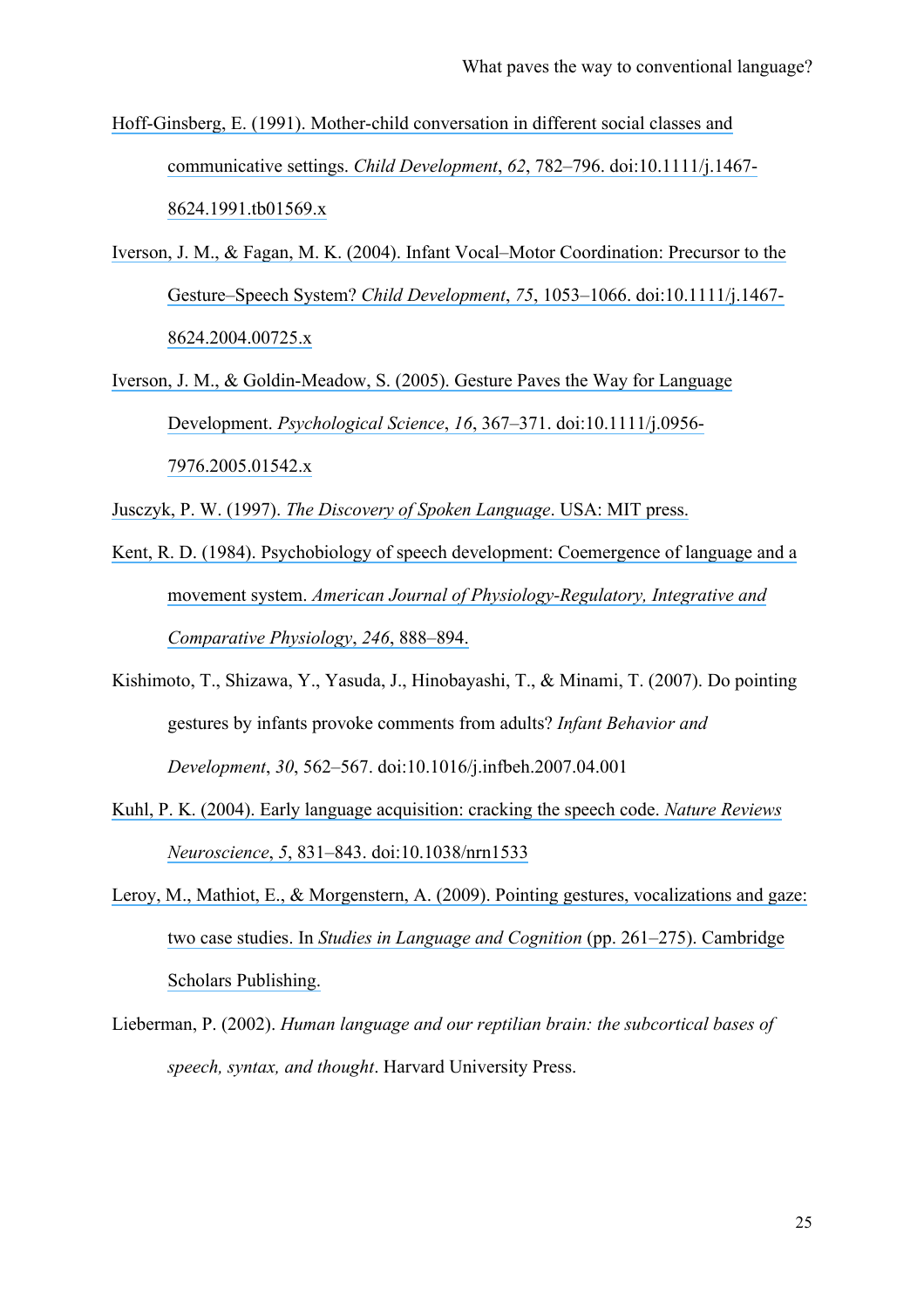- [Liszkowski, U., & Tomasello, M. \(2011\). Individual differences in social, cognitive, and](https://www.researchgate.net/publication/251599799_Individual_differences_in_social_cognitive_and_morphological_aspects_of_infant_pointing?el=1_x_8&enrichId=rgreq-2443db36-a843-4052-88c7-54897fb97819&enrichSource=Y292ZXJQYWdlOzI5MDQzNTkzMTtBUzozMTc4NzcwNDE3Mjk1NDRAMTQ1Mjc5OTIwMDM1MQ==)  [morphological aspects of infant pointing.](https://www.researchgate.net/publication/251599799_Individual_differences_in_social_cognitive_and_morphological_aspects_of_infant_pointing?el=1_x_8&enrichId=rgreq-2443db36-a843-4052-88c7-54897fb97819&enrichSource=Y292ZXJQYWdlOzI5MDQzNTkzMTtBUzozMTc4NzcwNDE3Mjk1NDRAMTQ1Mjc5OTIwMDM1MQ==) *Cognitive Development*, *26*, 16–29. [doi:10.1016/j.cogdev.2010.10.001](https://www.researchgate.net/publication/251599799_Individual_differences_in_social_cognitive_and_morphological_aspects_of_infant_pointing?el=1_x_8&enrichId=rgreq-2443db36-a843-4052-88c7-54897fb97819&enrichSource=Y292ZXJQYWdlOzI5MDQzNTkzMTtBUzozMTc4NzcwNDE3Mjk1NDRAMTQ1Mjc5OTIwMDM1MQ==)
- Majorano, M., Vihman, M. M., & DePaolis, R. A. (2014). The relationship between infants' production experience and their processing of speech. *Language Learning and Development*, *10*, 179–204. doi:10.1080/15475441.2013.829740
- [Masataka, N. \(1995\). The relation between index-finger extension and the acoustic quality of](https://www.researchgate.net/publication/14649248_The_relation_between_index-finger_extension_and_the_acoustic_quality_of_cooing_in_3-month-old_infants?el=1_x_8&enrichId=rgreq-2443db36-a843-4052-88c7-54897fb97819&enrichSource=Y292ZXJQYWdlOzI5MDQzNTkzMTtBUzozMTc4NzcwNDE3Mjk1NDRAMTQ1Mjc5OTIwMDM1MQ==)  [cooing in three-month-old infants.](https://www.researchgate.net/publication/14649248_The_relation_between_index-finger_extension_and_the_acoustic_quality_of_cooing_in_3-month-old_infants?el=1_x_8&enrichId=rgreq-2443db36-a843-4052-88c7-54897fb97819&enrichSource=Y292ZXJQYWdlOzI5MDQzNTkzMTtBUzozMTc4NzcwNDE3Mjk1NDRAMTQ1Mjc5OTIwMDM1MQ==) *Journal of Child Language*, *22*, 247–247. [doi:10.1017/S0305000900009776](https://www.researchgate.net/publication/14649248_The_relation_between_index-finger_extension_and_the_acoustic_quality_of_cooing_in_3-month-old_infants?el=1_x_8&enrichId=rgreq-2443db36-a843-4052-88c7-54897fb97819&enrichSource=Y292ZXJQYWdlOzI5MDQzNTkzMTtBUzozMTc4NzcwNDE3Mjk1NDRAMTQ1Mjc5OTIwMDM1MQ==)
- Matthews, D., Behne, T., Lieven, E. V. M., & Tomasello, M. (2012). Origins of the Human [Pointing Gesture: A Training Study.](https://www.researchgate.net/publication/232736653_Origins_of_the_human_pointing_gesture_a_training_study?el=1_x_8&enrichId=rgreq-2443db36-a843-4052-88c7-54897fb97819&enrichSource=Y292ZXJQYWdlOzI5MDQzNTkzMTtBUzozMTc4NzcwNDE3Mjk1NDRAMTQ1Mjc5OTIwMDM1MQ==) *Developmental Science*, *15*, 817–829. [doi:10.1111/j.1467-7687.2012.01181.x](https://www.researchgate.net/publication/232736653_Origins_of_the_human_pointing_gesture_a_training_study?el=1_x_8&enrichId=rgreq-2443db36-a843-4052-88c7-54897fb97819&enrichSource=Y292ZXJQYWdlOzI5MDQzNTkzMTtBUzozMTc4NzcwNDE3Mjk1NDRAMTQ1Mjc5OTIwMDM1MQ==)
- [McCune, L., & Vihman, M. M. \(2001\). Early phonetic and lexical development: A](https://www.researchgate.net/publication/11931512_Early_Phonetic_and_Lexical_Development_A_Productivity_Approach?el=1_x_8&enrichId=rgreq-2443db36-a843-4052-88c7-54897fb97819&enrichSource=Y292ZXJQYWdlOzI5MDQzNTkzMTtBUzozMTc4NzcwNDE3Mjk1NDRAMTQ1Mjc5OTIwMDM1MQ==)  productivity approach. *[Journal of Speech, Language, and Hearing Research](https://www.researchgate.net/publication/11931512_Early_Phonetic_and_Lexical_Development_A_Productivity_Approach?el=1_x_8&enrichId=rgreq-2443db36-a843-4052-88c7-54897fb97819&enrichSource=Y292ZXJQYWdlOzI5MDQzNTkzMTtBUzozMTc4NzcwNDE3Mjk1NDRAMTQ1Mjc5OTIwMDM1MQ==)*, *44*, 670– [684. doi:10.1044/1092-4388\(2001/054\)](https://www.researchgate.net/publication/11931512_Early_Phonetic_and_Lexical_Development_A_Productivity_Approach?el=1_x_8&enrichId=rgreq-2443db36-a843-4052-88c7-54897fb97819&enrichSource=Y292ZXJQYWdlOzI5MDQzNTkzMTtBUzozMTc4NzcwNDE3Mjk1NDRAMTQ1Mjc5OTIwMDM1MQ==)
- [McCune, L., Vihman, M. M., Roug-Hellichius, L., Delery, D. B., & Gogate, L. \(1996\). Grunt](https://www.researchgate.net/publication/14352976_Grunt_Communication_in_Human_Infants_Homo_sapiens?el=1_x_8&enrichId=rgreq-2443db36-a843-4052-88c7-54897fb97819&enrichSource=Y292ZXJQYWdlOzI5MDQzNTkzMTtBUzozMTc4NzcwNDE3Mjk1NDRAMTQ1Mjc5OTIwMDM1MQ==)  [communication in human infants \(Homo sapiens\).](https://www.researchgate.net/publication/14352976_Grunt_Communication_in_Human_Infants_Homo_sapiens?el=1_x_8&enrichId=rgreq-2443db36-a843-4052-88c7-54897fb97819&enrichSource=Y292ZXJQYWdlOzI5MDQzNTkzMTtBUzozMTc4NzcwNDE3Mjk1NDRAMTQ1Mjc5OTIwMDM1MQ==) *Journal of Comparative [Psychology](https://www.researchgate.net/publication/14352976_Grunt_Communication_in_Human_Infants_Homo_sapiens?el=1_x_8&enrichId=rgreq-2443db36-a843-4052-88c7-54897fb97819&enrichSource=Y292ZXJQYWdlOzI5MDQzNTkzMTtBUzozMTc4NzcwNDE3Mjk1NDRAMTQ1Mjc5OTIwMDM1MQ==)*, *110*(1), 27–37.
- [McGillion, M., Herbert, J., Pine, J. M., Keren-Portnoy, T., Vihman, M., & Matthews, D.](https://www.researchgate.net/publication/260662819_Supporting_Early_Vocabulary_Development_What_Sort_of_Responsiveness_Matters?el=1_x_8&enrichId=rgreq-2443db36-a843-4052-88c7-54897fb97819&enrichSource=Y292ZXJQYWdlOzI5MDQzNTkzMTtBUzozMTc4NzcwNDE3Mjk1NDRAMTQ1Mjc5OTIwMDM1MQ==)  [\(2013\). Supporting Early Vocabulary Development: What Sort of Responsiveness](https://www.researchgate.net/publication/260662819_Supporting_Early_Vocabulary_Development_What_Sort_of_Responsiveness_Matters?el=1_x_8&enrichId=rgreq-2443db36-a843-4052-88c7-54897fb97819&enrichSource=Y292ZXJQYWdlOzI5MDQzNTkzMTtBUzozMTc4NzcwNDE3Mjk1NDRAMTQ1Mjc5OTIwMDM1MQ==) Matters? *[IEEE Transactions on Autonomous Mental Development](https://www.researchgate.net/publication/260662819_Supporting_Early_Vocabulary_Development_What_Sort_of_Responsiveness_Matters?el=1_x_8&enrichId=rgreq-2443db36-a843-4052-88c7-54897fb97819&enrichSource=Y292ZXJQYWdlOzI5MDQzNTkzMTtBUzozMTc4NzcwNDE3Mjk1NDRAMTQ1Mjc5OTIwMDM1MQ==)*, *5*, 240–248. [doi:10.1109/TAMD.2013.2275949](https://www.researchgate.net/publication/260662819_Supporting_Early_Vocabulary_Development_What_Sort_of_Responsiveness_Matters?el=1_x_8&enrichId=rgreq-2443db36-a843-4052-88c7-54897fb97819&enrichSource=Y292ZXJQYWdlOzI5MDQzNTkzMTtBUzozMTc4NzcwNDE3Mjk1NDRAMTQ1Mjc5OTIwMDM1MQ==)

McNeill, D. (2000). *Language and Gesture* (Vol. 2). Cambridge University Press.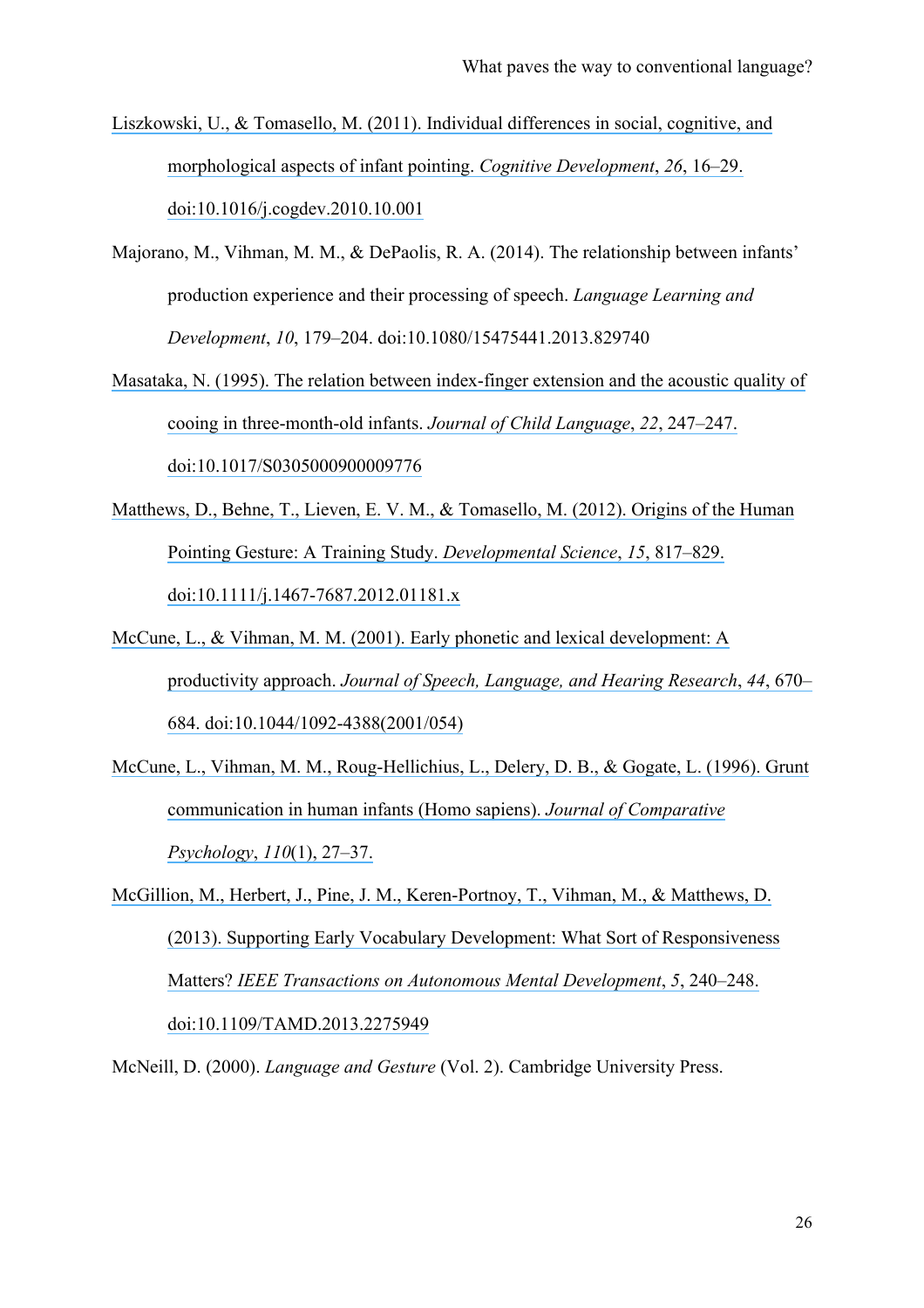- [Mundy, P., Block, J., Delgado, C., Pomares, Y., Van Hecke, A. V., & Parlade, M. V. \(2007\).](https://www.researchgate.net/publication/6315662_Individual_Differences_and_the_Development_of_Joint_Attention_in_Infancy?el=1_x_8&enrichId=rgreq-2443db36-a843-4052-88c7-54897fb97819&enrichSource=Y292ZXJQYWdlOzI5MDQzNTkzMTtBUzozMTc4NzcwNDE3Mjk1NDRAMTQ1Mjc5OTIwMDM1MQ==)  [Individual differences and the development of joint attention in infancy.](https://www.researchgate.net/publication/6315662_Individual_Differences_and_the_Development_of_Joint_Attention_in_Infancy?el=1_x_8&enrichId=rgreq-2443db36-a843-4052-88c7-54897fb97819&enrichSource=Y292ZXJQYWdlOzI5MDQzNTkzMTtBUzozMTc4NzcwNDE3Mjk1NDRAMTQ1Mjc5OTIwMDM1MQ==) *Child Development*, *78*[\(3\), 938–954. doi:10.1111/j.1467-8624.2007.01042.x](https://www.researchgate.net/publication/6315662_Individual_Differences_and_the_Development_of_Joint_Attention_in_Infancy?el=1_x_8&enrichId=rgreq-2443db36-a843-4052-88c7-54897fb97819&enrichSource=Y292ZXJQYWdlOzI5MDQzNTkzMTtBUzozMTc4NzcwNDE3Mjk1NDRAMTQ1Mjc5OTIwMDM1MQ==)
- [Oller, D. K. \(1980\). The emergence of the sounds of speech in infancy.](https://www.researchgate.net/publication/243764025_The_emergence_of_sounds_of_speech_in_infancy?el=1_x_8&enrichId=rgreq-2443db36-a843-4052-88c7-54897fb97819&enrichSource=Y292ZXJQYWdlOzI5MDQzNTkzMTtBUzozMTc4NzcwNDE3Mjk1NDRAMTQ1Mjc5OTIwMDM1MQ==) *Child Phonology*, *1*, [93–112. doi:10.1016/B978-0-12-770601-6.50011-5](https://www.researchgate.net/publication/243764025_The_emergence_of_sounds_of_speech_in_infancy?el=1_x_8&enrichId=rgreq-2443db36-a843-4052-88c7-54897fb97819&enrichSource=Y292ZXJQYWdlOzI5MDQzNTkzMTtBUzozMTc4NzcwNDE3Mjk1NDRAMTQ1Mjc5OTIwMDM1MQ==)
- Oller, D. K. (2000). *[The Emergence of the Speech Capacity](https://www.researchgate.net/publication/208033902_The_Emergence_of_Speech_Capacity?el=1_x_8&enrichId=rgreq-2443db36-a843-4052-88c7-54897fb97819&enrichSource=Y292ZXJQYWdlOzI5MDQzNTkzMTtBUzozMTc4NzcwNDE3Mjk1NDRAMTQ1Mjc5OTIwMDM1MQ==)*. Mahwah: NJ: Lawrence [Erlbaum.](https://www.researchgate.net/publication/208033902_The_Emergence_of_Speech_Capacity?el=1_x_8&enrichId=rgreq-2443db36-a843-4052-88c7-54897fb97819&enrichSource=Y292ZXJQYWdlOzI5MDQzNTkzMTtBUzozMTc4NzcwNDE3Mjk1NDRAMTQ1Mjc5OTIwMDM1MQ==)
- [Oller, D. K., & Eilers, R. E. \(1988\). The role of audition in infant babbling.](https://www.researchgate.net/publication/19796182_The_Role_of_Audition_in_Infant_Babbling?el=1_x_8&enrichId=rgreq-2443db36-a843-4052-88c7-54897fb97819&enrichSource=Y292ZXJQYWdlOzI5MDQzNTkzMTtBUzozMTc4NzcwNDE3Mjk1NDRAMTQ1Mjc5OTIwMDM1MQ==) *Child Development*, *59*[, 441–449. doi:10.2307/1130323](https://www.researchgate.net/publication/19796182_The_Role_of_Audition_in_Infant_Babbling?el=1_x_8&enrichId=rgreq-2443db36-a843-4052-88c7-54897fb97819&enrichSource=Y292ZXJQYWdlOzI5MDQzNTkzMTtBUzozMTc4NzcwNDE3Mjk1NDRAMTQ1Mjc5OTIwMDM1MQ==)
- [Oller, D. K., Eilers, R. E., Basinger, D., Steffens, M. L., & Urbano, R. \(1995\). Extreme](https://www.researchgate.net/publication/249744947_Extreme_poverty_and_the_development_of_precursors_to_the_speech_capacity?el=1_x_8&enrichId=rgreq-2443db36-a843-4052-88c7-54897fb97819&enrichSource=Y292ZXJQYWdlOzI5MDQzNTkzMTtBUzozMTc4NzcwNDE3Mjk1NDRAMTQ1Mjc5OTIwMDM1MQ==)  [poverty and the development of precursors to the speech capacity.](https://www.researchgate.net/publication/249744947_Extreme_poverty_and_the_development_of_precursors_to_the_speech_capacity?el=1_x_8&enrichId=rgreq-2443db36-a843-4052-88c7-54897fb97819&enrichSource=Y292ZXJQYWdlOzI5MDQzNTkzMTtBUzozMTc4NzcwNDE3Mjk1NDRAMTQ1Mjc5OTIwMDM1MQ==) *First Language*, *15*[, 167–187. doi:10.1177/014272379501504403](https://www.researchgate.net/publication/249744947_Extreme_poverty_and_the_development_of_precursors_to_the_speech_capacity?el=1_x_8&enrichId=rgreq-2443db36-a843-4052-88c7-54897fb97819&enrichSource=Y292ZXJQYWdlOzI5MDQzNTkzMTtBUzozMTc4NzcwNDE3Mjk1NDRAMTQ1Mjc5OTIwMDM1MQ==)
- Oller, D. K., Niyogi, P., Gray, S., Richards, J. A., Gilkerson, J., Xu, D., … Warren, S. F. (2010). Automated vocal analysis of naturalistic recordings from children with autism, language delay, and typical development. *Proceedings of the National Academy of Sciences*, *107*, 13354–13359. doi:10.1073/pnas.1003882107
- [Olson, J., & Masur, E. F. \(2013\). Mothers respond differently to infants' gestural versus](https://www.researchgate.net/publication/258136997_Mothers_respond_differently_to_infants)  [nongestural communicative bids.](https://www.researchgate.net/publication/258136997_Mothers_respond_differently_to_infants) *First Language*, *33*, 372–387. [doi:10.1177/0142723713493346](https://www.researchgate.net/publication/258136997_Mothers_respond_differently_to_infants)
- [Özçaliskan, S., & Goldin-Meadow, S. \(2005\). Gesture is at the cutting edge of early language](https://www.researchgate.net/publication/7746876_Gesture_is_at_the_cutting_edge_of_language_development?el=1_x_8&enrichId=rgreq-2443db36-a843-4052-88c7-54897fb97819&enrichSource=Y292ZXJQYWdlOzI5MDQzNTkzMTtBUzozMTc4NzcwNDE3Mjk1NDRAMTQ1Mjc5OTIwMDM1MQ==) development. *Cognition*, *96*[, B101–B113. doi:10.1016/j.cognition.2005.01.001](https://www.researchgate.net/publication/7746876_Gesture_is_at_the_cutting_edge_of_language_development?el=1_x_8&enrichId=rgreq-2443db36-a843-4052-88c7-54897fb97819&enrichSource=Y292ZXJQYWdlOzI5MDQzNTkzMTtBUzozMTc4NzcwNDE3Mjk1NDRAMTQ1Mjc5OTIwMDM1MQ==)
- Peeters, D., Chu, M., Holler, J., Hagoort, P., & Özyürek, A. (2015). Electrophysiological and kinematic correlates of communicative intent in the planning and production of pointing gestures and speech. *Journal of Cognitive Neuroscience, 12,* 2352-68. doi: 10.1162/jocn\_a\_00865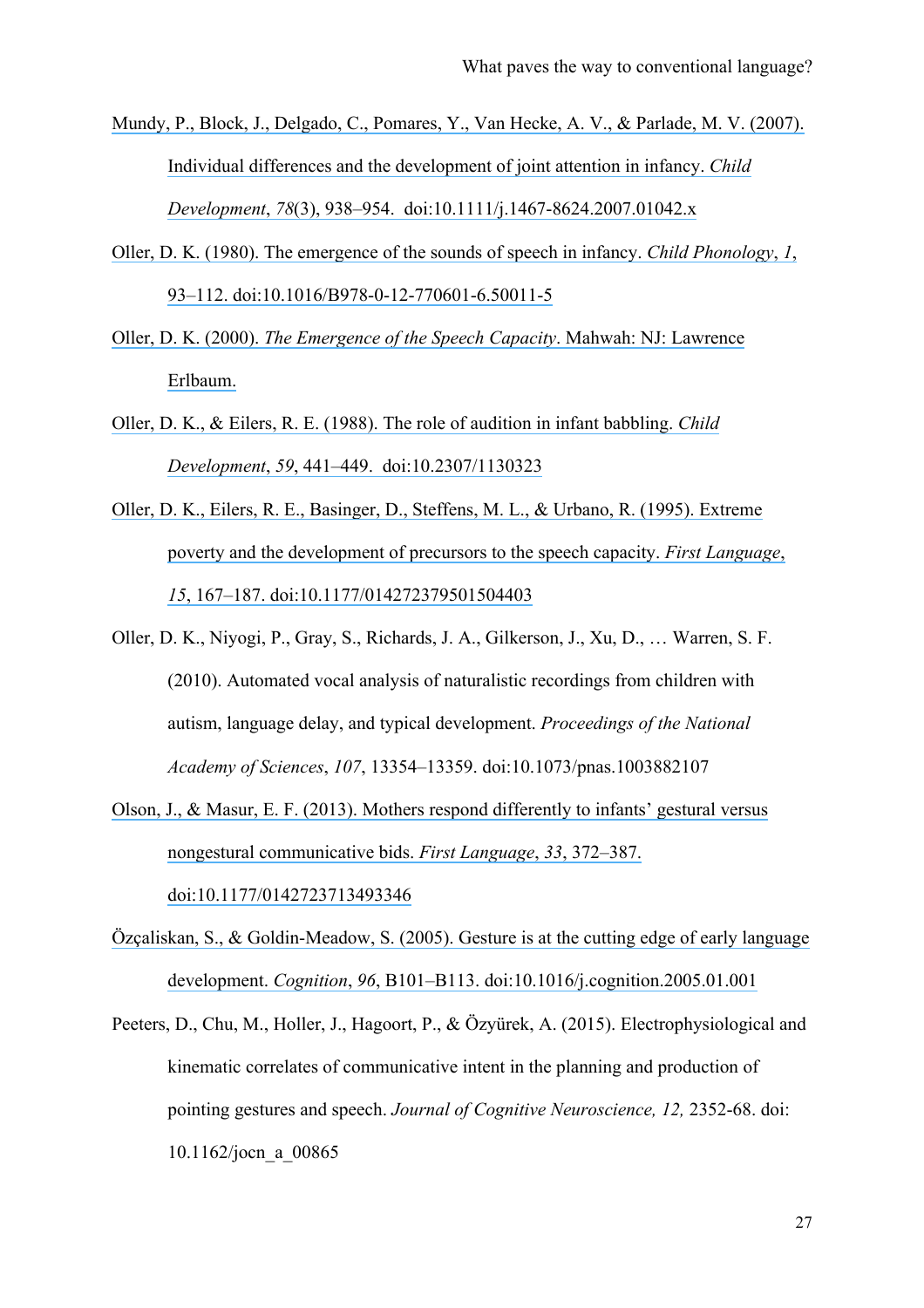[R Core Team. \(2014\). R: A language and environment for statistical computing.](https://www.researchgate.net/publication/221943681_R_Core_Team_R_A_Language_and_Environment_for_Statistical_Computing_2014?el=1_x_8&enrichId=rgreq-2443db36-a843-4052-88c7-54897fb97819&enrichSource=Y292ZXJQYWdlOzI5MDQzNTkzMTtBUzozMTc4NzcwNDE3Mjk1NDRAMTQ1Mjc5OTIwMDM1MQ==)

[Sloetjes, H., & Wittenburg, P. \(2008\). Annotation by category: Elan and iso dcr.](https://www.researchgate.net/publication/220746017_Annotation_by_category_-_ELAN_and_ISO_DCR?el=1_x_8&enrichId=rgreq-2443db36-a843-4052-88c7-54897fb97819&enrichSource=Y292ZXJQYWdlOzI5MDQzNTkzMTtBUzozMTc4NzcwNDE3Mjk1NDRAMTQ1Mjc5OTIwMDM1MQ==) *Proceedings [of the Sixth International Language Resources and Evaluation \(LREC'08\),](https://www.researchgate.net/publication/220746017_Annotation_by_category_-_ELAN_and_ISO_DCR?el=1_x_8&enrichId=rgreq-2443db36-a843-4052-88c7-54897fb97819&enrichSource=Y292ZXJQYWdlOzI5MDQzNTkzMTtBUzozMTc4NzcwNDE3Mjk1NDRAMTQ1Mjc5OTIwMDM1MQ==)  [Marrakech, Morocco](https://www.researchgate.net/publication/220746017_Annotation_by_category_-_ELAN_and_ISO_DCR?el=1_x_8&enrichId=rgreq-2443db36-a843-4052-88c7-54897fb97819&enrichSource=Y292ZXJQYWdlOzI5MDQzNTkzMTtBUzozMTc4NzcwNDE3Mjk1NDRAMTQ1Mjc5OTIwMDM1MQ==)*.

Stoel-Gammon, C. (1998). The role of babbling and phonology in early linguistic development. In A. M. Wetherby, S. F. Warren, & J. Reichle (Eds.), *Transitions in Prelinguistic Communication* (Vol. 7, pp. 87 – 110). Paul H Brookes Publishing.

[Thelen, E. \(1981\). Rhythmical behavior in infancy: An ethological perspective.](https://www.researchgate.net/publication/232537241_Rhythmical_behavior_in_infancy_An_ethological_perspective_Developmental_Psychology_17_237-257?el=1_x_8&enrichId=rgreq-2443db36-a843-4052-88c7-54897fb97819&enrichSource=Y292ZXJQYWdlOzI5MDQzNTkzMTtBUzozMTc4NzcwNDE3Mjk1NDRAMTQ1Mjc5OTIwMDM1MQ==) 

*Developmental Psychology*, *17*[, 237. doi:10.1037/0012-1649.17.3.237](https://www.researchgate.net/publication/232537241_Rhythmical_behavior_in_infancy_An_ethological_perspective_Developmental_Psychology_17_237-257?el=1_x_8&enrichId=rgreq-2443db36-a843-4052-88c7-54897fb97819&enrichSource=Y292ZXJQYWdlOzI5MDQzNTkzMTtBUzozMTc4NzcwNDE3Mjk1NDRAMTQ1Mjc5OTIwMDM1MQ==)

- [Thelen, E., Ulrich, B. D., & Wolff, P. H. \(1991\). Hidden skills: A dynamic systems analysis](https://www.researchgate.net/publication/21234126_Hidden_Skills_A_Dynamic_Systems_Analysis_of_Treadmill_Stepping_during_the_First_Year?el=1_x_8&enrichId=rgreq-2443db36-a843-4052-88c7-54897fb97819&enrichSource=Y292ZXJQYWdlOzI5MDQzNTkzMTtBUzozMTc4NzcwNDE3Mjk1NDRAMTQ1Mjc5OTIwMDM1MQ==)  of treadmill stepping during the first year. *[Monographs of the Society for Research in](https://www.researchgate.net/publication/21234126_Hidden_Skills_A_Dynamic_Systems_Analysis_of_Treadmill_Stepping_during_the_First_Year?el=1_x_8&enrichId=rgreq-2443db36-a843-4052-88c7-54897fb97819&enrichSource=Y292ZXJQYWdlOzI5MDQzNTkzMTtBUzozMTc4NzcwNDE3Mjk1NDRAMTQ1Mjc5OTIwMDM1MQ==)  [Child Development](https://www.researchgate.net/publication/21234126_Hidden_Skills_A_Dynamic_Systems_Analysis_of_Treadmill_Stepping_during_the_First_Year?el=1_x_8&enrichId=rgreq-2443db36-a843-4052-88c7-54897fb97819&enrichSource=Y292ZXJQYWdlOzI5MDQzNTkzMTtBUzozMTc4NzcwNDE3Mjk1NDRAMTQ1Mjc5OTIwMDM1MQ==)*, *56*, i–103.
- [Tomasello, M. \(2001\). First steps toward a usage-based theory of language acquisition.](https://www.researchgate.net/publication/279573194_First_Steps_toward_a_Usage-Based_Theory_of_Language_Acquisition?el=1_x_8&enrichId=rgreq-2443db36-a843-4052-88c7-54897fb97819&enrichSource=Y292ZXJQYWdlOzI5MDQzNTkzMTtBUzozMTc4NzcwNDE3Mjk1NDRAMTQ1Mjc5OTIwMDM1MQ==) *Cognitive Linguistics*, *11*[, 61–82. doi:10.1515/cogl.2001.012](https://www.researchgate.net/publication/279573194_First_Steps_toward_a_Usage-Based_Theory_of_Language_Acquisition?el=1_x_8&enrichId=rgreq-2443db36-a843-4052-88c7-54897fb97819&enrichSource=Y292ZXJQYWdlOzI5MDQzNTkzMTtBUzozMTc4NzcwNDE3Mjk1NDRAMTQ1Mjc5OTIwMDM1MQ==)

Tomasello, M. (2008). *[Origins of human communication](https://www.researchgate.net/publication/40853522_The_Origins_of_Human_Communication?el=1_x_8&enrichId=rgreq-2443db36-a843-4052-88c7-54897fb97819&enrichSource=Y292ZXJQYWdlOzI5MDQzNTkzMTtBUzozMTc4NzcwNDE3Mjk1NDRAMTQ1Mjc5OTIwMDM1MQ==)*. Cambridge: The MIT Press.

- [Tomasello, M., Carpenter, M., & Liszkowski, U. \(2007\). A new look at infant pointing.](https://www.researchgate.net/publication/6315644_A_New_Look_at_Infant_Pointing?el=1_x_8&enrichId=rgreq-2443db36-a843-4052-88c7-54897fb97819&enrichSource=Y292ZXJQYWdlOzI5MDQzNTkzMTtBUzozMTc4NzcwNDE3Mjk1NDRAMTQ1Mjc5OTIwMDM1MQ==) *Child Development*, *78*[, 705–722. doi:10.1111/j.1467-8624.2007.01025.x](https://www.researchgate.net/publication/6315644_A_New_Look_at_Infant_Pointing?el=1_x_8&enrichId=rgreq-2443db36-a843-4052-88c7-54897fb97819&enrichSource=Y292ZXJQYWdlOzI5MDQzNTkzMTtBUzozMTc4NzcwNDE3Mjk1NDRAMTQ1Mjc5OTIwMDM1MQ==)
- Vihman, M. (2014). *[Phonological Development: The first two](https://www.researchgate.net/publication/208034262_Phonological_Development?el=1_x_8&enrichId=rgreq-2443db36-a843-4052-88c7-54897fb97819&enrichSource=Y292ZXJQYWdlOzI5MDQzNTkzMTtBUzozMTc4NzcwNDE3Mjk1NDRAMTQ1Mjc5OTIwMDM1MQ==) years* (2nd ed.). Wiley-[Blackwell.](https://www.researchgate.net/publication/208034262_Phonological_Development?el=1_x_8&enrichId=rgreq-2443db36-a843-4052-88c7-54897fb97819&enrichSource=Y292ZXJQYWdlOzI5MDQzNTkzMTtBUzozMTc4NzcwNDE3Mjk1NDRAMTQ1Mjc5OTIwMDM1MQ==)
- Vihman, M., DePaolis, R. A., & Keren-Portnoy, T. (2009). *Dynamic interactions between perception and production: An integrated experimental and observational study: Full Research Report* (ESRC End of Award Report No. RES-062-23-0092). Swindon: ESCR.
- Vihman, M., & McCune, L. (1994). When is a word a word? *Journal of Child Language*, *21*, 517–542. doi:10.1017/S0305000900009442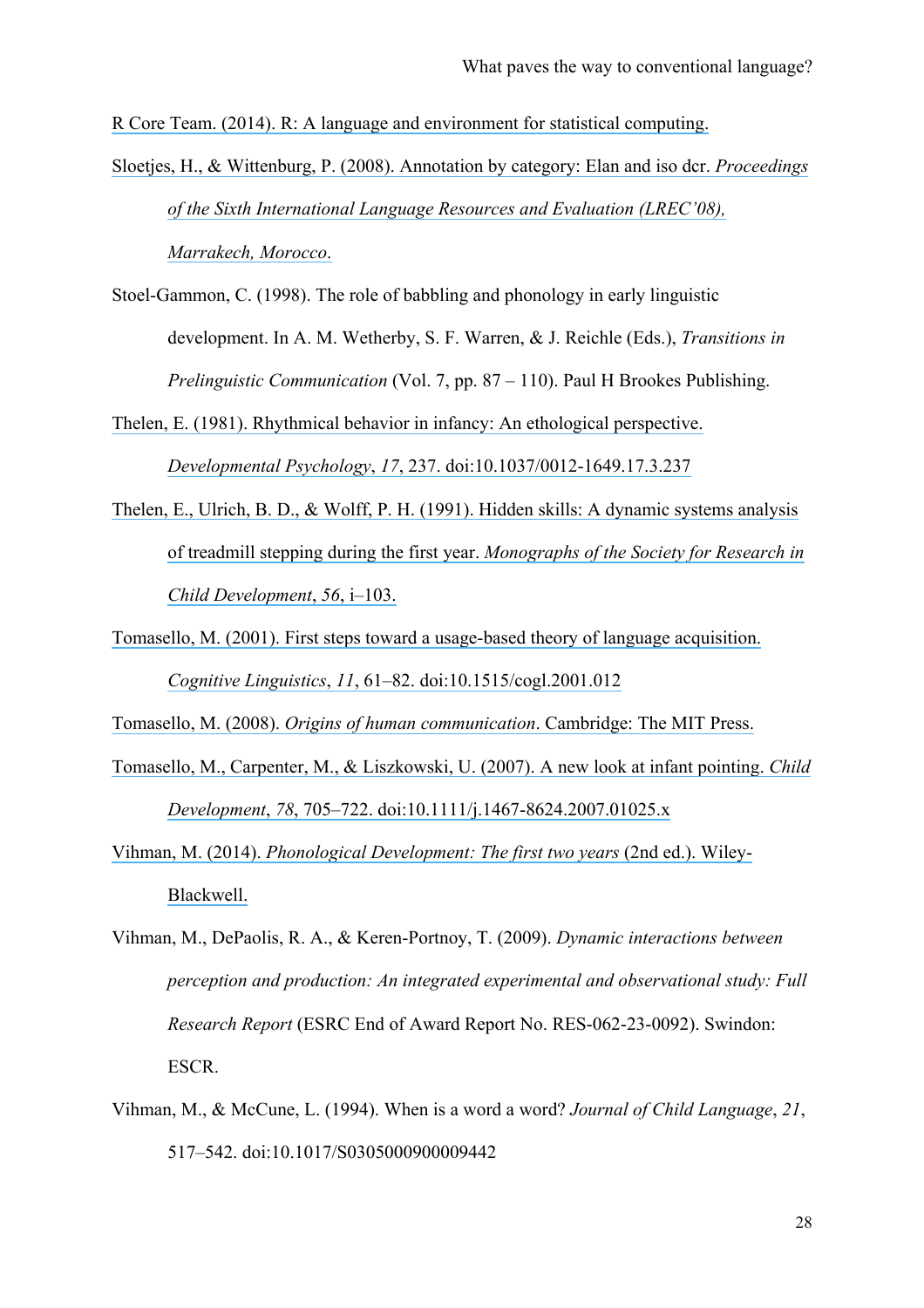[Vouloumanos, A., Onishi, K. H., & Pogue, A. \(2012\). Twelve-month-old infants recognize](https://www.researchgate.net/publication/229554148_Twelve-month-old_infants_recognize_that_speech_can_communicate_unobservable_intentions?el=1_x_8&enrichId=rgreq-2443db36-a843-4052-88c7-54897fb97819&enrichSource=Y292ZXJQYWdlOzI5MDQzNTkzMTtBUzozMTc4NzcwNDE3Mjk1NDRAMTQ1Mjc5OTIwMDM1MQ==)  that speech can [communicate unobservable intentions.](https://www.researchgate.net/publication/229554148_Twelve-month-old_infants_recognize_that_speech_can_communicate_unobservable_intentions?el=1_x_8&enrichId=rgreq-2443db36-a843-4052-88c7-54897fb97819&enrichSource=Y292ZXJQYWdlOzI5MDQzNTkzMTtBUzozMTc4NzcwNDE3Mjk1NDRAMTQ1Mjc5OTIwMDM1MQ==) *Proceedings of the National Academy of Sciences*, *109*[, 12933–12937. doi:10.1073/pnas.1121057109](https://www.researchgate.net/publication/229554148_Twelve-month-old_infants_recognize_that_speech_can_communicate_unobservable_intentions?el=1_x_8&enrichId=rgreq-2443db36-a843-4052-88c7-54897fb97819&enrichSource=Y292ZXJQYWdlOzI5MDQzNTkzMTtBUzozMTc4NzcwNDE3Mjk1NDRAMTQ1Mjc5OTIwMDM1MQ==)

- Willems, R. M., & Hagoort, P. (2007). Neural evidence for the interplay between language, [gesture, and action: A review.](https://www.researchgate.net/publication/6406653_Neural_evidence_for_the_interplay_between_language_gesture_and_action_A_review?el=1_x_8&enrichId=rgreq-2443db36-a843-4052-88c7-54897fb97819&enrichSource=Y292ZXJQYWdlOzI5MDQzNTkzMTtBUzozMTc4NzcwNDE3Mjk1NDRAMTQ1Mjc5OTIwMDM1MQ==) *Brain and Language*, *101*, 278–289. [doi:10.1016/j.bandl.2007.03.004](https://www.researchgate.net/publication/6406653_Neural_evidence_for_the_interplay_between_language_gesture_and_action_A_review?el=1_x_8&enrichId=rgreq-2443db36-a843-4052-88c7-54897fb97819&enrichSource=Y292ZXJQYWdlOzI5MDQzNTkzMTtBUzozMTc4NzcwNDE3Mjk1NDRAMTQ1Mjc5OTIwMDM1MQ==)
- [Wu, Z., & Gros-Louis, J. \(2014\). Infants' prelinguistic communicative acts and maternal](https://www.researchgate.net/publication/260126540_Infants)  [responses: Relations to linguistic development.](https://www.researchgate.net/publication/260126540_Infants) *First Language*, *34*, 72–90. doi:10.1177/0142723714521925

## Tables and Figures

*Table 1: Descriptive Statistics for Pre-linguistic Infant Measures and Maternal Education (N= 46)*

|                               |                             | Minimum Maximum Median |       | -SD    |
|-------------------------------|-----------------------------|------------------------|-------|--------|
| Babble onset (age in days)    | 277                         | 464                    | 298   | 47.254 |
| Pointing onset (age in days)  | 283                         | 559                    | 385   | 76 017 |
| Four Word Point (age in days) | 355                         | 575                    | 469.5 | 61.021 |
| Maternal education            | $\mathcal{D}_{\mathcal{L}}$ | 5                      | ↖     | -809   |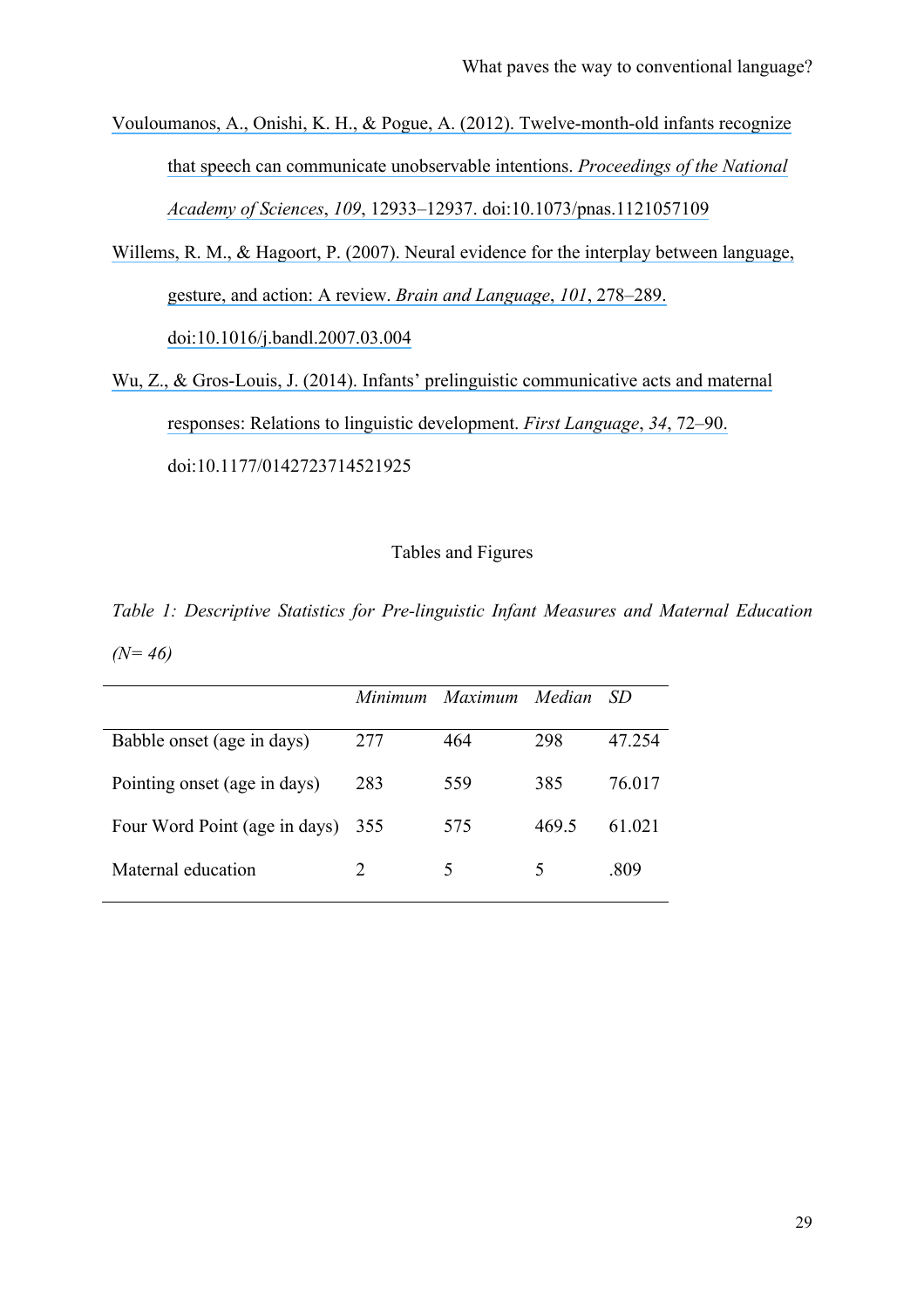

*Figure 1: Cumulative Percentage of Infant Babble and Pointing Onset as a function of age in months (N=46)*

*Table 2: Correlation Coefficients (Pearson's r) among Pre-linguistic Infant Measures and Maternal Education (N=46)*

|                                                              | $[1]$    | $\lceil 2 \rceil$ | $\begin{bmatrix} 3 \end{bmatrix}$ | [4] | $\lceil 5 \rceil$ | [6] |
|--------------------------------------------------------------|----------|-------------------|-----------------------------------|-----|-------------------|-----|
| [1] Babble onset                                             |          |                   |                                   |     |                   |     |
| [2] Pointing onset                                           | $-.130$  |                   |                                   |     |                   |     |
| [3] Maternal Education                                       | $-.079$  | $.305^*$          |                                   |     |                   |     |
| $[4]$ 4-word-point                                           | $.470**$ | $.091 - .038$     |                                   |     |                   |     |
| [5] Expressive vocabulary at 18m -.402** -.096 .306* -.502** |          |                   |                                   |     |                   |     |
| [6] Receptive Vocabulary at 18m -.245 -.241 .297* -.205      |          |                   |                                   |     | $.521**$          |     |

*\* p<0.05; \*\* p<0.01*.

*Table 3: Regression Model fitting Babble Onset to Infant Age at 4-word point*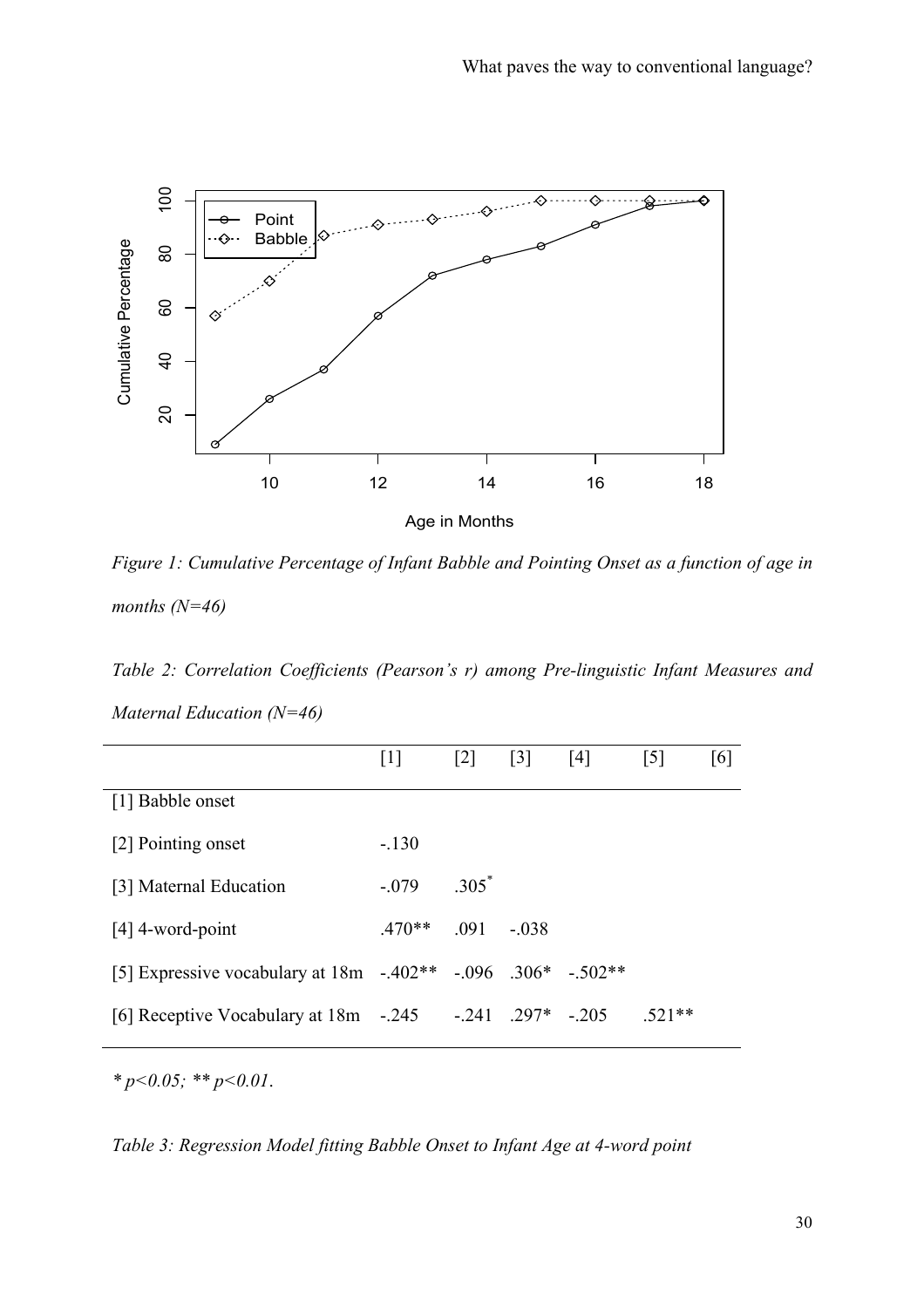|                                              | $\overline{B}$ | T | P |
|----------------------------------------------|----------------|---|---|
| Babble onset .607 3.530 .001                 |                |   |   |
| $R^2 = .221$ , $F(1,44)=12.464$ , $p = .001$ |                |   |   |

*Table 4: Regression Model fitting Babble Onset and Maternal Education to Expressive Vocabulary at 18 months*

|                                      | R | T                 |  |
|--------------------------------------|---|-------------------|--|
| Babble onset                         |   | $-411 - 2847 007$ |  |
| Maternal Education 17.363 2.062 .045 |   |                   |  |

 $R^2 = .237$ ,  $F(2,43)=6.685$ ,  $p = .003$ 

*Table 5: Regression Model fitting Pointing Onset and Maternal Education to Receptive Vocabulary at 18 months.*

|                                          | К | T                 | P   |
|------------------------------------------|---|-------------------|-----|
| Pointing onset                           |   | $-341 - 2568$ 013 |     |
| Maternal Education 35.855 2.871          |   |                   | 006 |
| $R^2 = .210$ , $F(2,43)=5.702$ , $p=006$ |   |                   |     |